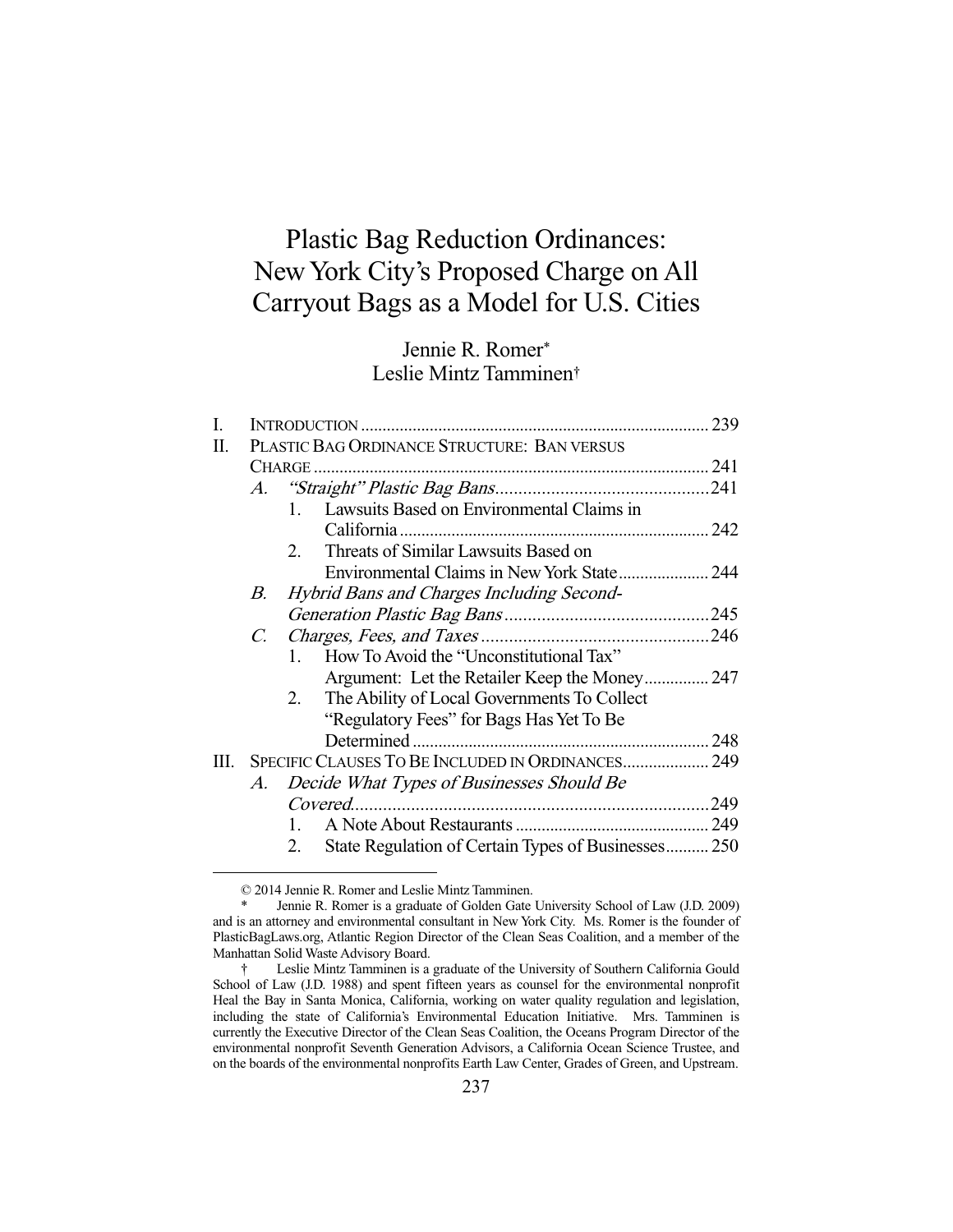|     | В.              | Require Paper Bags Be Made from Postconsumer          |      |
|-----|-----------------|-------------------------------------------------------|------|
|     |                 |                                                       |      |
|     | $\mathcal{C}$ . |                                                       |      |
|     | D.              |                                                       |      |
|     |                 | 1.                                                    |      |
|     |                 | 2.                                                    |      |
|     | E.              | Make the Charge Apply to All Carryout Bags            |      |
|     |                 |                                                       |      |
|     | F.              |                                                       |      |
|     | G.              | Include Exemptions for Certain Types of Bags254       |      |
|     | Н.              | Include an Exemption for Customers Using "Food        |      |
|     |                 | Stamps"                                               | .254 |
|     | I.              | Include a Clause That Requires Education and          |      |
|     |                 |                                                       |      |
|     | J.              | Specify That Biodegradable (and Maybe                 |      |
|     |                 | Compostable) Bags Are Not Allowed255                  |      |
| IV. |                 | BUILDING A STRONG ADMINISTRATIVE RECORD FOR AN        |      |
|     |                 |                                                       | 256  |
|     | A.              | Get Specific Harms Caused by Plastic Bags on the      |      |
|     |                 |                                                       |      |
|     |                 | Specific Harm: Local Plastic Bag Pollution  257<br>1. |      |
|     |                 | Plastic Bags Are a Major Component of<br>a.           |      |
|     |                 | Litter, Which Can Lead to Urban Blight  257           |      |
|     |                 | Costs of Plastic Bag Litter: Local Municipal<br>b.    |      |
|     |                 | Litter Cleanup Costs and Other Costs to               |      |
|     |                 |                                                       |      |
|     |                 | Plastic Bags Increase the Expense of<br>i.            |      |
|     |                 | Sorting Recyclables and Degrade the                   |      |
|     |                 | Worth of Other Higher-Value                           |      |
|     |                 |                                                       | .259 |
|     |                 | ii.<br>Misleading Reports by an Industry-             |      |
|     |                 | Funded Group Purport To Show That                     |      |
|     |                 | Cities Do Not Save Money with Bans260                 |      |
|     |                 | Specific Harm: Marine Plastic Pollution  261<br>2.    |      |
|     | В.              | <b>Show That Ordinances Have Been Effective</b>       |      |
|     |                 | Elsewhere                                             |      |
|     |                 | 1.                                                    |      |
|     |                 | Show That Adopting a Plastic Bag Ordinance Is<br>2.   |      |
|     |                 | Part of a National Movement Towards                   |      |
|     |                 |                                                       |      |
|     |                 | a.                                                    | 263  |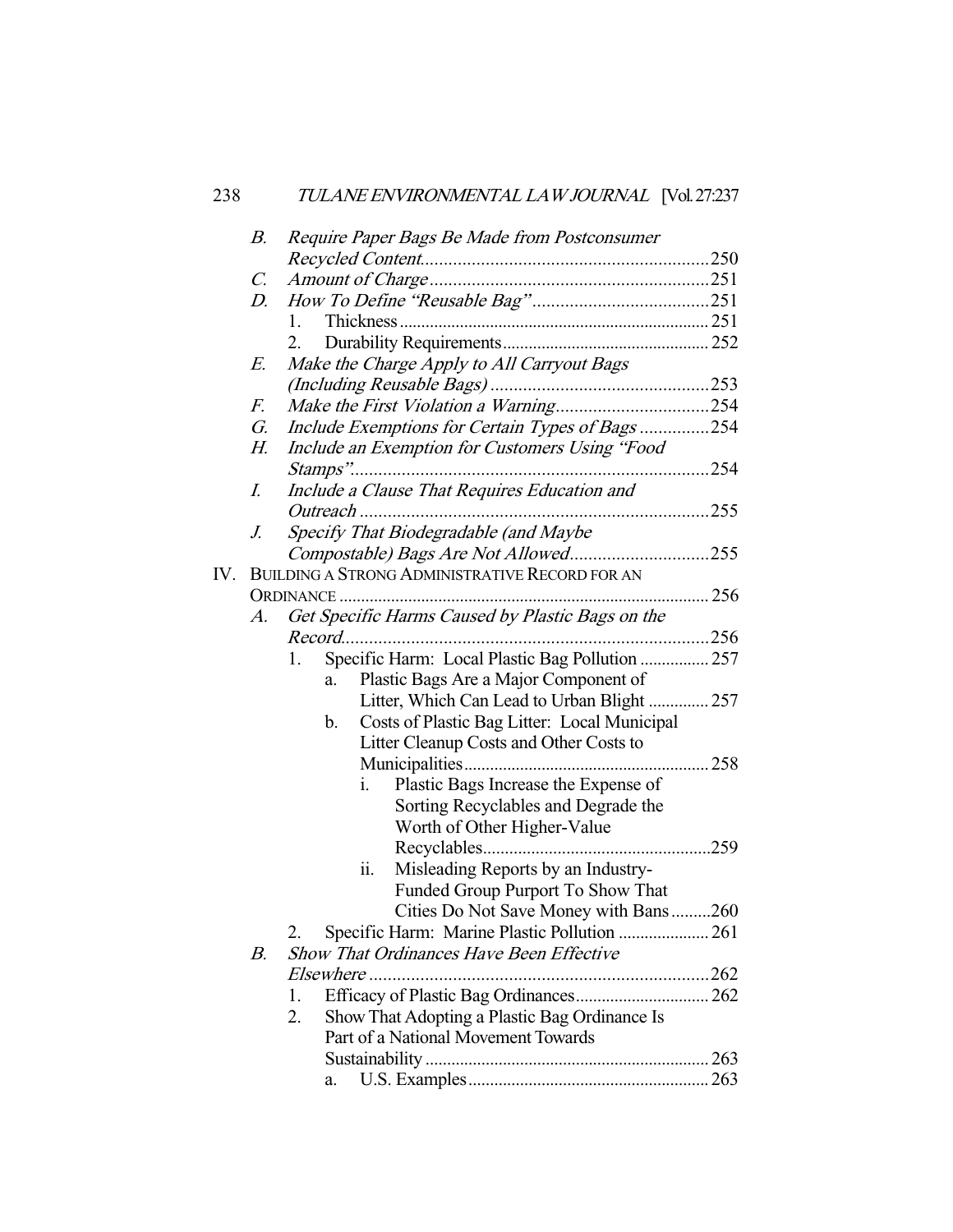| PLASTIC BAG REDUCTION ORDINANCES<br>2014] | 239 |
|-------------------------------------------|-----|
|-------------------------------------------|-----|

|    |                                                         | b.                                                            | 263 |  |
|----|---------------------------------------------------------|---------------------------------------------------------------|-----|--|
| V. | PLASTICS INDUSTRY STANDARD ARGUMENTS AND                |                                                               |     |  |
|    |                                                         |                                                               |     |  |
|    | A.                                                      | Responses to Standard Arguments Used by Plastics              |     |  |
|    |                                                         |                                                               |     |  |
|    |                                                         | $1_{-}$                                                       |     |  |
|    |                                                         | 2.                                                            |     |  |
|    |                                                         | Industry Argues That There Will Be a<br>3.                    |     |  |
|    |                                                         | Disproportionate Impact on Low-Income                         |     |  |
|    |                                                         |                                                               |     |  |
|    |                                                         | Job Loss Due to Loss of Manufacturing Jobs 268<br>4.          |     |  |
|    |                                                         | Job Loss Due to Harm to Retail Businesses  268<br>$5^{\circ}$ |     |  |
|    | Attempts by Plastic Industry Lobbyists To Preempt<br>B. |                                                               |     |  |
|    |                                                         | Local Ordinances at the State or National Level269            |     |  |
|    |                                                         | $\mathbf{1}$                                                  |     |  |
|    |                                                         | $2^{\circ}$                                                   |     |  |
|    |                                                         |                                                               |     |  |
|    | A.                                                      |                                                               |     |  |
|    | B.                                                      | Finding a "Champion" on the City Council 271                  |     |  |
|    | $C_{\cdot}$                                             | Creating a FAQ and Support Letter and Other                   |     |  |
|    |                                                         |                                                               |     |  |
|    | D.                                                      |                                                               |     |  |
|    |                                                         |                                                               |     |  |

## I. INTRODUCTION

-

 This Article focuses on New York City's (NYC) proposed carryout bag ordinance as a model ordinance for cities in the United States.<sup>1</sup> Part II will discuss basic ordinance structures, focusing primarily on the merits of charges on use versus bans. Part III will discuss specific clauses that should be included in ordinances. Part IV will focus on helping cities develop strong administrative records that include (1) specific environmental and economic harms caused by plastic bags and (2) the efficacy of plastic bag ordinances currently in place elsewhere. Part V is a cautionary primer on how to rebut the plastics industry's main arguments. Part VI focuses on how to build a successful local campaign.

 <sup>1.</sup> See N.Y. City Council B. No. 1135 (N.Y.C. 2013).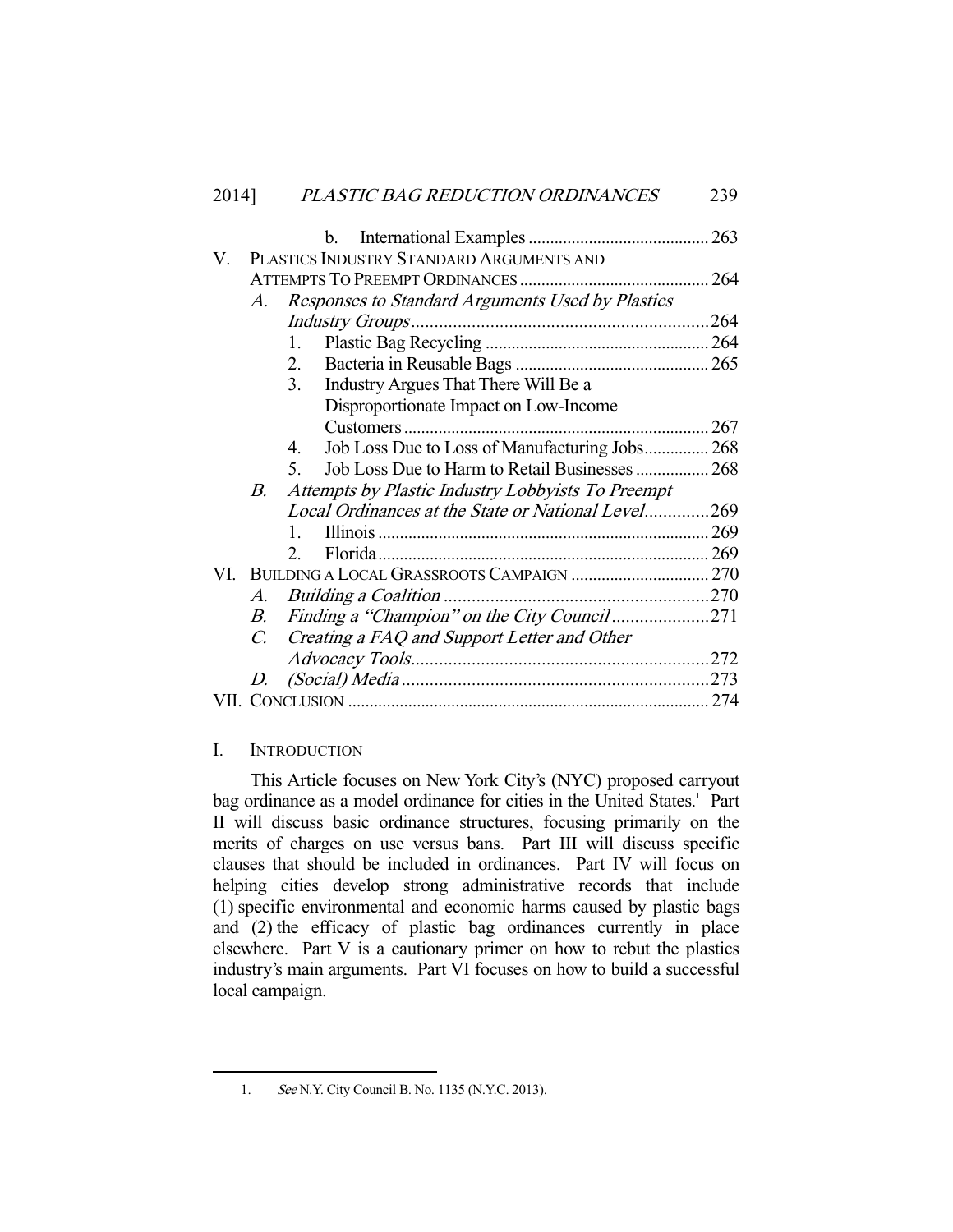Plastic bags<sup>2</sup> have become an icon of waste, a symbol of our throwaway society, in part because they are highly visible in daily life.<sup>3</sup> Plastic bags are ubiquitous. Approximately 100 billion plastic bags are used in the United States every year, enough to circle 772 times around the globe.4 Plastic bags have become a focus for source reduction legislation because of the environmental and economic havoc they wreak and because the plastics industry has staunchly opposed any meaningful regulation. Plastic bags represent a "miniscule fraction of the plastics business—about \$1.2 billion of the \$374 billion American plastics market," but the market for plastic bags is defended with disproportionate vigor by a number of industry groups and manufacturers.<sup>5</sup> Often spending more than \$1 million on campaigns against individual bills, plastics industry groups employ two primary tactics: public relations campaigns opposing the adoption of bag ordinances and lawsuits against cities that adopt such ordinances.<sup>6</sup> Given this background, cities and advocates should be prepared when pursuing these ordinances.

 On August 22, 2013, Bill No. 1135-2013 was introduced in the New York City Council, which would place a minimum 10-cent charge on all carryout bags (plastic, paper, and reusable) from retailers in NYC, with the retailers retaining the entire amount of the charge.<sup>7</sup> This legislation builds upon the lessons learned by other cities that have adopted similar legislation. This Article is meant as a resource for cities and states interested in adopting similar legislation. References to opposition groups will primarily focus on lawsuits that have been litigated by plastics industry groups in California, as well as refer to

 <sup>2.</sup> All mentions of plastic bags refer to single-use plastic carryout bags unless otherwise noted.

 <sup>3.</sup> Jennie R. Romer, Single-Use Plastic Carryout Bags: An Icon of Waste, 5 SUSTAINABILITY 341, 341 (2012).

 <sup>4.</sup> Assuming that the average plastic bag is one foot long, if the U.S. population tied its annual consumption of plastic bags together in a giant chain, the chain could reach around the Earth's equator 772 times. (This calculation is based on the Earth's equatorial circumference of 25,000 miles (132,000,000 feet) and a 2008 U.S. plastic bag consumption of almost 102 billion bags.) See U.S. INT'L TRADE COMM'N, PUB. NO. 4080, POLYETHYLENE RETAIL CARRIER BAGS FROM INDONESIA, TAIWAN, AND VIETNAM 18 (2009).

 <sup>5.</sup> SUSAN FREINKEL, PLASTIC: ATOXIC LOVE STORY 156 (2011). The plastics industry is also closely associated with the oil and gas industry because plastic is made from ethylene, a byproduct created in the processing of crude oil and natural gas. See id. at 7.

 <sup>6.</sup> For example, after the Seattle City Council passed a 20-cent charge on plastic bags, the American Chemistry Council (ACC) spent over \$1.4 million on a successful ballot initiative to overturn the plastic bag charge. Id. at 164. As another example, the ACC "spent \$5.7 million in California during the 2007 to 2008 legislative sessions" and nearly \$1 million in 2010 when the California legislature was considering a statewide ban. Id. at 163.

 <sup>7.</sup> N.Y. City Council B. No. 1135 (N.Y.C. 2013).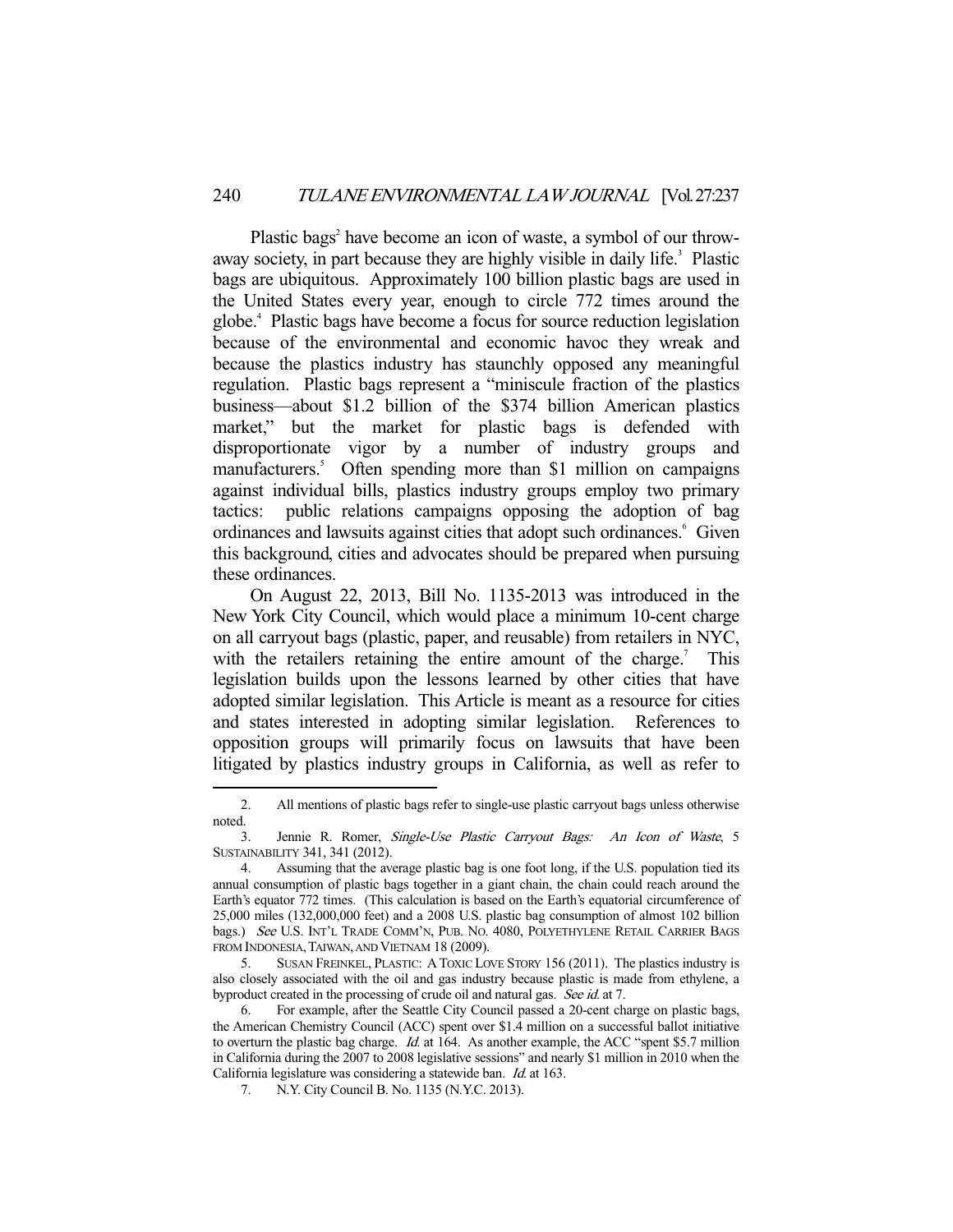similar claims in a letter from a New York statewide grocery industry association to the Town of Mamaroneck all but threatening a lawsuit if the town were to adopt a plastic bag ban.<sup>8</sup>

### II. PLASTIC BAG ORDINANCE STRUCTURE: BAN VERSUS CHARGE

 The push to focus on source reduction of plastic bags by adopting plastic-bag-reduction ordinances started in Ireland in 2002, where a 15- Euro-cent levy (later raised to 22 Euro cents) on every plastic bag provided at checkout resulted in an over 90% reduction in plastic bag consumption and a considerable reduction in litter within the first year.<sup>9</sup>

## A. "Straight" Plastic Bag Bans

-

 Following Ireland's lead, San Francisco's Commission on the Environment recommended that San Francisco charge a 17-cent fee for each single-use plastic or paper grocery bag used, but before the ordinance had a chance to be introduced, opposition groups were successful in passing a plastic bag recycling bill (AB 2449), which included language that specifically preempted all local plastic bag fees in California.10 Not to be deterred, San Francisco decided to circumvent AB 2449's fee prohibition by simply banning plastic bags. $\frac{11}{12}$  Several other California cities followed San Francisco's lead.

 Plastic bag bans generally refer to banning plastic carryout bags of a certain thickness—usually those under 2.25 mils thick in the United States—from being distributed.<sup>12</sup> "Straight" plastic bag bans, meaning bans that do not address any other type of carryout bags, often seem to be more popular than charges among American legislators because (1) most plastic bag ordinances adopted to date in the United States were in California where bans are more prevalent due to the advent of AB 2449,

 <sup>8.</sup> Letter from P. Daniel Hollis, III, Shamberg Marwell & Hollis, P.C., Att'ys for the Food Indus. Alliance of N.Y. State, Inc., to Honorable Nancy Seligson, Town Supervisor and Members of the Town Bd., Town of Mamaroneck (Apr. 3, 2013) (on file with author).

<sup>9.</sup> See Frank Convery et al., The Most Popular Tax in Europe? Lessons from the Irish Plastic Bags Levy, 38 ENVTL. & RESOURCE ECON. 1, 2, 7 (2007).

 <sup>10.</sup> See Assemb. B. No. 2449, 2005-2006 Leg., Reg. Sess. (Cal. 2006). Although this bill was codified into California state law (and subsequently repealed), it will be referred to as AB 2449 throughout this Article. See CAL. PUB. RES. CODE §§ 42250-42257 (Deering 2009).

 <sup>11.</sup> For more information on the background of the California plastic bag recycling law and the events leading up its adoption as well as San Francisco's ban, see generally Jennie Reilly Romer, Comment, The Evolution of San Francisco's Plastic Bag Ban, 1 GOLDEN GATE ENVTL. L.J. 439, 450-59 (2007).

<sup>12.</sup> See, e.g., L.A., CAL., MUN. CODE §§ 195.01-.08 (2013). This thickness is derived from the definition of "reusable bag" in the plastic bag recycling law. See id. § 195.01(J). For a discussion of concerns regarding plastic bag thickness, see infra Part III.D.1 of this Article.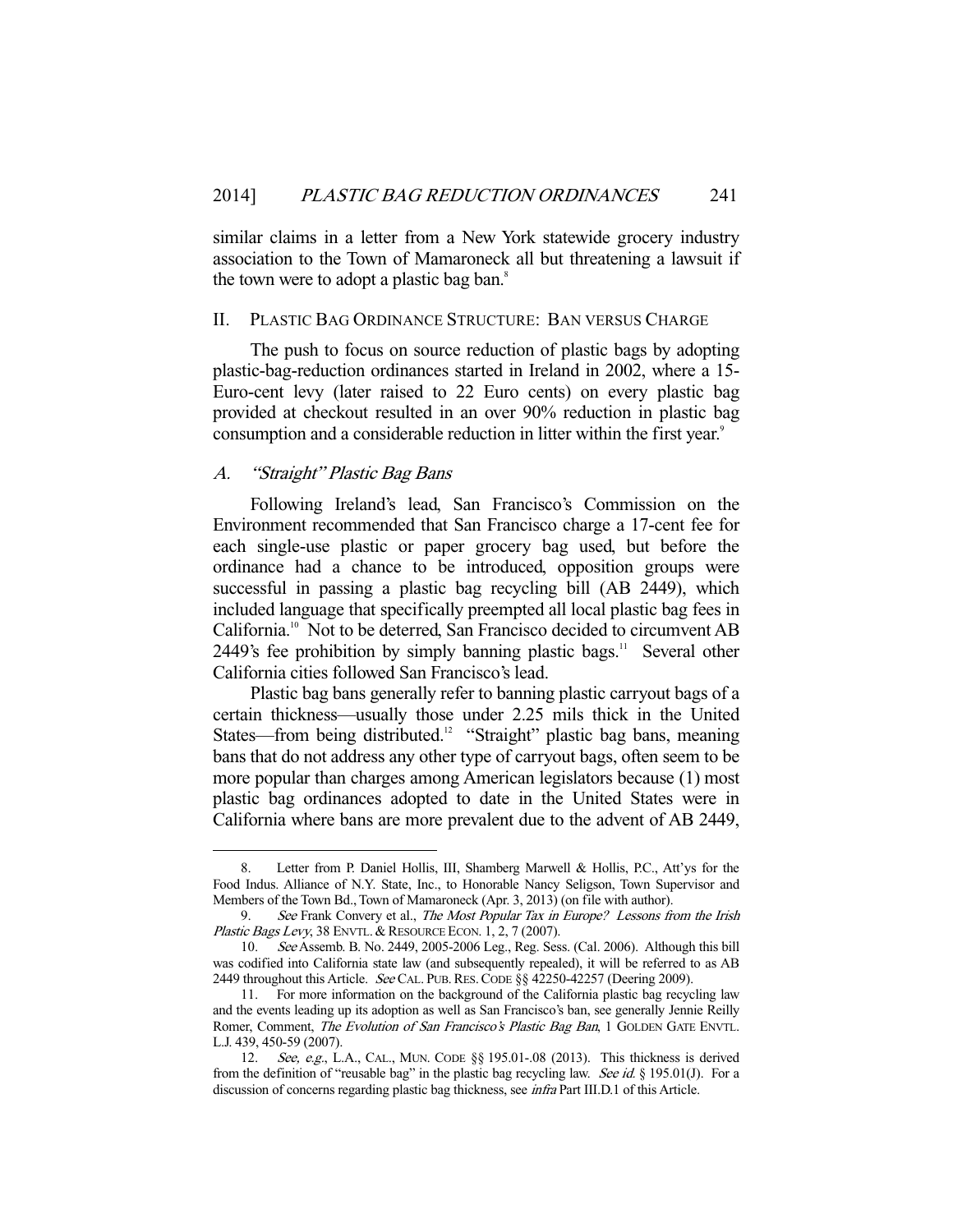(2) the concept of a ban is more straightforward than an ordinance with charges, and (3) many people are concerned with the myriad of impacts associated specifically with plastic bags.<sup>13</sup> However, compared to charges, straight bans present challenges from practical as well as legal perspectives.

 From a practical perspective, because customers will continue to require something with which to carry their purchases, a straight plastic bag ban (that does not address other types of carryout bags and does not successfully encourage reusable bag use) will arguably result in customers switching from one bag type to another (e.g., plastic to paper or plastic to thicker plastic), rather than requiring the customer to make a conscious choice about whether they require a bag in the first place. Also, many people are accustomed to reusing plastic carryout bags in a variety of ways, including picking up after dogs or lining small trash cans. Doing away with these bags completely may lead people to purchase bags for these purposes or use other materials, but as discussed below, allowing these bags to be available for a small charge at checkout is a more sophisticated option for actually changing consumer behavior.

 As mentioned above, California cities began to adopt plastic bag bans (as opposed to charges) mainly because AB 2449 preemption precluded the option to charge a fee for plastic bags. Interestingly, AB 2449's preemption of fees on plastic bags expired in January 2013, so the charge option is now available in California.<sup>14</sup> As of yet, no California municipality has opted to charge for plastic bags rather than ban them.

## 1. Lawsuits Based on Environmental Claims in California

 From a legal perspective, plastics industry groups have filed numerous lawsuits claiming that a municipality is required to complete a full environmental impact report (EIR) under the California Environmental Quality Act (CEQA) before a plastic bag ban can be adopted. CEQA was created by the California legislature on the premise that the government must "take immediate steps to identify any critical thresholds for the health and safety of the people of the state and take all coordinated actions necessary to prevent such thresholds being reached."15 To prevent such thresholds from being reached, CEQA requires that every "project" with "potentially significant effects" on the

<sup>13.</sup> See infra Part IV.A.<br>14. Please note, however

 <sup>14.</sup> Please note, however, that the same "unconstitutional tax" arguments regarding paper bags would apply to plastic bag charges as well.

 <sup>15.</sup> CAL. PUB.RES.CODE § 21000(d).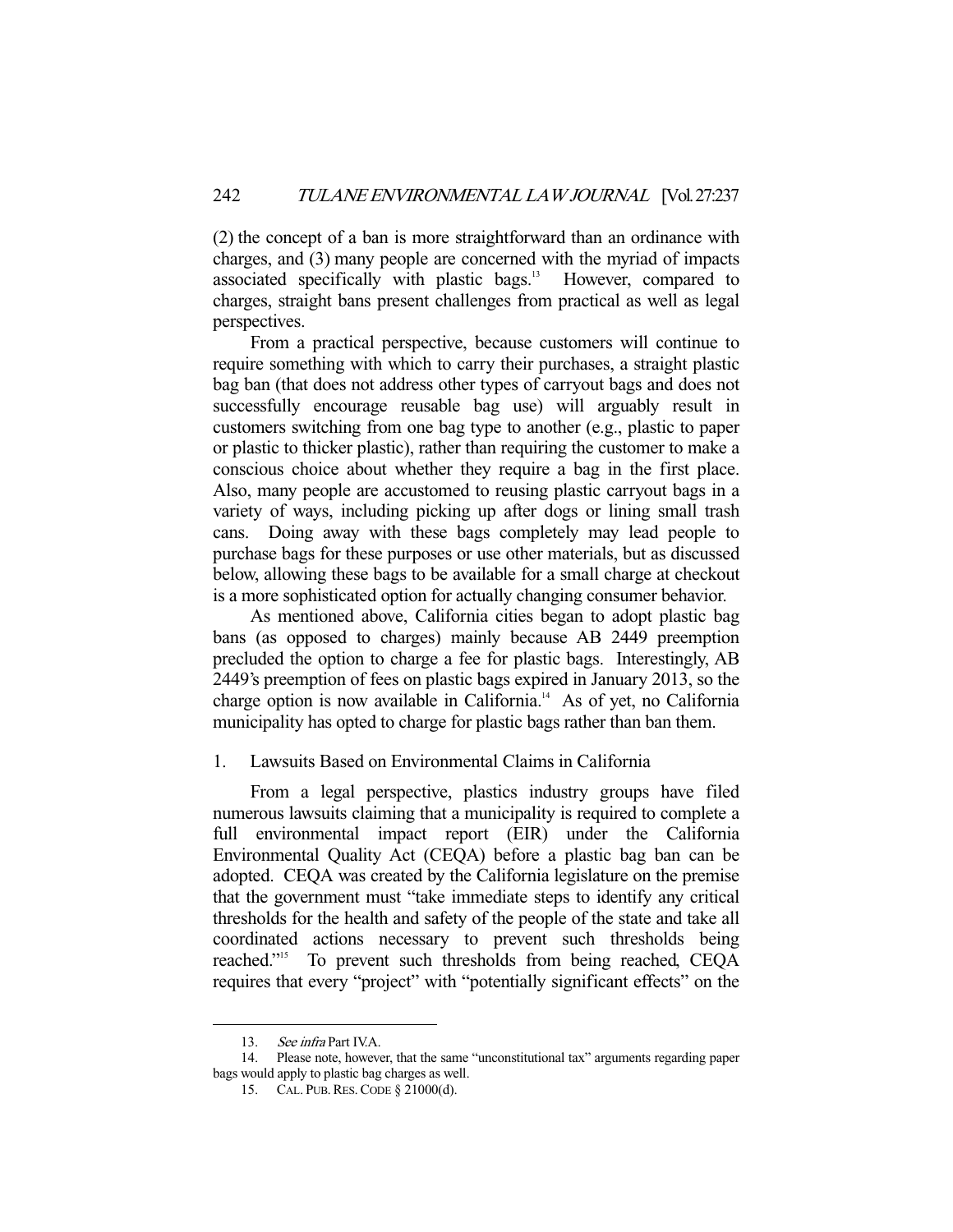environment that does not fall within an "exemption" or qualify for a "negative declaration" must have an EIR prepared.<sup>16</sup>

 With regard to plastic bag ordinances, Save the Plastic Bag Coalition (SPBC)—self-identified as a consumer protection watchdog and claiming to be "formed to counter myths, misinformation and exaggerations about plastic bags by various groups purporting to promote environmental quality"<sup>17</sup>—has filed numerous petitions for writs of mandate in California courts, asserting that a municipality must prepare an EIR before adopting a plastic bag ban. One of these petitions was heard by the California Supreme Court in Save the Plastic Bag Coalition v. City of Manhattan Beach, where the substantive question was whether the city was "required to prepare an EIR on the effects of an ordinance banning the use of plastic bags by local businesses."18

In City of Manhattan Beach, a straight plastic bag ban had been adopted pursuant to a negative declaration, an intermediate level of environmental review defined as "a written statement briefly describing the reasons that a proposed project will not have a significant effect on the environment and does not require the preparation of an environmental impact report."<sup>19</sup> The crux of the issue in City of Manhattan Beach was whether SPBC presented substantial evidence to support a fair argument that a plastic bag ban might significantly affect the environment, primarily due to environmental impacts from an increase in paper bag consumption.<sup>20</sup> The California Supreme Court found that while some increase in the use of paper bags was foreseeable, "no evidence suggests that paper bag use by Manhattan Beach consumers in the wake of a plastic bag ban would contribute to [negative environmental] impacts in any significant way."<sup>21</sup> However, the ruling in City of Manhattan Beach was specifically limited to the facts in that case (including the relatively small size of Manhattan Beach), so in the wake

<sup>16.</sup> Id. § 21080(c)-(d); see also id. § 21082.2(a) ("The lead agency shall determine whether a project may have a significant effect on the environment based on substantial evidence in light of the whole record."); CEQA Guidelines, CAL. CODE REGS. tit. 14, §§ 15307-15308 (2009).

 <sup>17.</sup> Save the Plastic Bag Coal. v. City of Manhattan Beach, 105 Cal. Rptr. 3d 41, 46 (Ct. App. 2010), rev'd, 254 P.3d 1005 (Cal. 2011).

 <sup>18.</sup> Save the Plastic Bag Coal. v. City of Manhattan Beach, 254 P.3d 1005, 1008 (Cal. 2011).

<sup>19.</sup> CAL. PUB. RES. CODE § 21064. See generally Jennie R. Romer & Shanna Foley, A Wolf in Sheep's Clothing: The Plastics Industry's "Public Interest" Role in Legislation and Litigation of Plastic Bag Laws in California, 5 GOLDEN GATE ENVTL. L.J. 377, 395-96 (2012) (explaining alternatives to environmental impact reports).

<sup>20.</sup> See City of Manhattan Beach, 254 P.3d at 1018.

 <sup>21.</sup> Id.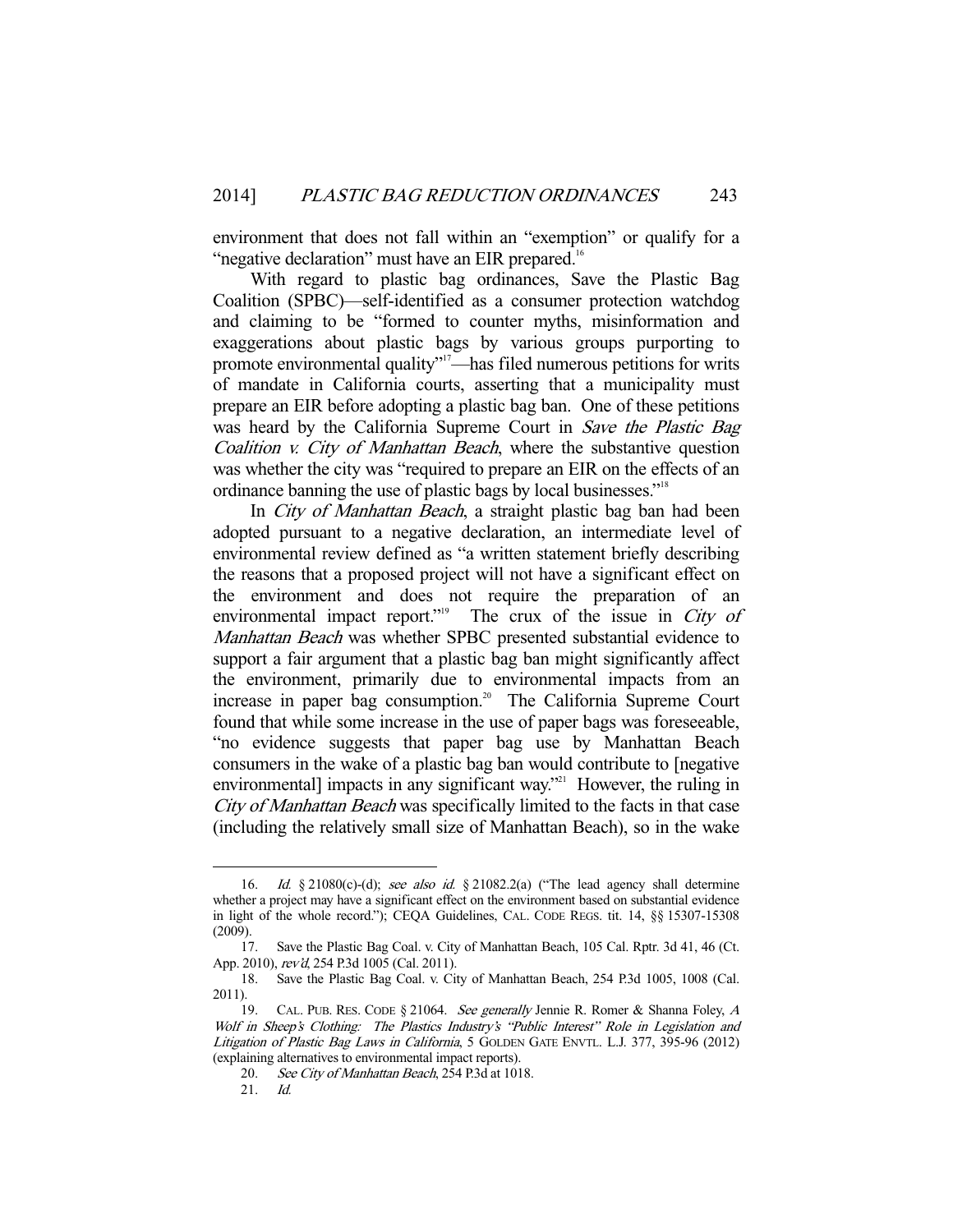of this ruling, cities developed a way around environmental allegations associated with a straight plastic bag ban by creating a "second generation" plastic bag ban model that incorporates a charge for paper bags.

2. Threats of Similar Lawsuits Based on Environmental Claims in New York State

 Several NYC-area communities have adopted straight plastic bag bans, including the City of Rye and Village of Mamaroneck in Westchester County, New York, just north of NYC.<sup>22</sup> Several other nearby cities and towns were on track to adopt similar bans until the Food Industry Alliance (FIA), a New York statewide grocery industry association, followed in SPBC's footsteps and threatened to sue if these municipalities adopted bans. In April 2013, the FIA sent a letter to the Town of Mamaroneck effectively threatening to take legal action if the town went forward with the plastic bag ban that was under discussion at the time.<sup>23</sup> In the letter, the FIA claimed that the proposed plastic bag ban would (1) be preempted by the state plastic bag recycling law in New York, (2) be arbitrary and unconstitutional, and (3) require a full Environmental Impact Statement (EIS) under New York's State Environmental Quality Review Act (SEQRA).<sup>24</sup>

 Advocates suspect that, like other retailer opponents, FIA's main concern is that the cost of paper bags is much higher than the cost of plastic bags, so a plastic bag ban that does not address paper bags might ostensibly hurt retailers' profits. Similarly, in California, the California Grocers Association (CGA) opposed plastic bag bans until a paper bag charge started being included in ordinances. At that point, CGA began sending letters of support for cities considering adopting plastic bag bans that included the charges, stating, "Ordinances that do not regulate all single-use bag types . . . do not maximize environmental gain and can cost each store well over \$50,000 a year in increased costs."<sup>25</sup> Regardless, the FIA's letter included a variety of additional legal claims,

 <sup>22.</sup> For more information on carryout bag reduction ordinances adopted in New York State, see Disposable Bag Reduction, CITIZENS CAMPAIGN FOR ENV'T, http://www.citizens campaign.org/campaigns/plastic-bags.asp (last updated Jan. 15, 2014).

<sup>23.</sup> See Letter from P. Daniel Hollis to Honorable Nancy Seligson, supra note 8. The Town of Mamaroneck includes within its borders part of the Village of Mamaroneck, mentioned previously.

 <sup>24.</sup> Id.

 <sup>25.</sup> Letter from Timothy M. James, Manager, Local Gov't Relations, Cal. Grocers Ass'n, to Honorable David Chiu, President, Bd. of Supervisors, City & Cnty. of S.F. (Feb. 6, 2012) (on file with author).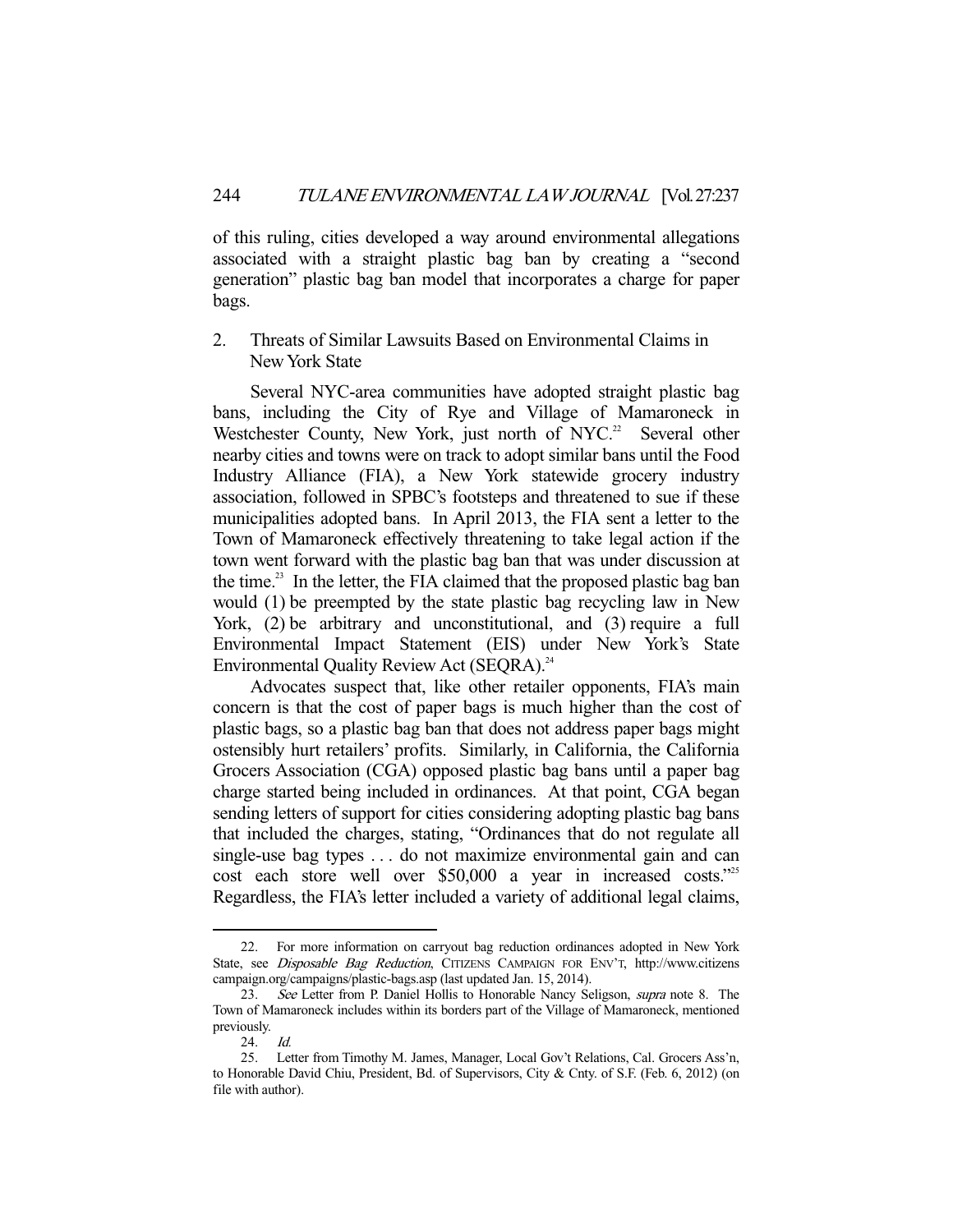using the opposition's playbook that has been successful in delaying the adoption of some legislation in California.

Currently, the Town of Mamaroneck<sup>26</sup> as well as various other New York State municipalities that had been poised to adopt straight plastic bag bans have put those plans on hold in order to research FIA's claims and study various options, likely including keeping tabs on NYC's proposed bill.<sup>27</sup> It follows that studying the strategies from California, with a close eye for differences in the operative state laws, is the best way for advocates to help craft the best laws all over the country.

## B. Hybrid Bans and Charges Including Second-Generation Plastic Bag Bans

 In part due to the litigation surrounding plastic bag ordinances in California, a very specific form of legislation has taken root there, known as "second-generation" plastic bag bans. Second-generation plastic bag bans address paper bags by imposing a minimum 10-cent charge on all paper bags in part to avoid the "paper could be worse than plastic" environmental claims and still stay within the framework of AB 2449's restriction on fees for plastic bags. For example, San Francisco refined and expanded its original plastic bag ban law to cover all retailers and restaurants and added a minimum 10-cent charge on all other carryout bags provided at the register (mostly paper bags, but also including all reusable bags).<sup>28</sup> Significantly, San Francisco adopted its expanded ordinance pursuant to a "categorical exemption," which may be invoked when a project is not subject to the provisions of CEQA at all and when no further environmental review (namely an EIR) is required.<sup>29</sup>

 Categorical exemptions are available for projects that are intended to protect natural resources or the environment and have no reasonable likelihood of significant adverse impacts. $30$  But an activity that would

 <sup>26.</sup> The Village of Mamaroneck has already adopted a plastic bag ban and the Town of Mamaroneck considered a similar ban.

<sup>27.</sup> See, e.g., Ted Duboise, Mamaroneck Split on Plastic Bag Ban, PLASTIC BAG BAN REP. (Apr. 27, 2013), http://plasticbagbanreport.com/mamaroneck-split-on-plastic-bag-ban/.

<sup>28.</sup> See Romer & Foley, supra note 19, at 424-25.

 <sup>29.</sup> See CAL.CODE REGS. tit. 14, § 15300 (2009).

 <sup>30.</sup> Id. tit. 14, § 15307 ("Class 7 consists of actions taken by regulatory agencies as authorized by state law or local ordinance to assure the maintenance, restoration, or enhancement of a natural resource where the regulatory process involves procedures for protection of the environment. Examples include but are not limited to wildlife preservation activities of the State Department of Fish and Game. Construction activities are not included in this exemption."); id. tit. 14, § 15308 ("Class 8 consists of actions taken by regulatory agencies, as authorized by state or local ordinance, to assure the maintenance, restoration, enhancement, or protection of the environment where the regulatory process involves procedures for protection of the environment.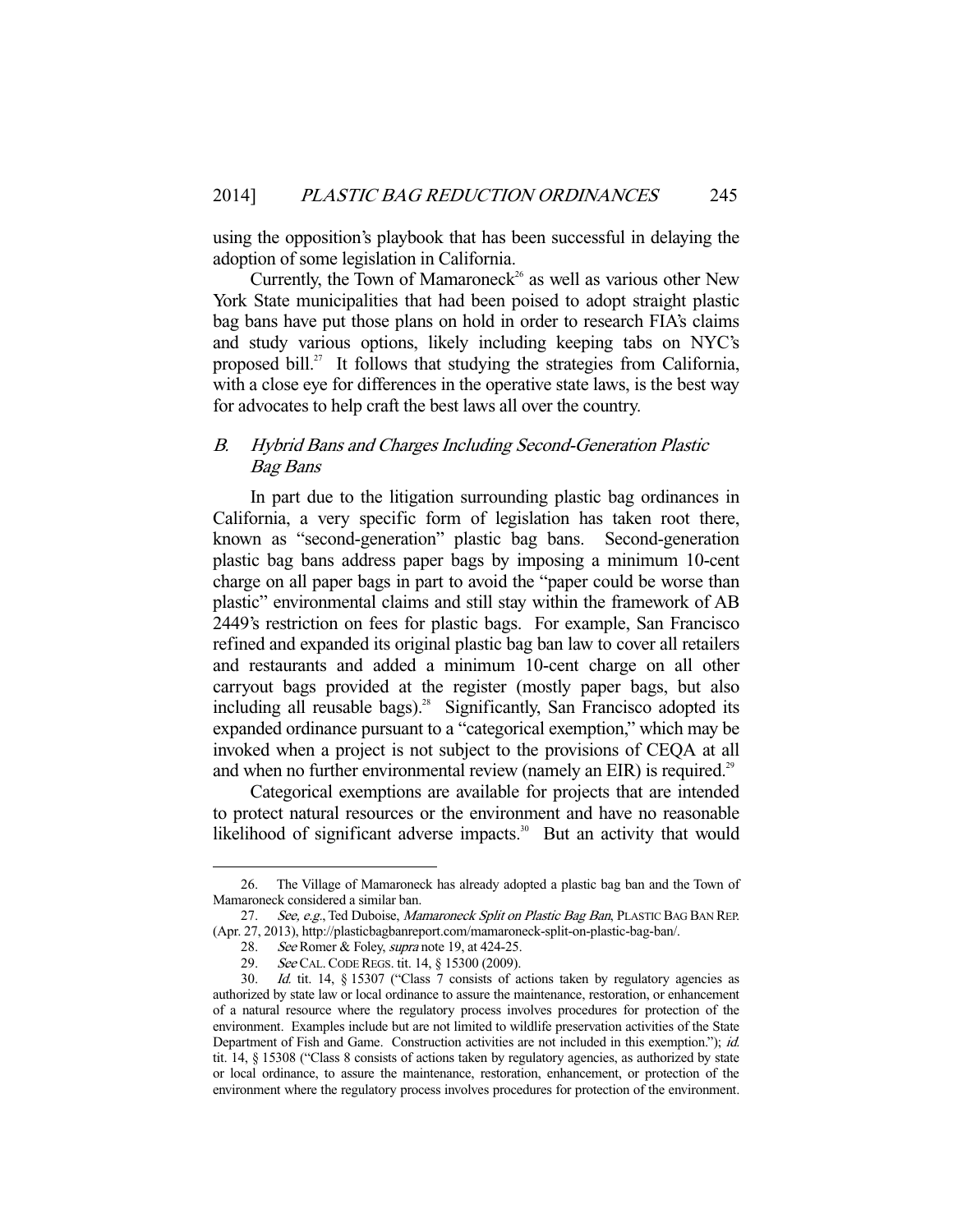otherwise be categorically exempt is not exempt if there are "unusual circumstances" that "create a 'reasonable possibility' that the activity will have a significant effect on the environment."<sup>31</sup> SPBC has argued that an increase in paper bag use would be an unusual circumstance resulting from second-generation bans. However, because second-generation bans focus on an overall reduction of carryout bags, and there are numerous reports that show that this structure has succeeded in an overall reduction, courts have found that the unusual circumstances exception does not apply. $32$ 

 SPBC continues to sue cities adopting second-generation bans, but has ultimately lost on the substantive claims in every case.<sup>33</sup> However, the threat of these lawsuits effectively had a "chilling effect" on many local plastic bag bans by delaying adoption of ordinances as cities waited to see the outcome of litigation or opted to complete expensive (and apparently unnecessary)<sup>34</sup> EIRs to avoid potential litigation.<sup>35</sup>

#### C. Charges, Fees, and Taxes

-

 Charging for all types of carryout bags has proven to lead to large reductions in single-use bag consumption while still providing customers with options, and this is the type of structure that has been introduced in NYC. Charges have a greater impact on overall reduction in carryout bag use because charges effectively incentivize changes in consumer behavior, because customers are required to make a conscious decision to purchase a bag. "The truth is there are a lot of times that we don't really need a plastic bag," said Council Member Brad Lander, one of the

Construction activities and relaxation of standards allowing environmental degradation are not included in this exemption.").

 <sup>31.</sup> Davidon Homes v. City of San Jose, 62 Cal. Rptr. 2d 612, 617 (Ct. App. 1997).

 <sup>32.</sup> See, e.g., Save the Plastic Bag Coal. v. City & County of San Francisco, 166 Cal. Rptr. 3d 253, 266-68 (Ct. App. 2013). Also, the other exception that SPBC has argued was applicable is the "cumulative impacts" exception, which the court found did not apply because there would be no negative impacts. See id. at 262-63.

<sup>33.</sup> See, e.g., Save the Plastic Bag Coal. v. County of Marin, 159 Cal. Rptr. 3d 763 (Ct. App. 2013).

 <sup>34.</sup> Please note that the court of appeal decision upholding San Francisco's categorical exemption is binding precedent within that jurisdiction and might serve as persuasive precedent in other California jurisdictions. The scathing language used by the court of appeal includes characterizing SPBC's "strained interpretation" of a sentence as "stretch[ing] the bounds of reasonable advocacy." City & County of San Francisco, 166 Cal. Rptr. 3d at 263 (emphasis added).

 <sup>35.</sup> For example, the official cost of the City of San Jose's EIR was \$140,000, and it took fifteen months to complete. E-mail from Emy Mendoza, San Jose Envtl. Servs. Dep't, to Jennie Romer (July 13, 2011, 9:37 PM) (on file with author).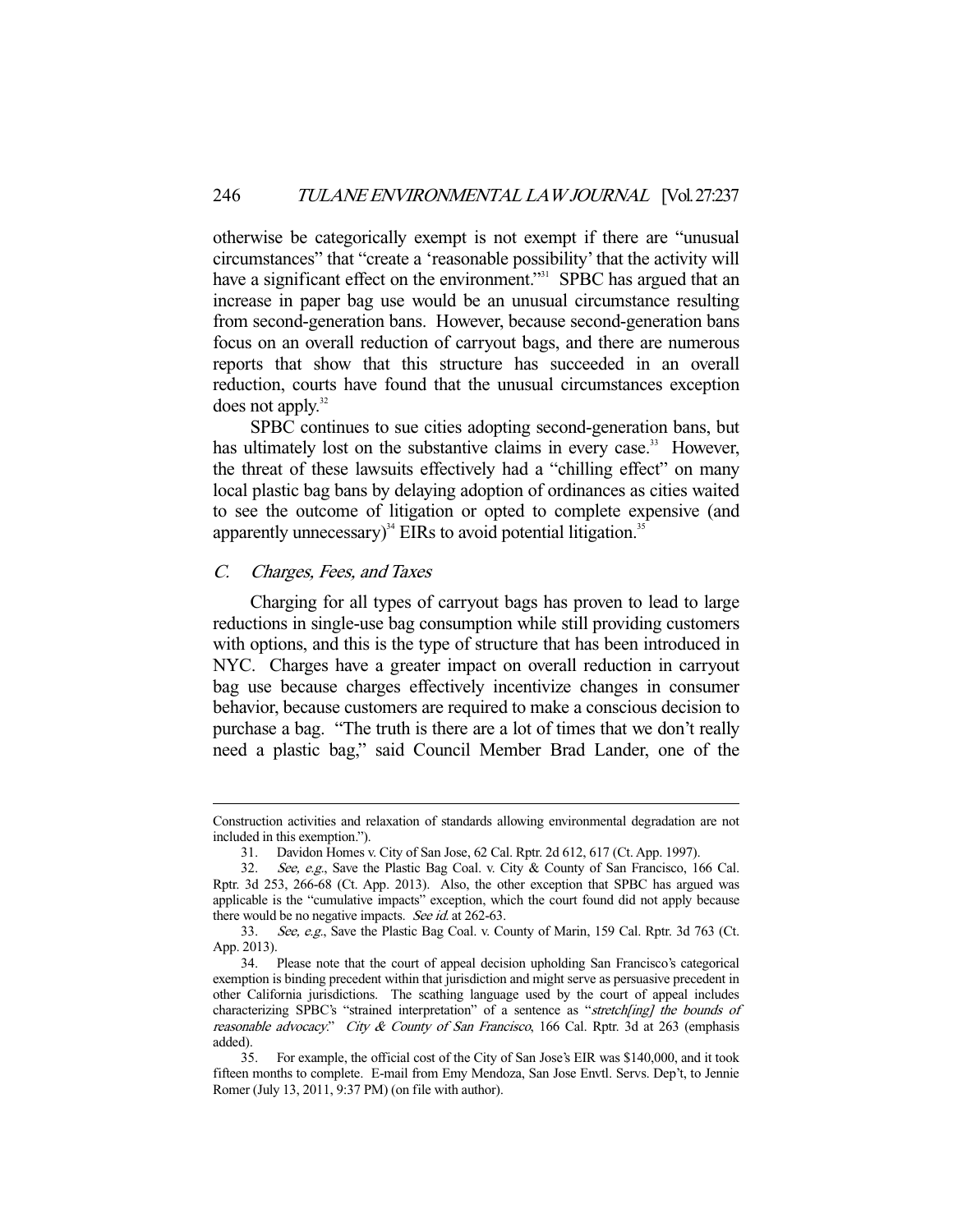cosponsors of NYC's bill.<sup>36</sup> And a bag charge leaves the option available for a variety of bags for those times when a bag is needed, for a modest price. Also, plastic bag charges have a well-proven track record in the United States and abroad.<sup>37</sup>

 The terms "fees" and "charges" and "tax" are often used interchangeably, but advocates should be clear about what these terms mean. Taxes go in whole or in part to the government. Generally, the power to tax at the local level is limited to the state government, and municipalities cannot collect taxes. The main example of a bag tax in the United States is in Washington, D.C, where this limitation does not apply because D.C. is not constrained by a state law. Under D.C.'s law, all retailers that sell food or alcohol are required to charge 5 cents for each paper or plastic carryout bag provided at the register.<sup>38</sup> Under the law, 1 to 2 cents from each bag stays with the retailer and the remainder is collected by the government and put into the Anacostia River Fund, which is used to fund environmental programs including educational programs and giveaways of reusable bags.39 This law led to a 50% to 70% reduction of carryout bag consumption, and bag litter in the Anacostia River was also reduced.<sup>40</sup>

1. How To Avoid the "Unconstitutional Tax" Argument: Let the Retailer Keep the Money

The term "charge" is a broader term than "tax" or "fee" and may include any instance where the customer is required to pay for an item independent of where the money goes.

 In 2010, as Los Angeles (L.A.) County's plastic bag ban was in the final stages of being drafted, several industry groups were successful in convincing California voters to pass Proposition 26 (Prop 26), a constitutional amendment requiring voter approval for any "levy, charge, or exaction" imposed by a local government. $41$  Due to concerns over whether Prop 26 would apply to money collected for the paper bags charge under L.A. County's second-generation ban, L.A.'s bag ordinance

 <sup>36.</sup> Paula Katinas, Plastic Bags in Grocery Stores Will Cost You, If New Bill Passes, BROOKLYN DAILY EAGLE (Aug. 20, 2013), http://www.brooklyneagle.com/articles/plastic-bagsgrocery-stores-will-cost-you-if-new-bill-passes-2013-08-20-173000.

<sup>37.</sup> See *infra* Part IV.B.1 for more information on the efficacy of plastic bag charges.

 <sup>38.</sup> Jeffrey Seltzer, Assoc. Dir., Stormwater Mgmt. Div., D.C. Dep't of Env't, D.C. Bag Law Presentation (Dec. 11, 2012) (presentation on file with author).

 <sup>39.</sup> See id.

 <sup>40.</sup> Id.

 <sup>41.</sup> CAL.CONST. art. XIII C, §§ 1(e), 2(b).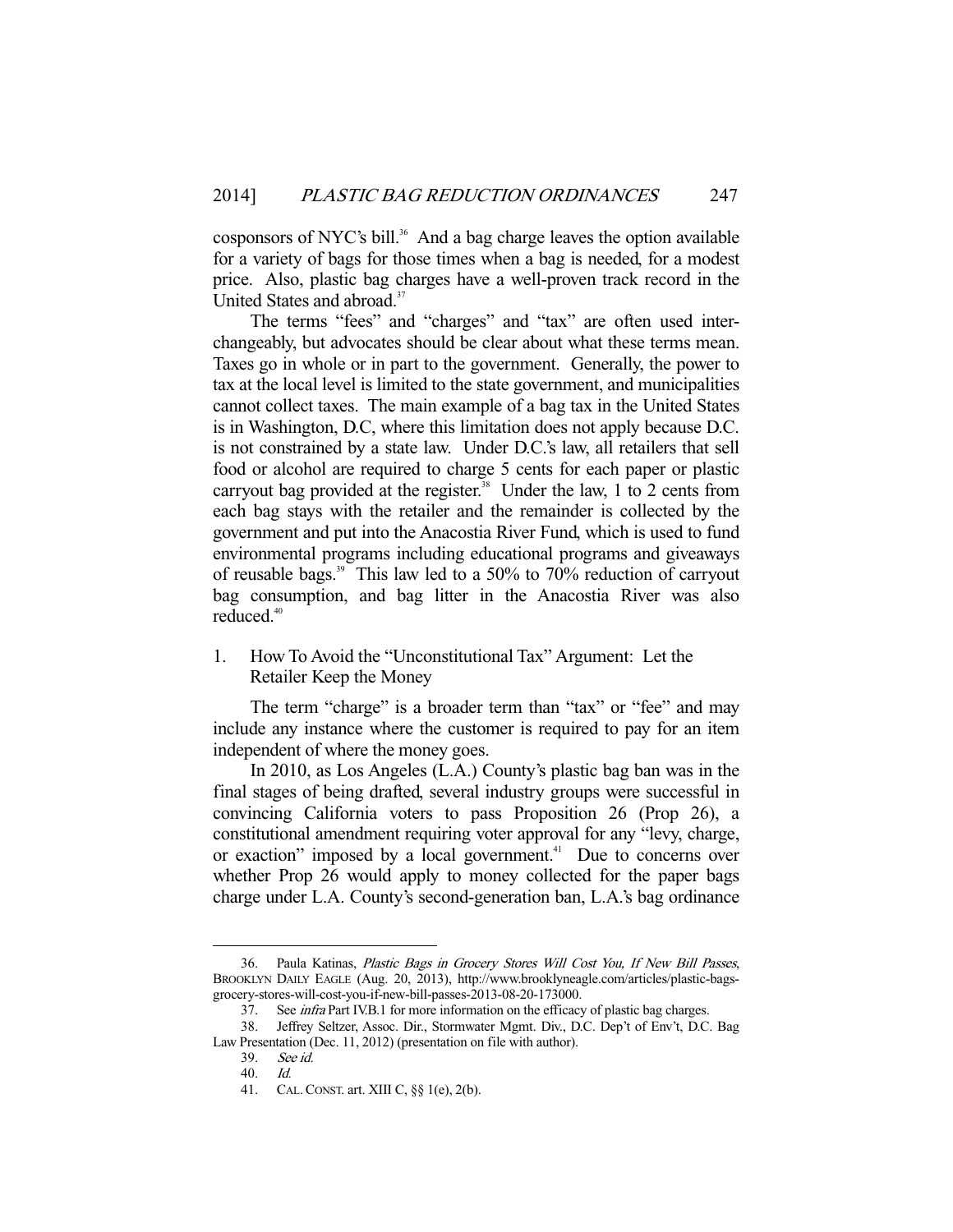was amended so that all of the money stayed with the retailers and therefore would not be considered a tax.

 In late 2011, Hilex Poly, a large plastics manufacturer, and four individual named plaintiffs who claimed to have been "harmed" by paying the 10-cent store charge for paper bags in unincorporated L.A. County filed a complaint against L.A. County.<sup> $42$ </sup> This was a case of first impression under Prop 26, claiming that L.A. County's bag ordinance specifically the 10-cent-per-paper-bag fee provision—fell under Prop 26's requirement for voter approval.<sup>43</sup> Plaintiffs argued that the ordinance lacked voter approval and was therefore an unconstitutional tax—in violation of Prop 26. Though the lawsuit only purports to concern part of the ordinance (the 10-cent fee levied on paper bags), in reality this case was an attempt by a major plastic bag manufacturer to use Prop 26 as a mechanism to invalidate the entire plastic bag ordinance.

 L.A. County successfully argued that the ordinance was not an unconstitutional tax. The county said the 10-cent paper bag charge is not a "levy, charge, or exaction," under the meaning of Prop 26, because the 10-cent charge remains with the retailer and does not go back to the government. The California Second District Court of Appeal affirmed the superior court's decision that the paper bag fee was not a revenue generation measure for the government within the meaning of Prop 26, thus requiring no voter approval, and that a fee that goes to a private entity can never be a "tax" under Prop 26—even if the charge is compelled by the government.<sup>44</sup>

2. The Ability of Local Governments To Collect "Regulatory Fees" for Bags Has Yet To Be Determined

 The term "fee" is sometimes used to refer to charges where the money collected goes in whole or in part to the government. In *Schmeer* v. County of Los Angeles, the superior court also discussed, as dicta, that even if the 10-cent fee were a tax, Prop 26's exemption for "a specific benefit" conferred on the "payor" would apply because a customer receives a bag in exchange for paying the 10 cents and the price is supported by "substantial evidence."<sup>45</sup> However, this is purely dicta because the money in L.A. County's ordinance stays with the retailer. Also, the allowance for an exception like the one discussed in *Schmeer* 

 <sup>42.</sup> See 153 Cal. Rptr. 3d 352, 354-55 (Ct. App. 2013).

 <sup>43.</sup> See id. at 355.

<sup>44.</sup> *See id.* at 364-66.

 <sup>45.</sup> Tentative Decision on Petition for Writ of Mandate: Denied at 9, Schmeer, 153 Cal. Rptr. 3d 352 (No. BC470705).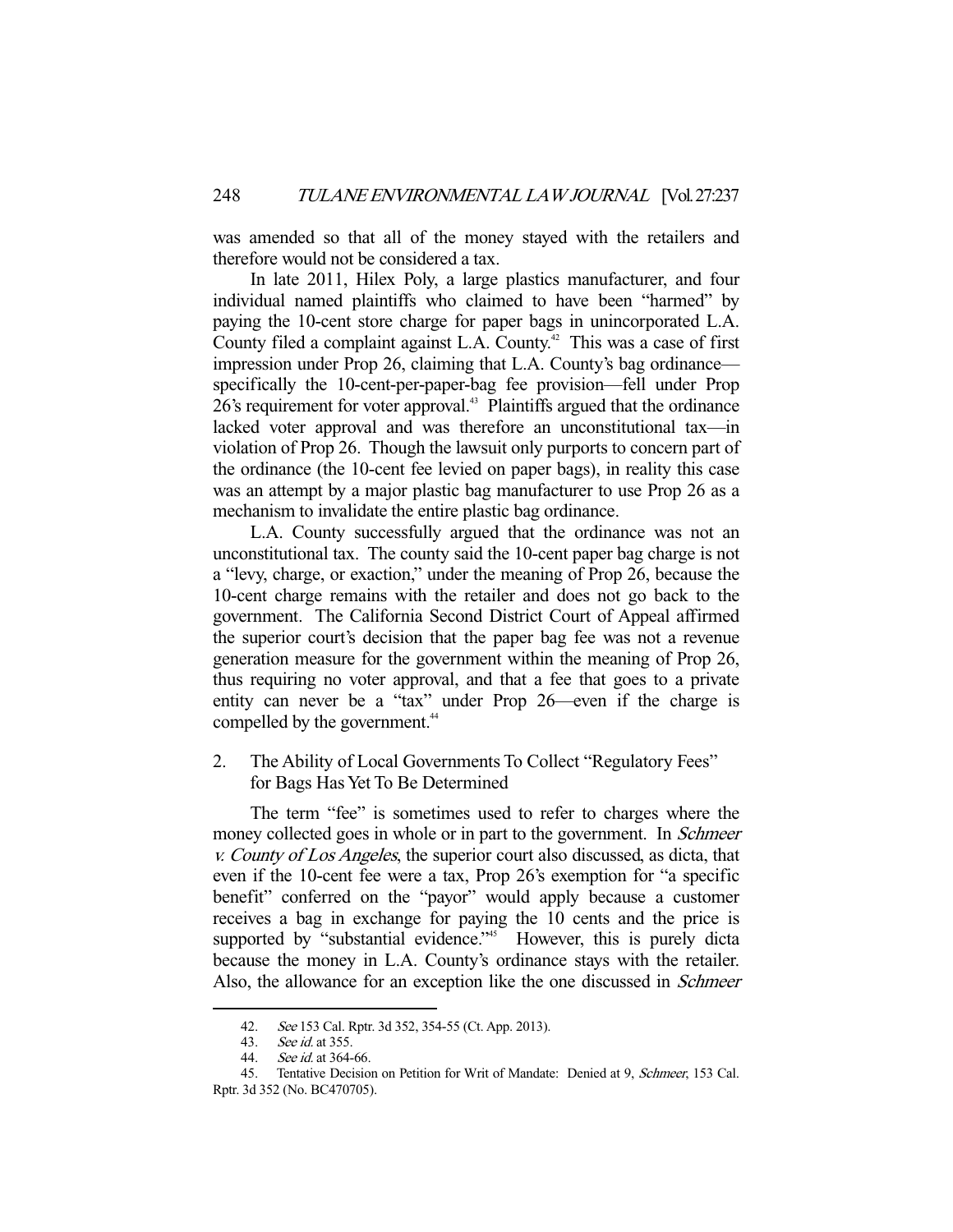depends on the language of each state's constitution. Most environmental advocates would prefer that some of the money collected go to a fund like the Anacostia River Fund in Washington, D.C., so it is worth exploring whether a municipality in another state could allow an ordinance to be structured to have some portion of the charge go back to the local government.

#### III. SPECIFIC CLAUSES TO BE INCLUDED IN ORDINANCES

 After deciding whether to use a ban or a charge, there are several other specific clauses that should be included in most ordinances.

## A. Decide What Types of Businesses Should Be Covered

 The breadth of what types of businesses are covered by a plastic bag ordinance is primarily a function of the political will of a city. Options include covering (1) only city vendors, (2) only supermarkets,  $46$ (3) supermarkets and large pharmacy chains, (4) all stores that sell food, (5) all retail, or (6) all retail and restaurants. Most ordinances are focused on plastic carryout "t-shirt" type bags common at grocery stores or stores that sell food. Some ordinances phase in implementation in two parts, starting with larger stores then expanding to smaller stores.

## 1. A Note About Restaurants

-

 Most plastic bag bans do not include restaurants. This is due in large part to the political will of communities as well as practical concerns regarding food delivery. In California, most cities refrained from drafting ordinances that covered restaurants because of fears about lawsuits by SPBC. SPBC alleged that regulating plastic bag use at restaurants was preempted by the California Health and Safety Code.<sup>47</sup> SPBC argued that the field occupied by the Retail Food Code, which generally "establish[es] health and sanitation standards for retail food establishments," also preempted anyone but the legislature from regulating single-use bags.<sup>48</sup> The city and county of San Francisco was the first to fully litigate this Health and Safety Code preemption claim.

 <sup>46.</sup> Supermarkets are generally defined as grocery stores that gross annual sales of at least \$2 million per year or have at least 10,000 square feet of retail space. See, e.g., L.A., CAL., MUN. CODE § 195.01(K) (2013). However, the term "supermarket" might be specifically defined by statute in some states.

 <sup>47.</sup> Save the Plastic Bag Coal. v. City & County of San Francisco, 166 Cal. Rptr. 3d 253, 269 (Ct. App. 2013); see CAL. HEALTH & SAFETY CODE § 113705 (Deering 2012).

<sup>48.</sup> City & County of San Francisco, 166 Cal. Rptr. at 270 (quoting Cal. Grocers Ass'n v. City of Los Angeles, 254 P.3d 1019, 1026 (Cal. 2011)).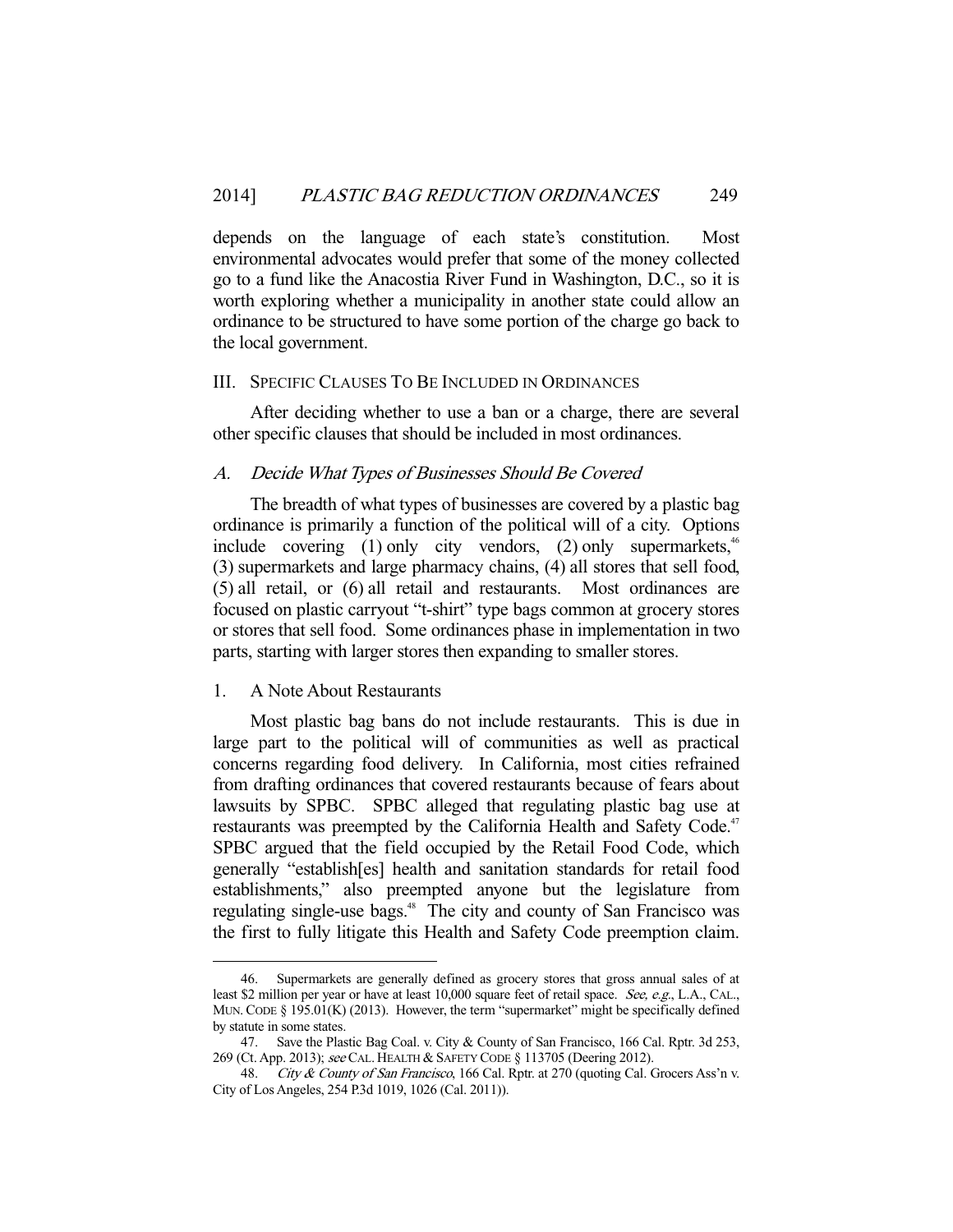In December 2013, the California First District Court of Appeal found that preemption by the Code did not apply.<sup> $49$ </sup> As a result, several California cities have recently included restaurants in ordinances.

#### 2. State Regulation of Certain Types of Businesses

Some states *specifically* preempt regulation of certain types of businesses, and those businesses should be exempt from plastic bag ordinances.

## B. Require Paper Bags Be Made from Postconsumer Recycled **Content**

 Most bag ordinances require that paper bags provided at the register be recyclable and made from recycled content. Ordinances typically require paper bags to contain a minimum of 40% postconsumer recycled content.<sup>50</sup> Recycled content can include manufacturing scraps, whereas postconsumer recycled content is "a finished product that would normally be disposed of as solid waste, having completed its intended end-use and product life cycle."<sup>51</sup>

 Requiring minimum postconsumer content is most important in a straight plastic bag ban context, where the environmental impacts of paper versus plastic bags are more carefully weighed. Several reports funded by groups associated with the plastic industry conclude that, in some respects, paper is worse for the environment than plastic, but those reports focus on paper bags made with less recycled content or from virgin materials and do not adequately assess the full spectrum of end-oflife impacts of plastic. $52$  Requiring minimum postconsumer content for paper bags helps rebut those studies. Most ordinances, including NYC's proposed bill, require that paper bags contain a minimum of 40% postconsumer recycled content.53

 <sup>49.</sup> See id. at 269-71.

 <sup>50.</sup> Further research into the availability and cost of paper carryout bags with postconsumer recycled content over 40% is advisable.

 <sup>51.</sup> See CAL. PUB.RES.CODE § 42290(c) (Deering 2009).

 <sup>52.</sup> See, e.g., Chet Chaffee & Bernard R. Yaros, Boustead Consulting & Assocs. Ltd., Life Cycle Assessment for Three Types of Grocery Bags—Recyclable Plastic; Compostable, Biodegradable Plastic; and Recycled, Recyclable Paper (2007) (unpublished report), http://www.savetheplasticbag.com/UploadedFiles/2007%20Boustead%20report.pdf.

 <sup>53.</sup> See, e.g., N.Y. City Council B. No. 1135 (N.Y.C. 2013).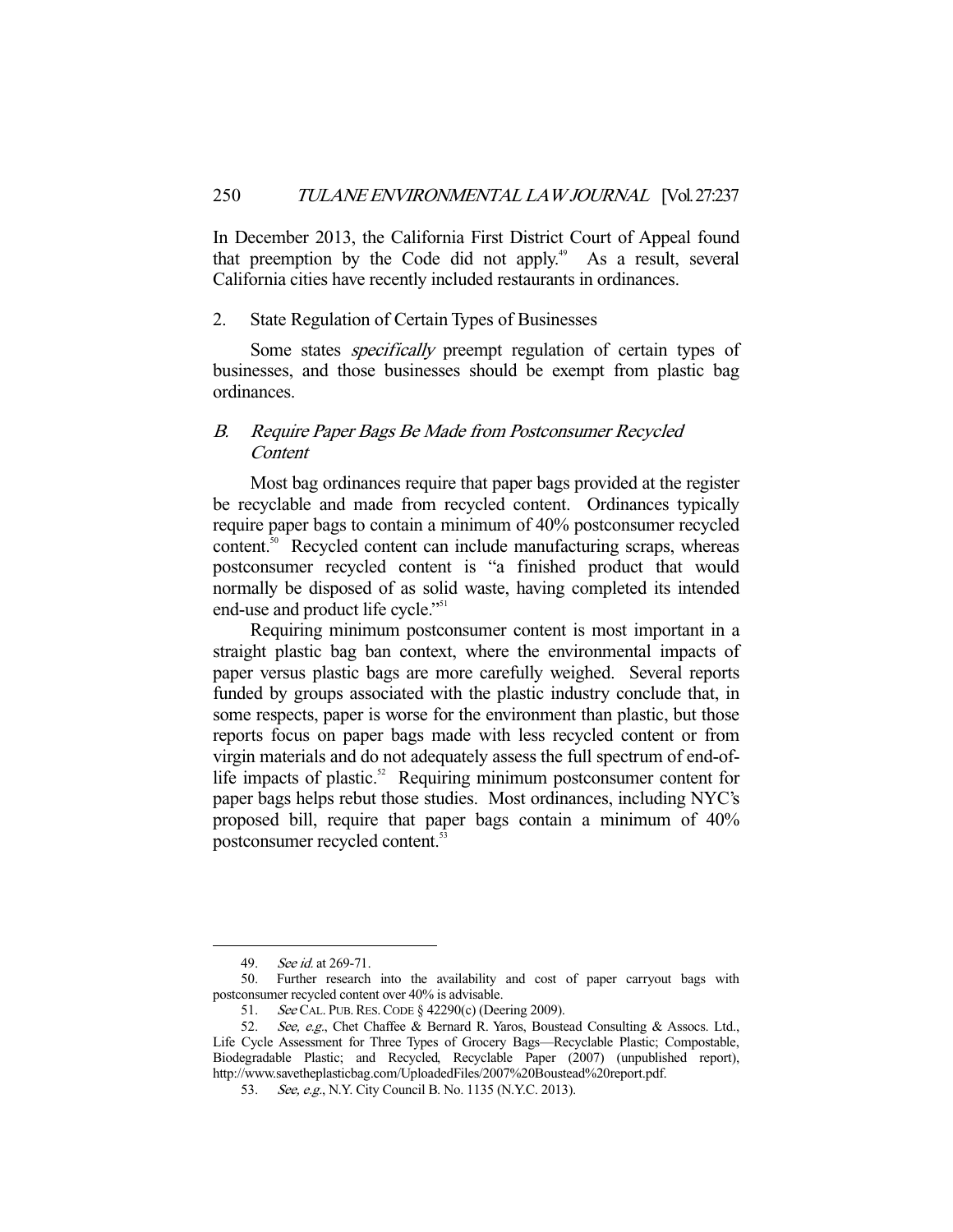#### C. Amount of Charge

 Generally, bag ordinances that include charges have a single charge apply to all bag types. Charges range from 5 cents (Washington, D.C.) to \$1 (Brownsville, Texas), but most charges are set at a minimum of 10 cents (as with most California ordinances that include a charge on paper bags, including San Francisco). The amount of the bag charge depends on the political will of the community. As discussed below, reports issued by various cities show that even charges of 5 to 10 cents cause a significant reduction in bag consumption. $54$  NYC's proposed bill requires a minimum charge of 10 cents on all carryout bags.<sup>55</sup>

#### D. How To Define "Reusable Bag"

 The most basic definition of "reusable bag" is the definition from California's plastic bag recycling law, which defines "reusable bags" in the following ways: "(1) A bag made of cloth or other machine washable fabric that has handles. (2) A durable plastic bag with handles that is at least 2.25 mils thick and is specifically designed and manufactured for multiple reuse."<sup>56</sup>

#### 1. Thickness

 In essence, the standard AB 2449 definition of 2.25 mils thickness for any reusable bag essentially just requires that plastic bags be thicker to qualify as reusable and thus available either for free or for a charge (depending on the jurisdiction). Banning bags under this thickness, but charging for paper or reusables (including thick plastic bags), addresses the "worst offender"—thin bags that break easily and tend to get caught in the wind—yet still gives customers the option to pay for a plastic bag. However, a standard requiring 2.25-mils-thick bags takes more resources, namely fossil fuels, to manufacture. Another option that has not been explored in the United States is banning "ultrathin" (also known as "lightweight") plastic bags and putting a charge on all other carryout bags. This structure has been adopted in China with a ban on plastic bags less than  $0.025$  millimeters  $(0.98 \text{ miles})^{57}$  thick and a charge on all

<sup>54.</sup> See infra Part IV.B.1.

 <sup>55.</sup> N.Y. City Council B. No. 1135 ("Covered stores shall charge a fee of not less than ten cents for each carryout bag provided to any person.").

 <sup>56.</sup> CAL. PUB.RES.CODE § 42250.

 <sup>57.</sup> Mil is a unit of measurement equal to one thousandth of an inch and is typically used in manufacturing and engineering in the United States.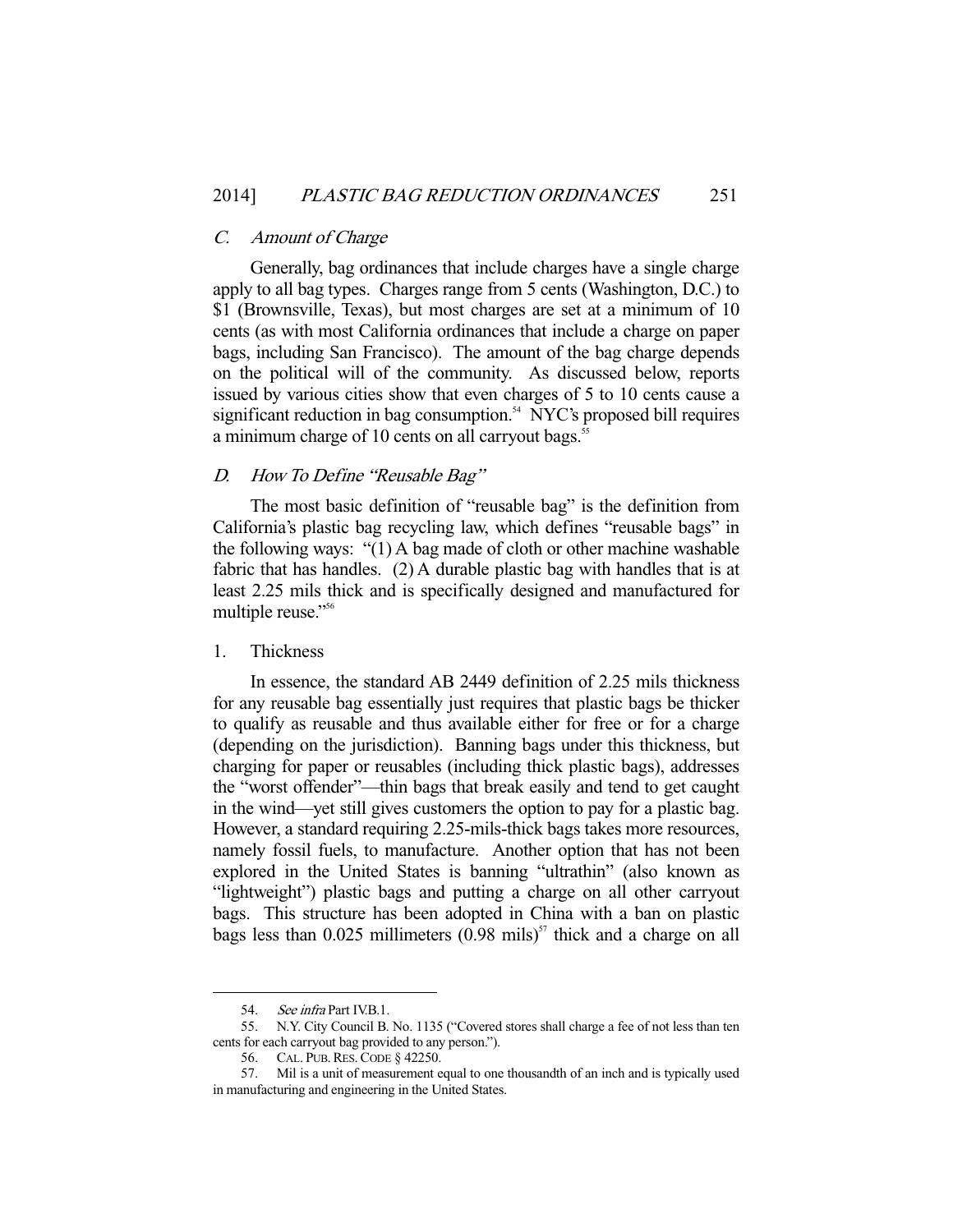other carryout bags.<sup>58</sup> The European Commission has also recognized the importance of restricting lightweight plastic carryout bags, which it defines as plastic bags with a thickness of less than 50 microns (1.97 mils). $59$ 

 As of yet, 2.25 mils seems to remain the main standard in the United States because no standard for ultrathin has been proposed.<sup>60</sup> As information about ultrathin plastic bag ban effectiveness becomes available from other countries that have enacted ultrathin plastic bag bans coupled with bag charges, a definition of the ideal ultrathin thickness should become clearer.

## 2. Durability Requirements

-

 In some jurisdictions, durability clauses were added to the definition of reusable bag to increase the quality of bags given away at the register, in order to avoid the outcome where bags made to comply with the minimum 2.25 mils standard would simply be given away for free (2.25 mils plastic bags are relatively inexpensive, around the same price as a paper bag). In practice, these durability standards have in most instances made the reusable bags more expensive and thus discouraged indiscriminate free distribution of bags. Increasing the required thickness of reusable bags to be greater than the current 2.25 mils standard may have a similar effect in practice as well but, as discussed above, would require more fossil fuels.

 An example of a standard durability requirement is contained in L.A. County's ordinance, in the relevant portion of the definitions section for "reusable bag," which reads:

Reusable Bag means a bag with handles that is specifically designed and manufactured for multiple reuse and meets all of the following requirements: (1) has a minimum lifetime of 125 uses, which for purposes of this Article means the capability of carrying a minimum of 22 pounds, 125 times over a distance of at least 175 feet; (2) has a minimum volume of 15 liters; (3) is machine washable or is made of a material that can be cleaned or disinfected; (4) does not contain lead in an amount greater than

<sup>58.</sup> Ben Block, China Reports 66-Percent Drop in Plastic Bag Use, WORLDWATCH INST., http://www.worldwatch.org/node/6167 (last visited Mar. 25, 2014).

 <sup>59.</sup> European Comm'n, Environment: Commission Proposes To Reduce the Use of Plastic Bags, EUROPEAN UNION (Nov. 4, 2013), http://europa.eu/rapid/press-release\_IP-13-1017\_en.htm.

 <sup>60.</sup> In another approach, the City of Austin's bag ordinance requires traditional bags to be replaced by reusable bags and the reusable bags made of plastic must be 4 mils thick. See Jeff Stensland, Council Votes To Beef Up 'Bag Ban,' TIME WARNER CABLE NEWS (Nov. 9, 2012), http://austin.twcnews.com/content/news/289156/council-votes-to-beef-up—bag-ban-.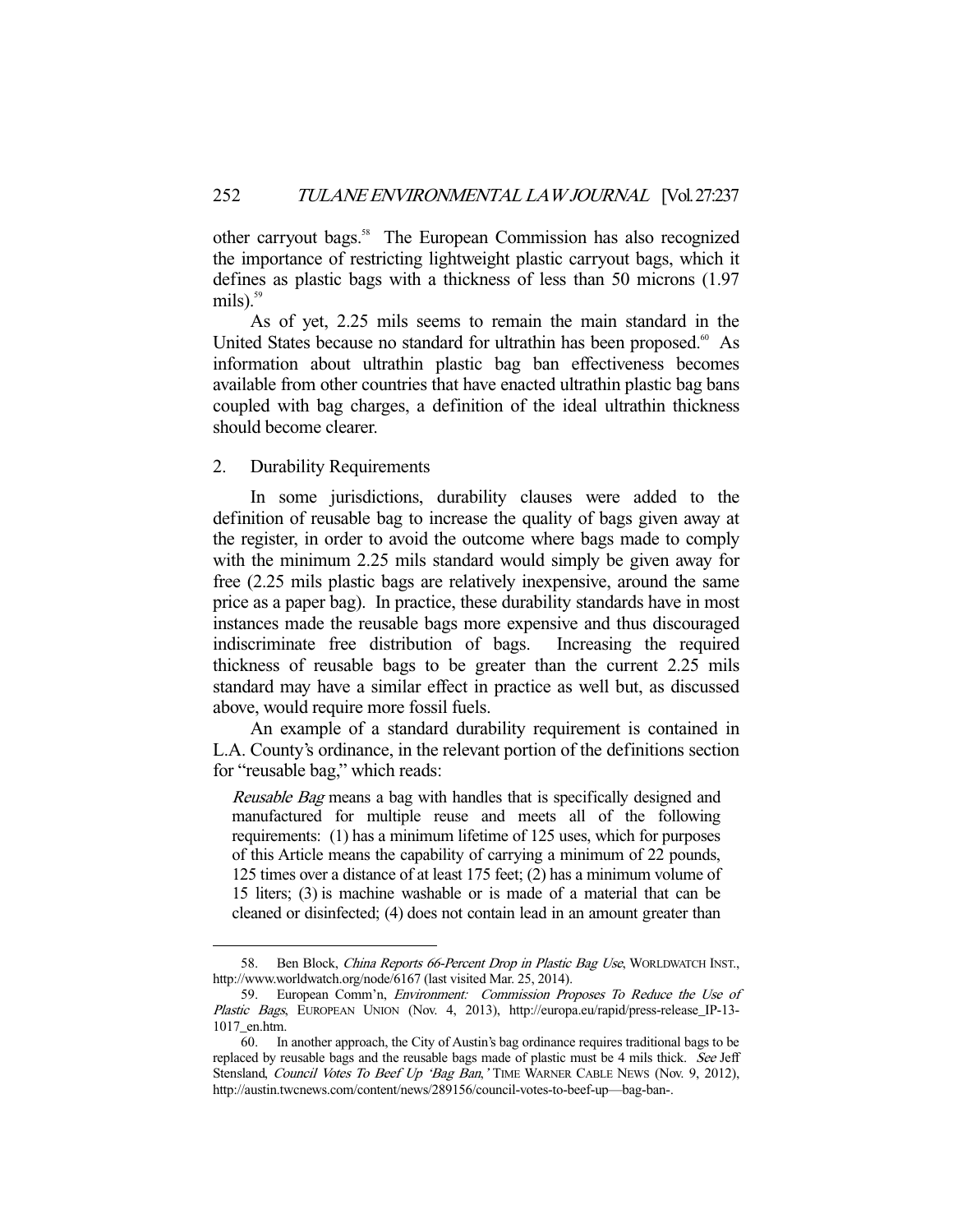89 [parts per million (ppm)], nor contain total heavy metals (lead, hexavalent chromium, cadmium, and mercury) in an amount greater than 99 ppm, unless lower heavy metal limits are imposed by applicable state or federal law, in which case such standards shall apply; (5) has printed on the bag, or on a tag that is permanently affixed to the bag, (i) the name of the manufacturer, (ii) the country where the bag was manufactured, (iii) a statement that the bag does not contain lead, cadmium, or any other heavy metal in toxic amounts, (iv) the percentage of Postconsumer Recycled Material used, if any, and (v) bag care and washing instructions; and (6) if made of plastic, is a minimum of at least  $2.25$  mils thick.<sup>61</sup>

## E. Make the Charge Apply to All Carryout Bags (Including Reusable Bags)

 Another way to get around thicker plastic bags being given away for free is to require that a minimum charge also apply to reusable bags. The idea of charging for a reusable bag may seem counterintuitive because bag ordinances are meant to promote the use of reusable bags. However, a minimum charge for all bags avoids the loophole seen in some jurisdictions where paper and plastic were subject to bans or charges and cheap reusable bags were being given away for free indiscriminately. The first California municipality to begin exploring the option of charging a minimum for all types of bags (including reusable) was San Francisco, and several other California cities have followed.

 Generally, reusable bag charges are for the same amount as paper bag charges (typically 10 cents), but the charge is a minimum charge—a "floor," not a "ceiling"—so that retailers are not forced to provide cheap reusable bags for 10 cents and may instead opt to provide higher quality reusable bags at a higher price point.

 Bag ordinances that require a minimum charge for reusable bags sometimes allow for limited promotional giveaways of reusable bags. This allows stores to promote reusable bag use as well as promote their brand, while at the same time ensuring that reusable bags are not being given away indiscriminately, thereby addressing the concern that free reusable bags would simply replace conventional plastic bags as a "thicker" plastic bag. For example, San Francisco's expanded ordinances state: "A Store shall not charge the Checkout Bag Charge required under subsection (a) for a Reusable Bag which meets the requirements of this Chapter and which is distributed to a customer without charge during a limited duration promotional event, not to exceed 12 days per year."<sup>62</sup>

 <sup>61.</sup> L.A.,CAL., MUN.CODE § 195.01(J) (2013).

 <sup>62.</sup> S.F.,CAL., ENV'T CODE § 1703.5(d)(2) (2012).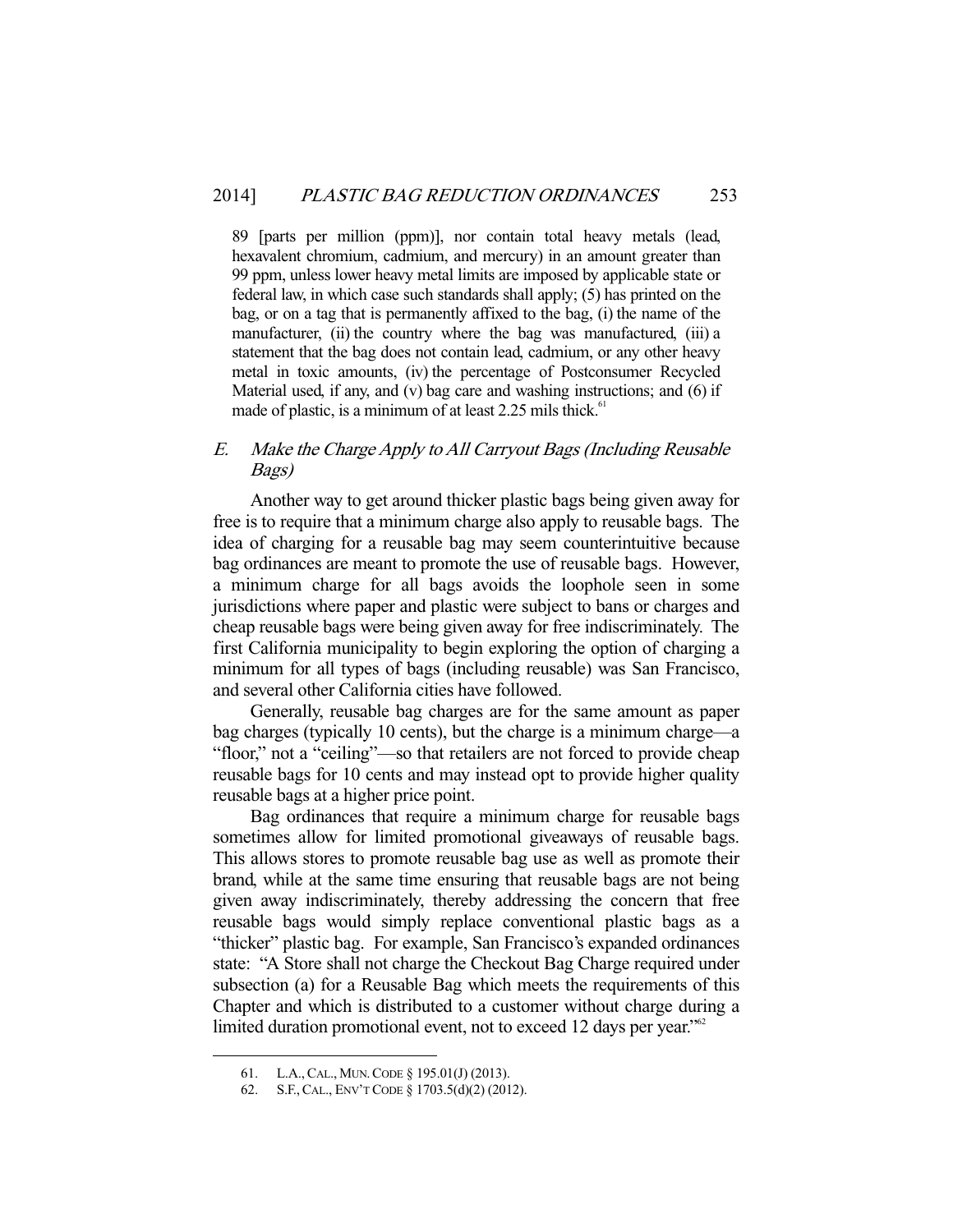#### F. Make the First Violation a Warning

 Officially making the first violation a warning in the language of the ordinance can help appease the fears of retailers. For example, NYC's proposed bill specifically states that any covered store that violates the provision "shall receive a warning notice for the first such violation."<sup>63</sup>

## G. Include Exemptions for Certain Types of Bags

 Plastic bag ordinances are only meant to apply to carryout bags, so most ordinances include a section exempting any other specific types of plastic bags. Most ordinances, at a minimum, exempt bags without handles used within the store to carry unpackaged food (due to health concerns) and bags provided by a pharmacy to carry prescription drugs (due to Health Insurance Portability and Accountability Act's privacy rules).<sup>64</sup> Depending on the jurisdiction, more specific exemptions are often added (e.g., newspaper bags and dry cleaning bags), and the municipal department in charge of enforcement is often given some discretion in determining additional exemptions. For example, NYC's proposed bill defines an exempt bag as:

(i) a bag without handles used to carry produce, meats, dry goods or other non-prepackaged food items to the point of sale within a store or market or to prevent such food items from coming into direct contact with other purchased items; (ii) a bag provided by a pharmacy to carry prescription drugs; or (iii) any other bag to be exempted from the provisions of this chapter as determined by rule of the commissioner.<sup>65</sup>

## H. Include an Exemption for Customers Using "Food Stamps"

 Most ordinances include an exception for customers using state supplemental nutrition assistance programs, commonly known as "food stamps," or other similar programs. Most ordinances specify that this exception only applies to transactions where assistance is being used to pay for all or part of the purchase and some ordinances specify that stores "may" provide an exemption rather than "shall."<sup>66</sup>

 <sup>63.</sup> N.Y. City Council B. No. 1135 (N.Y.C. 2013).

 <sup>64.</sup> See Health Insurance Portability and Accountability Act of 1996 (HIPAA), Pub. L. No. 104–191, 110 Stat. 1936 (codified in scattered sections of 18, 26, 29, and 42 U.S.C.).

 <sup>65.</sup> N.Y. City Council B. No. 1135.

 <sup>66.</sup> Compare SAN JOSE, CAL., MUN. CODE § 9.10.2020(D) (2013) ("A Retail Establishment may provide a [qualifying customer] with one or more Recycled Paper Bags at no cost . . . "), with L.A., CAL., MUN. CODE § 12.85.060 (2010) ("All stores must provide at the point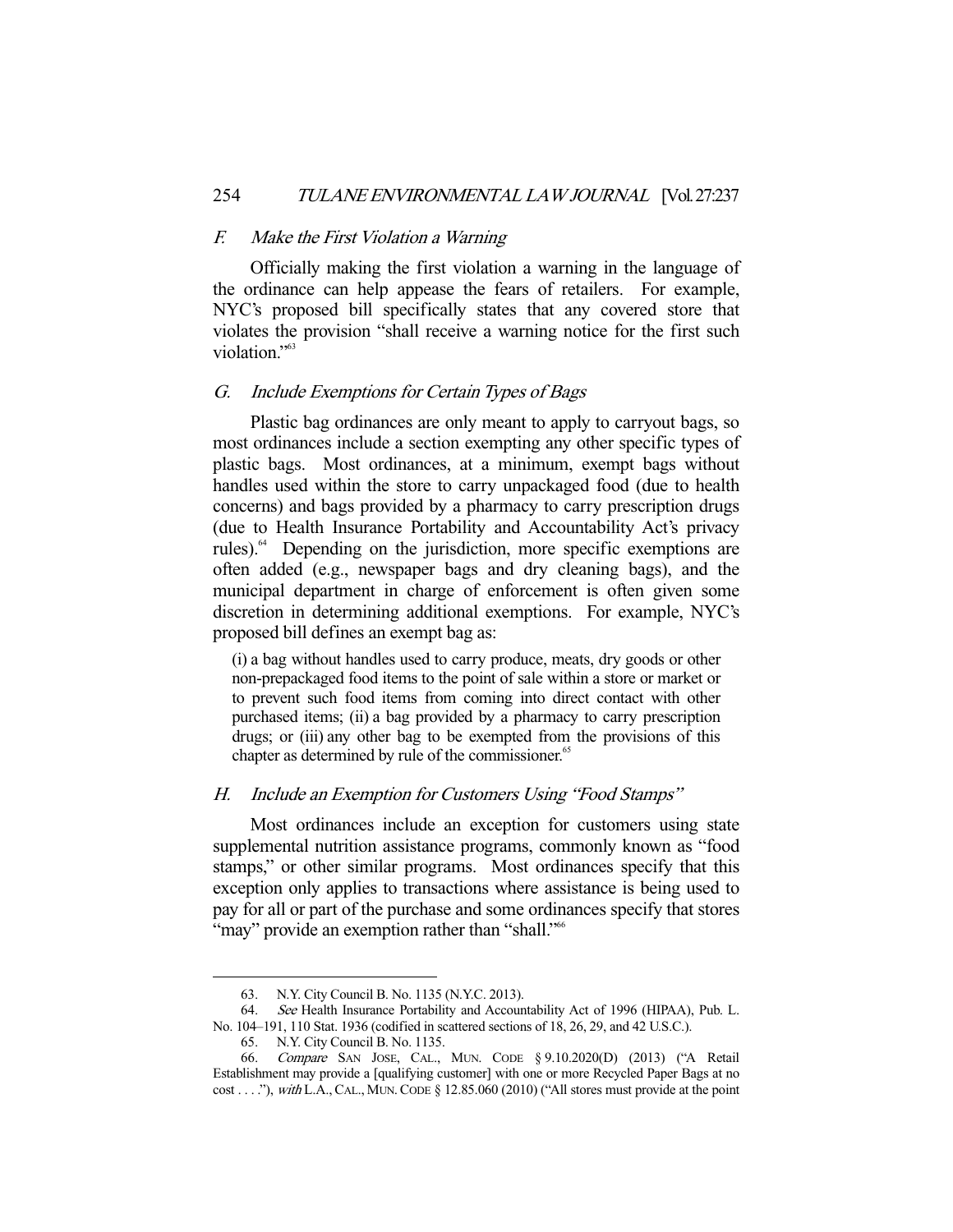#### I. Include a Clause That Requires Education and Outreach

 Education and outreach campaigns help ensure the success of bag ordinances by increasing retailers' and the community members' knowledge about the program and focusing on transitioning customers to bring their own bags. It can be useful to include a clause outlining the outreach and education to be undertaken by the relevant city department. For example, NYC's proposed bill includes a clause that requires the Commissioner of the Department of Sanitation to establish outreach and education for residents and covered stores about how to reduce the consumption of single-use bags and increase the use of reusable bags: "To the extent practicable, the commissioner shall seek the assistance of private entities and local not-for-profit organizations to provide and distribute reusable carryout bags to residents and [informational] signs . . . to covered stores."<sup>67</sup>

## J. Specify That Biodegradable (and Maybe Compostable) Bags Are Not Allowed

 Much confusion exists surrounding bioplastics, so much so that the Federal Trade Commission (FTC) has provided detailed guidelines (commonly referred to as "Green Guides") regarding what claims may be made about biodegradable and compostable plastics.<sup>68</sup> Also, the California legislature adopted legislation that made it illegal to refer to plastic bags as "biodegradable," "degradable," or "decomposable" and required that any plastic bag labeled with the term "compostable" or "marine degradable" meet the applicable ASTM International standard specification.<sup>69</sup> The concern is that "biodegradable" is an inherently misleading and misunderstood term with regard to plastics.<sup>70</sup> Bioplastics have different technical definitions and lack standardization testing. While there is an established testing criteria for compostable plastics, namely the ASTM International 6400 standard, experts cannot agree on a testing criteria for biodegradable plastics. $\frac{1}{1}$ 

of sale, free of charge, either reusable bags or recyclable paper carryout bags . . . to any [qualifying customer].").

 <sup>67.</sup> N.Y. City Council B. No. 1135.

 <sup>68.</sup> See Degradable Claims, FTC Guides for the Use of Environmental Marketing Claims, 16 C.F.R. § 260.8 (2013).

 <sup>69.</sup> See CAL. PUB.RES.CODE § 42357 (Deering 2009).

<sup>70.</sup> See Confused by the Terms Biodegradable & Biobased, BIODEGRADABLE PRODS. INST. 1-3, http://www.bpiworld.org/resources/Documents/PROiaelB%5B1%5D.pdf (last visited Mar. 25, 2014).

 <sup>71.</sup> See Compostable Plastics, CALIFORNIANS AGAINST WASTE, http://www.cawrecycles. org/issues/compostable\_plastics (last visited Mar. 25, 2014).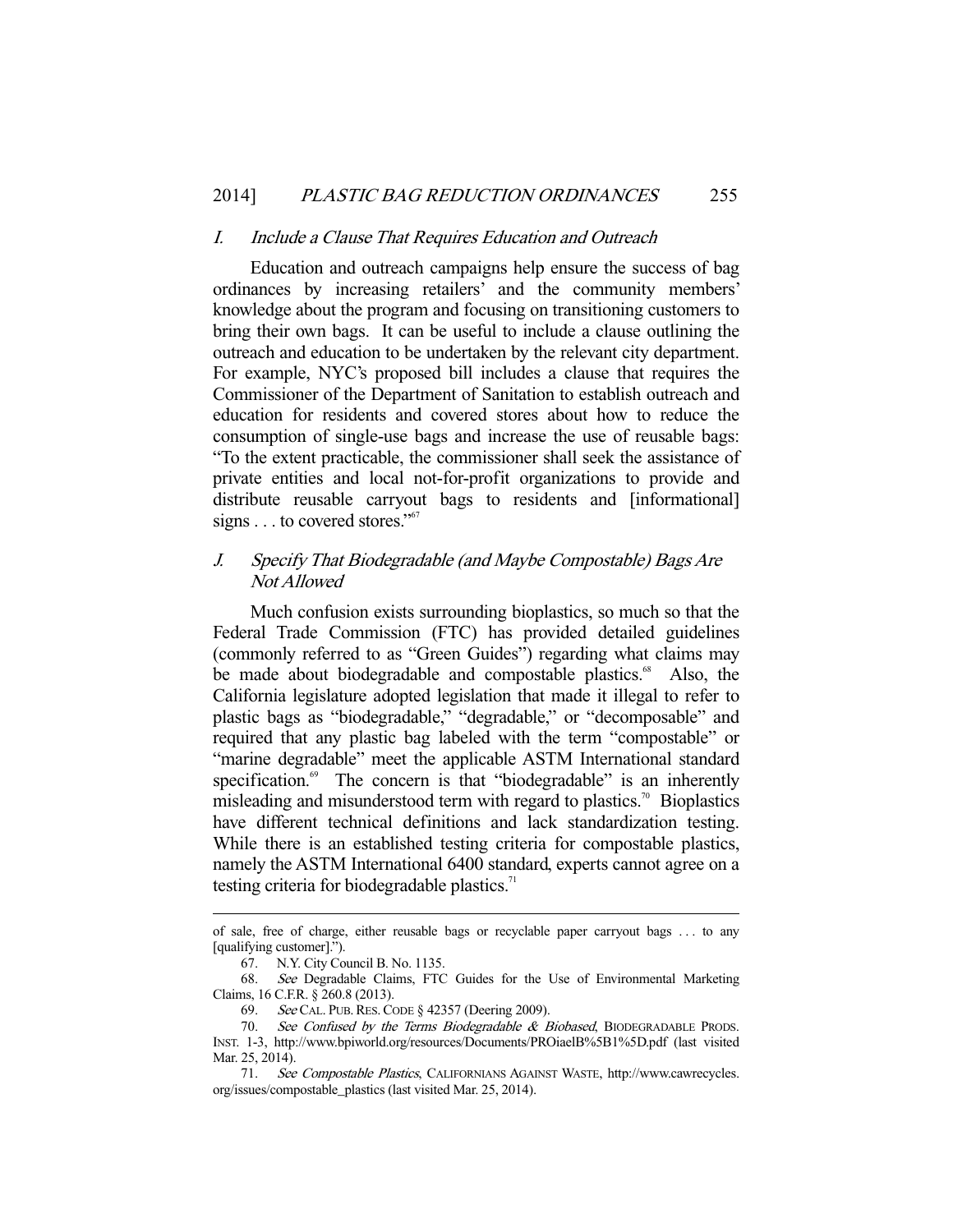With regard to plastic bag ordinances, biodegradable plastic bags should be specifically disallowed and compostable plastic bags should be allowed only (1) if they meet the ASTM International 6400 standard for compostable claims, (2) in jurisdictions where residential curbside composting is well-established and accepts compostable plastic bags, and (3) when they are not given away for free (the carryout bag minimum charge should apply). The reason to only allow compostable bags where there is residential curbside composting is that compostable bags are only better for the environment when they are actually composted in an industrial composting facility (rather than going to a landfill).<sup>72</sup> The prohibition on compostable bags (where a jurisdiction does not actually compost) protects consumers from being misled into paying more for something that they believe is better for the environment, even though the product may not actually be better for the environment, an issue commonly referred to as "greenwashing."

 Due to all of the difficulties inherent in responsible disposal of compostable plastic bags, very few ordinances have incorporated such provisions. One of the only examples of an ordinance that allows for compostable plastic bags in the United States is San Francisco's expanded plastic bag ordinance.<sup>73</sup> San Francisco's ordinance meets all of the criteria mentioned above because bags must meet the ASTM International standard, because San Francisco is one of the few cities with well-established residential curbside compost pickup that accepts compostable plastic bags (so bags are much more likely to actually get composted), and because the bag charge applies to compostable plastic bags as well as paper and reusable bags. $74$ 

## IV. BUILDING A STRONG ADMINISTRATIVE RECORD FOR AN **ORDINANCE**

## A. Get Specific Harms Caused by Plastic Bags on the Record

 It is important that cities build their case on the public record that (1) single-use plastic bags cause harm to the environment and that (2) plastic bag ordinances have been shown to reduce single-use bag consumption effectively and are beneficial to the environment and economy. As discussed above, this comes into play primarily in the context of lawsuits alleging that plastic bag ordinances may harm the

 <sup>72.</sup> See Compostable Claims, FTC Guides for the Use of Environmental Marketing Claims, 16 C.F.R. § 260.7.

 <sup>73.</sup> S.F.,CAL., ENV'T CODE § 1703.5(a)(2) (2012).

<sup>74.</sup> See id. §§ 1702(b), 1703.5(a)(2).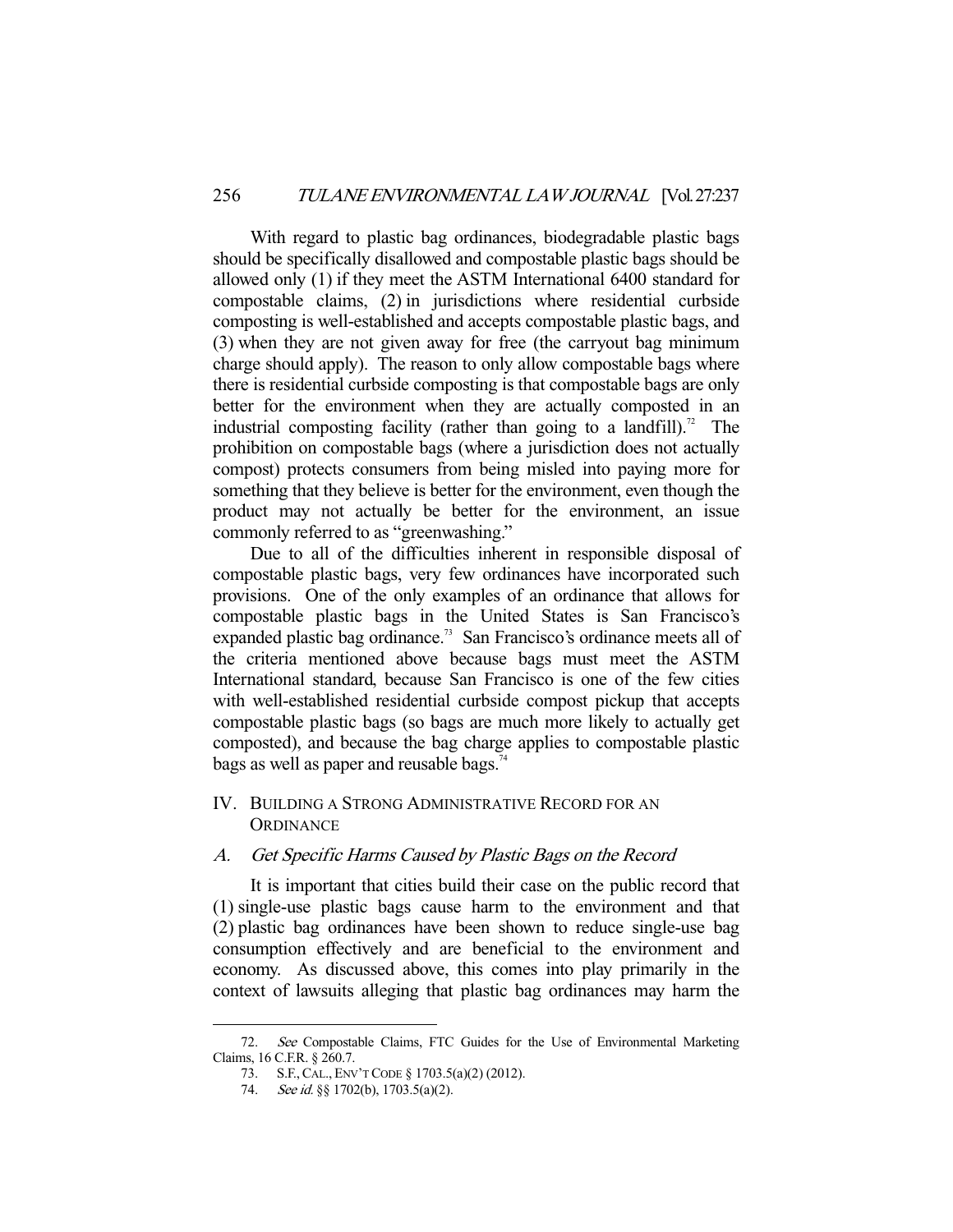environment. This section is meant as a primer for cities unsure of what information is available as well as for advocates desiring well-vetted speaking points on the issue. However, it should be noted that this information must be constantly updated because the science and the data collection is continuously evolving.

#### 1. Specific Harm: Local Plastic Bag Pollution

a. Plastic Bags Are a Major Component of Litter, Which Can Lead to Urban Blight

 Plastic bags are costly, environmentally damaging, and easily preventable sources of litter and pollution. Light and aerodynamic, plastic bags can become airborne even when properly disposed of; bags photodegrade and disintegrate into particles, littering our urban landscape and posing a serious threat to the riparian and marine environments and wildlife. Even when they are no longer obvious to the naked eye, plastic degrades into tiny particles that adsorb toxins and contaminate our food chain as well as water and soil.<sup>75</sup>

 Ideally, cities should have specific information on the record regarding the amount of plastic bags in the waste stream, what proportion of litter is made of plastic bags, and the specific problems caused by that litter. For example, the California Integrated Waste Management Board estimates that plastic bags comprise 0.4% of California's total waste stream by weight, $\frac{7}{6}$  but contribute significantly to litter, especially within catch basins (openings in street curbs into which stormwater flows).<sup>77</sup> As another example, L.A. County found that plastic bags constituted 25% of the weight and 19% of the volume of trash collected during the June 10, 2004, "City of Los Angeles Catch Basin Cleaning."78

 <sup>75.</sup> See Matthew Cole et al., Microplastics as Contaminants in the Marine Environment: A Review, 62 MARINE POLLUTION BULL. 2588, 2589 (2011); Richard C. Thompson et al., Lost at Sea: Where Is All the Plastic?, 304 SCIENCE 838, 838 (2004).

 <sup>76.</sup> Cascadia Consulting Grp., Inc., Statewide Waste Characterization Study, CAL. RECYCLE 6 tbl.ES-3 (Dec. 2004), http://www.calrecycle.ca.gov/Publications/Documents/Local Asst/34004005.pdf.

 <sup>77.</sup> MIRIAM GORDON, CAL. COASTAL COMM'N, ELIMINATING LAND BASED DISCHARGES OF MARINE DEBRIS IN CALIFORNIA: A PLAN OF ACTION FROM THE PLASTIC DEBRIS PROJECT 18 (2006) (finding plastic film and bags constitute 43% of trash found in catch basins).

<sup>78.</sup> L.A. Cnty. Bd. of Supervisors, An Overview of Carryout Bags in Los Angeles County, L.A. DEP'T OF PUB. Works 24-25 (Aug. 2007), http://ladpw.org/epd/pdf/PlasticBag Report.pdf.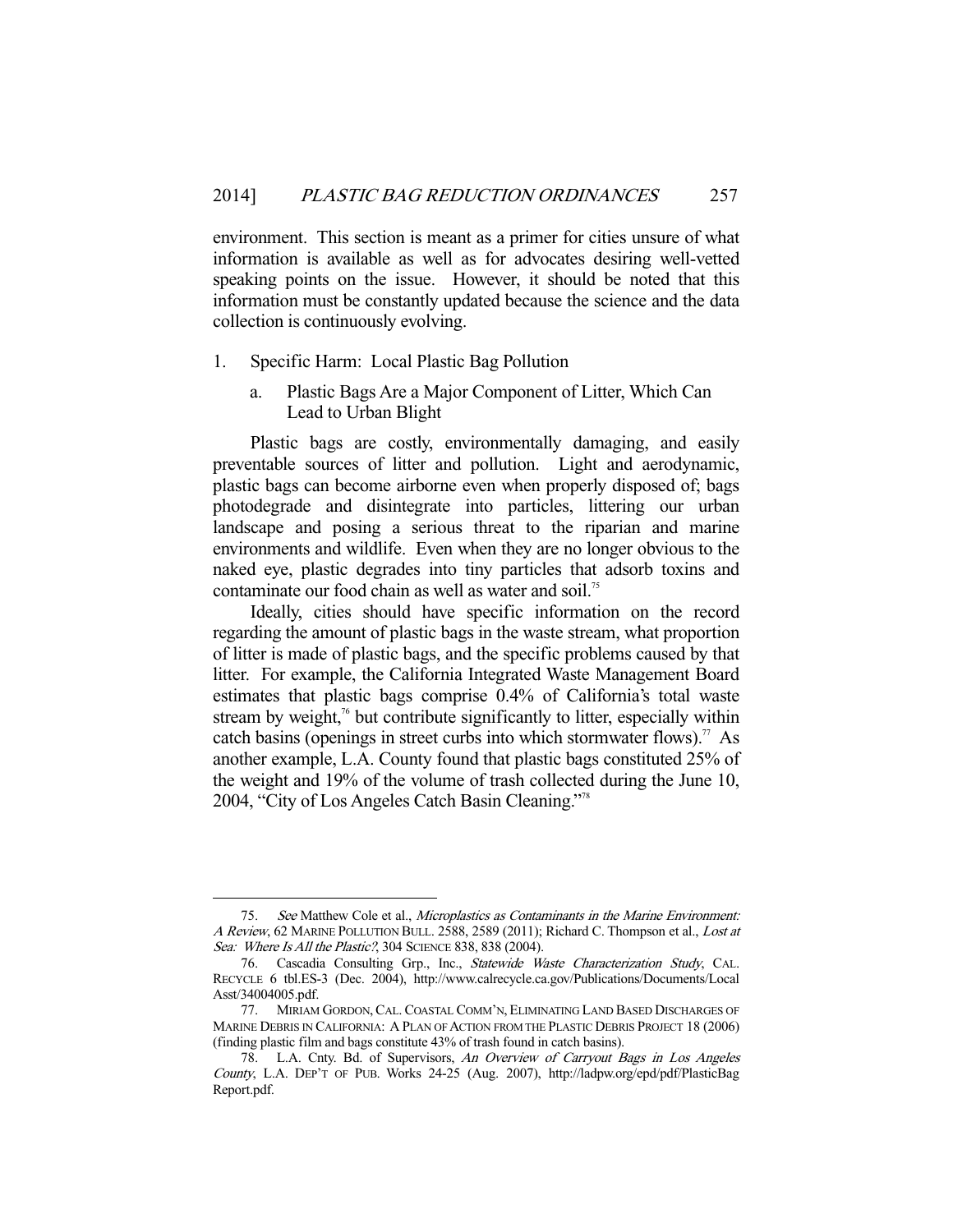## b. Costs of Plastic Bag Litter: Local Municipal Litter Cleanup Costs and Other Costs to Municipalities

Plastic pollution remains an immense environmental *and economic* problem. Cities are overwhelmed by the enormous costs of cleaning up litter.<sup>79</sup> Some cities, held to federal pollution limits under the Clean Water Act, face steep fines unless trash is decreased.<sup>80</sup> Typical end-ofpipe management solutions have not been sufficient to keep pace with the enormous amount of plastic trash, and cities are scrambling to protect the environment, save costs, and clean up their communities. Ultimately, cities have sought ways to reduce pollution *at its source*, and increasingly turn to plastic bag ordinances.

 Single-use plastic bags are costly to us as both consumers and as taxpayers—the costs of these one-time use products are passed on in the form of higher prices and increased taxes. For example, New Yorkers use 5.2 billion carryout bags per year, the vast majority of which are not recycled.<sup>81</sup> As of 2008, plastic bags accounted for more than 1.7 million tons of residential garbage per week in the United States, and New York City pays an estimated \$10 million annually to transport 100,000 tons of plastic bags to landfills in other states.<sup>82</sup>

 As revealed in a report produced on behalf of the Natural Resources Defense Council by Kier Associates, 95 California cities, towns, and taxpayers (communities ranging in size from just over 700 residents to over 4 million) are shouldering nearly \$500 million per year in costs to

<sup>79.</sup> See Kier Assocs., The Cost to West Coast Communities of Dealing with Trash, Reducing Marine Debris, EPA (Sept. 2012), http://www.epa.gov/region9/marine-debris/pdf/ WestCoastCommsCost-MngMarineDebris.pdf (finding that ninety West Coast communities are spending more than \$520,000,000—over half a billion dollars—each year to combat litter and curtail marine debris); Facts at a Glance, DON'T TRASH CALIFORNIA, CAL. DEP'T OF TRANSP., http://www.donttrashcalifornia.info/pdf/Statistics.pdf (last visited Feb. 20, 2014) (finding that state and local governments in California spend over \$375 million per year on litter prevention, cleanup, and disposal, \$72 million of which is spent on cleaning up cups and bags).

 <sup>80.</sup> For example, the total maximum daily load (TMDL) for trash in the Los Angeles River and Ballona Creek—both of which discharge untreated stormwater directly onto local beaches and into the Pacific Ocean—requires a 10% annual reduction in trash entering the waterways, down to a target of zero trash by 2014. Cal. Reg'l Water Quality Control Bd., L.A. Region, Trash Total Maximum Daily Loads for the Los Angeles River Watershed, EPA 27-29 (July 27, 2007), http://www.epa.gov/waters/tmdldocs/34863-RevisedStaffReport2v2.pdf. Significant federal penalties could accrue for noncompliance.

<sup>81.</sup> See Office of Mgmt. & Budget, N.Y.C., January 2009 Financial Plan: Fiscal Years 2009-2013, NEW YORK CITY 43 (Jan. 30, 2009), http://www.nyc.gov/html/omb/downloads/ pdf/tech1\_09.pdf.

<sup>82.</sup> Elisabeth Rosenthal, *Is It Time To Bag the Plastic?*, N.Y. TIMES, May 19, 2013, at SR4.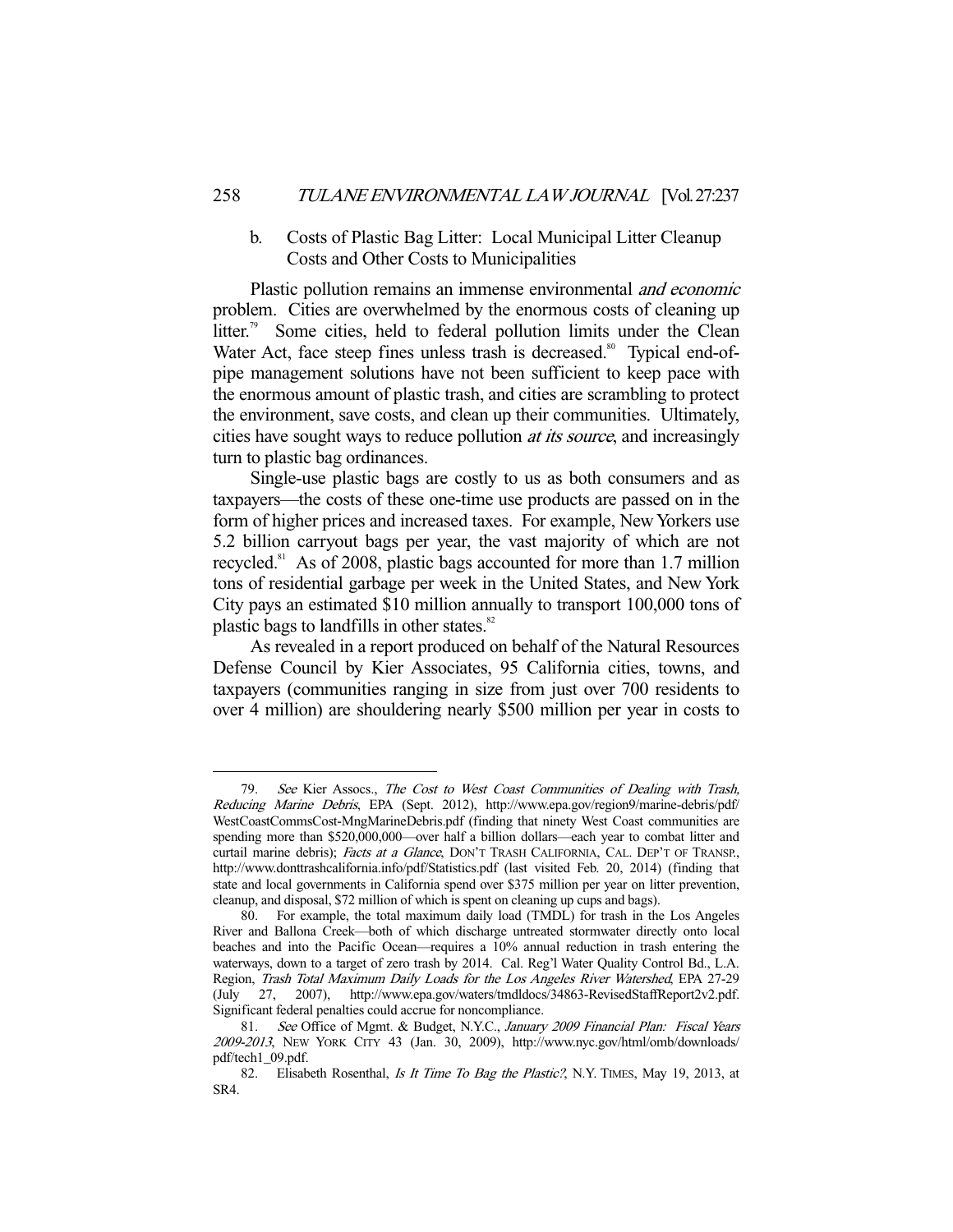stop litter from becoming pollution.<sup>83</sup> That is money down the drain that could otherwise be invested in public services like schools, firefighters, police, or improving public parks and other open spaces.<sup>84</sup>

 Clearly, cities understand the need to move forward and that plastic bag ordinances are good for economic development and saving money. As mentioned earlier, the county and city of L.A. have already adopted bans on plastic bags. L.A. County's EIR estimated that implementation of its bag ordinance could meet the objective of "[r]educ[ing] the County's, Cities', and Flood Control District's costs for prevention, cleanup, and enforcement efforts to reduce litter in the County by \$4 million."<sup>85</sup>

## i. Plastic Bags Increase the Expense of Sorting Recyclables and Degrade the Worth of Other Higher-Value Recyclables

 Plastic carryout bags often hinder municipal recycling by becoming caught in recycling processing equipment, causing recycling sort lines to go offline while waiting for plastic bags to be removed from mechanical gears.<sup>86</sup> Plastic bags require extra energy and costs in the recycling process, which is why Sims Municipal Recycling in NYC supports the proposed NYC bag legislation. According to Sims, in addition to the large plastic garbage bags used to transport commingled material, people

<sup>83.</sup> Kier Assocs., Waste in Our Water: The Annual Cost to California Communities of Reducing Litter that Pollutes Our Waterways, NATURAL RES. DEF. COUNCIL 1-2, app. B tbl.14 (Aug. 2013), http://docs.nrdc.org/oceans/files/oce\_13082701a.pdf (finding that the top communities are L.A. at \$36.4 million, San Diego at \$14.1 million, Long Beach at \$13.0 million, San Jose at \$8.9 million, Oakland at \$8.4 million, and Sacramento at \$2.9 million). For this study, information about litter capable of becoming aquatic debris "was solicited from 221 communities randomly selected from a list of all California communities. . . . Cost data came from a variety of sources including MS4 [Municipal Separate Storm Sewer] permits; annual budgets and reports; and phone interviews and e-mail correspondence with city hall staff, public works field managers, and knowledgeable nongovernmental organizations." Id. Of the 250-plus cities, towns, and municipal agencies contacted, "95 (representing about 20 percent of all California communities and one-third of the state's total population) responded with data relating to some, if not all, of the six cost categories." Id.

<sup>84.</sup> See TEDxTALKS, TEDxGreatPacificGarbagePatch—Vice Mayor Suja Lowenthal— Growing Costs of Plastic Collection, YOUTUBE (Dec. 16, 2010), http://youtu.be/ElvXUt0BHWQ.

<sup>85.</sup> Sapphos Envtl. Inc., SCH No. 2009111104, Ordinances To Ban Plastic Carryout Bags in Los Angeles County: Final Environmental Impact Report, L.A. DEP'T OF PUB.WORKS, § 2.4.2, at 2-18 (Oct. 28, 2010), http://ladpw.org/epd/aboutthebag/pdf/FinalEIR.pdf.

<sup>86.</sup> See Romer, supra note 11, at 445-46 (citing Office of Supervisor Ross Mirkarimi, City & Cnty. of S.F., Costs Associated with Paper and Plastic Bags (2007) (on file with author) ("San Francisco's curbside recycling contractor, Norcal Recycling, spends \$494,000 annually on 'classifier' employees given the task of removing non-recyclable materials, including plastic bags, from the recycling streams and \$100,000 annually on clearing machinery jams caused by plastic bags.")).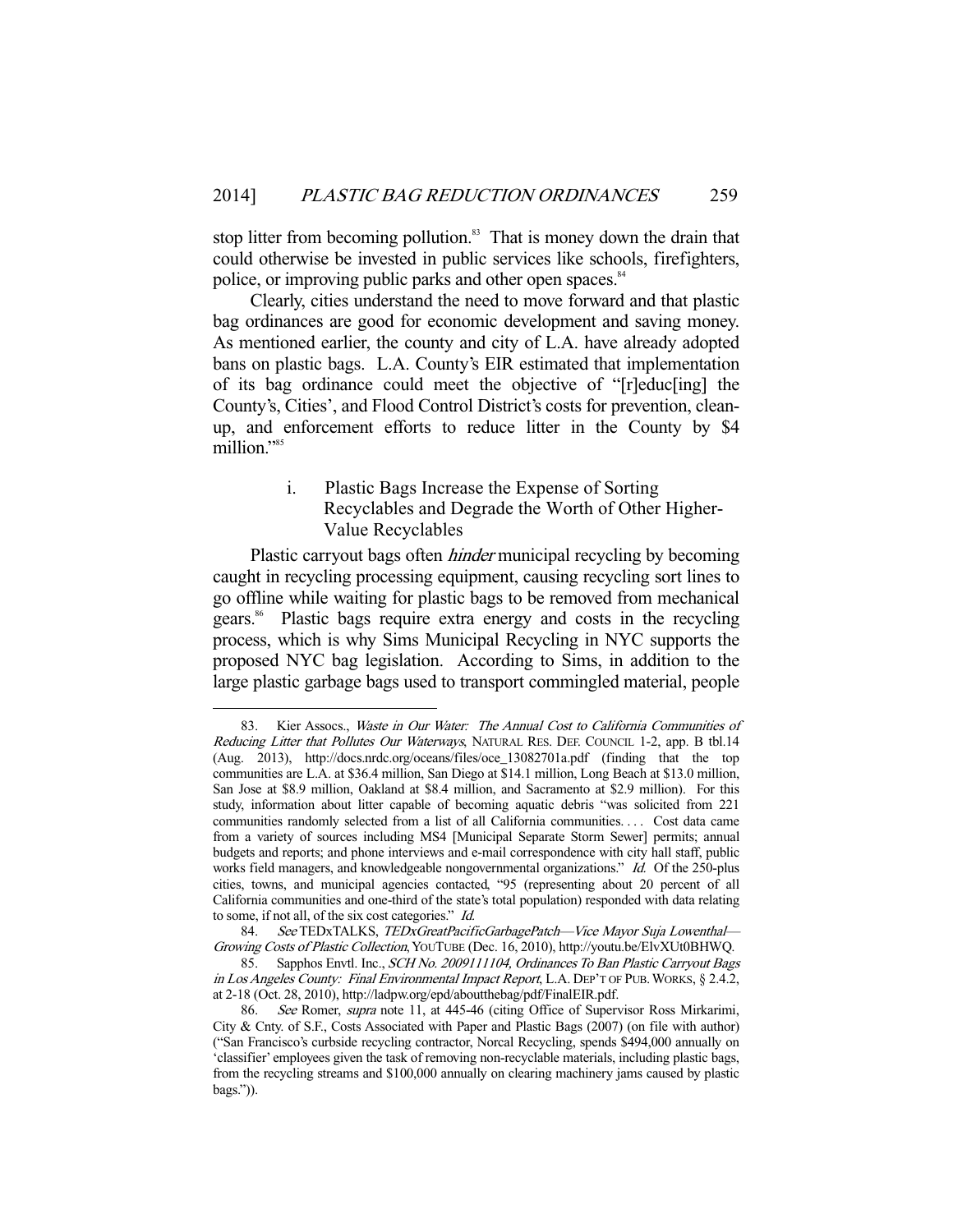also try to recycle used plastic bags curbside, even though plastic bags are not recycled (and end up being transported to a landfill) because there is currently no market for dirty plastic bags. $87$  According to Maite Quinn at Sims: "We don't want to see excess plastic bags coming into our stream. It costs us money to handle it and it costs us money to bring it to a landfill."88 Local recyclers should be surveyed about plastic carryout bag-related costs, and those costs should be included in the administrative record for a proposed bill.

## ii. Misleading Reports by an Industry-Funded Group Purport To Show That Cities Do Not Save Money with Bans

 The National Center for Policy Analysis' (NCPA) latest report calls into question whether plastic bag bans save cities money.<sup>89</sup> The December 2013 report makes unsupported assumptions with budget figures. For example, the report identifies the percentage of the litter stream that is plastic bags and then creates a budget statistic manufactured from that number without accounting for the disproportionate impact of plastic bag litter (e.g., costly municipal recycling facility downtime to remove bags from clogging screens, labor for bag removal in trees and storm drains, etc.). The report also cites increases in city budgets for all solid waste without specifying what components, if any, these increased budget figures are related to plastic bag cleanup. Similarly, the report cites increases in spending when the budget figures relied upon involve variables related to all solid waste, not just plastic bags. Thus, the report does not cite any coherent evidence about bag ban cost savings for cities.

 <sup>87.</sup> See New York City Students Hold Conference To Discuss Plastic Bag Bans, PLASTICBAGLAWS.ORG (Mar. 4, 2013), http://plasticbaglaws.org/new-york-city-students-holdconference-to-discuss-plastic-bag-bans-council-member-pledges-to-introduce-legislation/; Citizen, Vimeo, We Use 4 of These a Day, and They're Kind of the Worst, UPWORTHY (2013), http://www. upworthy.com/we-use-4-of-these-a-day-and-theyre-kind-of-the-worst-3; see also SAMANTHA MACBRIDE, RECYCLING RECONSIDERED: THE PRESENT FAILURE AND FUTURE PROMISE OF ENVIRONMENTAL ACTION IN THE UNITED STATES 179 (2012) (stating that plastic bags only have a domestic recycling market in the United States if the plastic bags are "kept clean, dry, and separate from rigid plastics," which is nearly impossible in municipal recycling collection programs).

 <sup>88.</sup> New York City Students Hold Conference To Discuss Plastic Bag Bans, supra note 87.

 <sup>89.</sup> See H. Sterling Burnett, Policy Rep. No. 353, Do Bans on Plastic Grocery Bags Save Cities Money?, NAT'L CTR. FOR POLICY ANALYSIS 13 (Dec. 2013), http://www.ncpa.org/pdfs/ st353.pdf. See infra Part V.A.5 for a summary of another NCPA report on purported harm to retailers.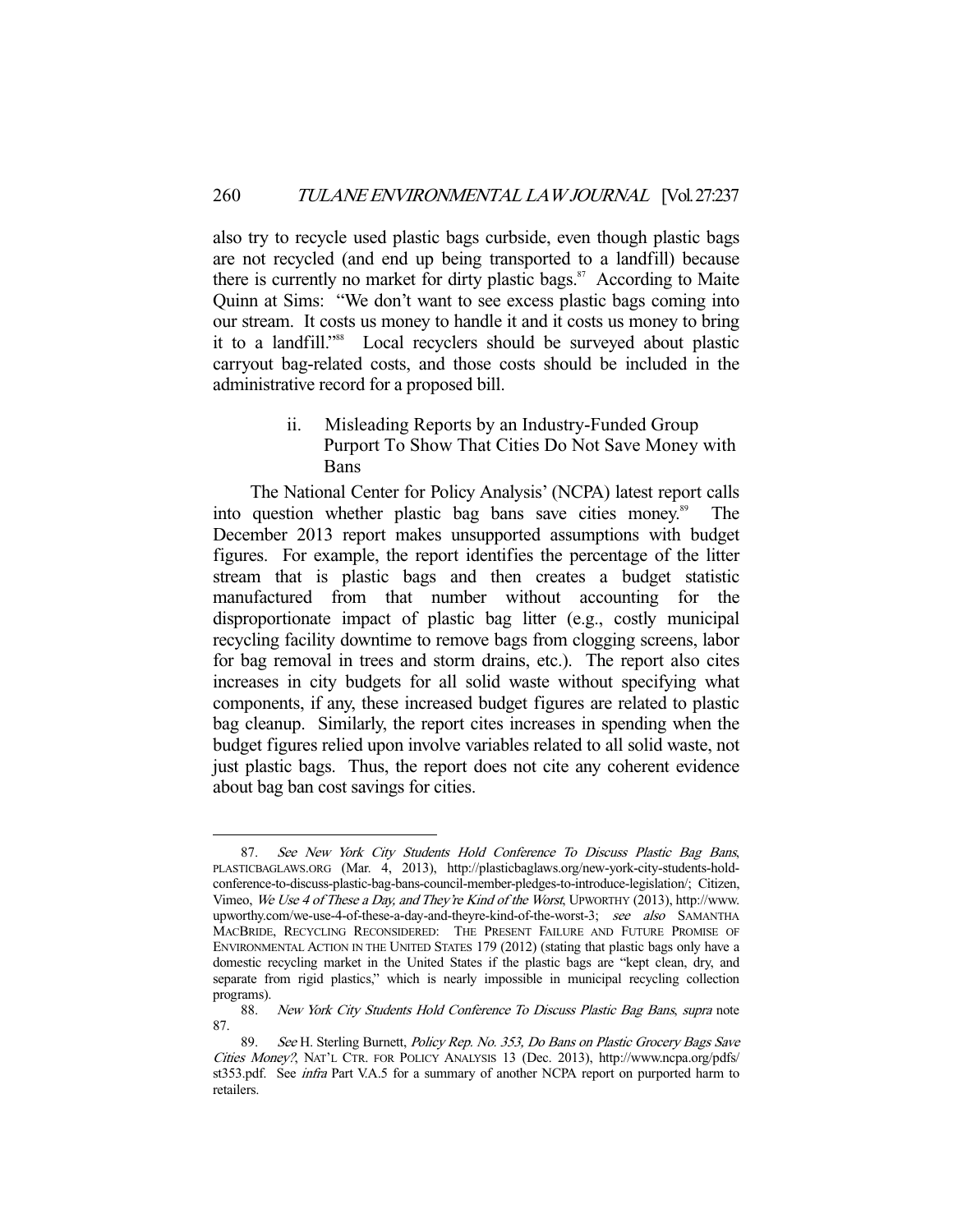#### 2. Specific Harm: Marine Plastic Pollution

 Most of the trash in the ocean comes from the land, and most of it is plastic. Eighty percent of marine debris comes from land-based sources.<sup>90</sup> Roughly  $60\%$  to  $80\%$  of all marine debris is plastic.<sup>91</sup> Plastic can take hundreds of years or more to break down, and some types never truly biodegrade at sea.<sup>92</sup>

 In the environment, plastic eventually breaks down into smaller and smaller particles that attract toxic chemicals.<sup>93</sup> Plastic bags tend to photodegrade relatively quickly because they are made from thin film and tend to float in the ocean and be exposed to the sun, unless they are weighed down by sediment. These particles are ingested by wildlife on land and in the ocean and can contaminate our food chain.<sup>94</sup> Some parts of the ocean are like a plastic soup, where there are six pounds of plastic for every pound of plankton.<sup>95</sup> Plastic has reportedly harmed over 663 marine species, most through ingestion and entanglement.<sup>96</sup>

 Plastic bags especially hurt turtles because bags floating in water look like jellyfish, a primary food for turtles, and researchers have commonly found plastic bags in the digestive tracts of dead sea turtles.<sup>97</sup>

 <sup>90.</sup> MICHELLE ALLSOPP ET AL., GREENPEACE INT'L, PLASTIC DEBRIS IN THE WORLD'S OCEANS 6 (2006), available at http://www.unep.org/regionalseas/marinelitter/publications/docs/ plastic\_ocean\_report.pdf.

<sup>91.</sup> *Id.* at 9.

<sup>92.</sup> GORDON, *supra* note 77, at 2.

<sup>93.</sup> Cole et al., *supra* note 75, at 2589, 2595; Thompson, *supra* note 75, at 838.

 <sup>94.</sup> EPA-909-R-11-006, Marine Debris in the North Pacific: A Summary of Existing Information and Identification of Data Gaps, EPA 8 (Nov. 2011), http://www.epa.gov/region9/ marine-debris/pdf/MarineDebris-NPacFinalAprvd.pdf; see also Yukie Mato et al., Plastic Resin Pellets as a Transport Medium for Toxic Chemicals in the Marine Environment, 35 ENVTL. SCI. & TECH. 318, 318 (2001); Lorena M. Rios et al., Quantification of Persistent Organic Pollutants Adsorbed on Plastic Debris from the Northern Pacific Gyre's "Eastern Garbage Patch," 12 J. ENVTL. MONITORING 2226, 2232-33 (2010); Emma L. Teuten et al., Potential for Plastics to Transport Hydrophobic Contaminants, 41 ENVTL. SCI. & TECH. 7759, 7762-63 (2007); Emma L. Teuten et al., Transport and Release of Chemicals from Plastics to the Environment and to Wildlife, 364 PHIL. TRANSACTIONS ROYAL SOC'Y B. 2027, 2040-42 (2009); Charlotte Stevenson, Plastic Debris in the California Marine Ecosystem: A Summary of Current Research, Solution Efforts and Data Gaps, UNIV. S. CAL. SEA GRANT 22-24 (Sept. 2011), http://www.usc.edu/org/ seagrant/research/PlasticReport/PlasticReport.pdf.

<sup>95.</sup> C.J. Moore et al., A Comparison of Neustonic Plastic and Zooplankton Abundance in Southern California's Coastal Waters, 44 MARINE POLLUTION BULL. 1035, 1038 tbl.3 (2002).

 <sup>96.</sup> CBD Technical Series No. 67, Impacts of Marine Debris on Biodiversity: Current Status and Potential Solutions, SECRETARIAT OF THE CONVENTION ON BIOLOGICAL DIVERSITY 9 (2012), http://www.cbd.int/doc/publications/cbd-ts-67-en.pdf.

<sup>97.</sup> See N. Mrosovsky et al., Leatherback Turtles: The Menace of Plastic, 58 MARINE POLLUTION BULL. 287, 287-88 (2009) (noting that 37.2% of Leatherback turtle necropsies from 1968 to 2009 showed plastic in their stomachs, and plastic bags were the most commonly found item).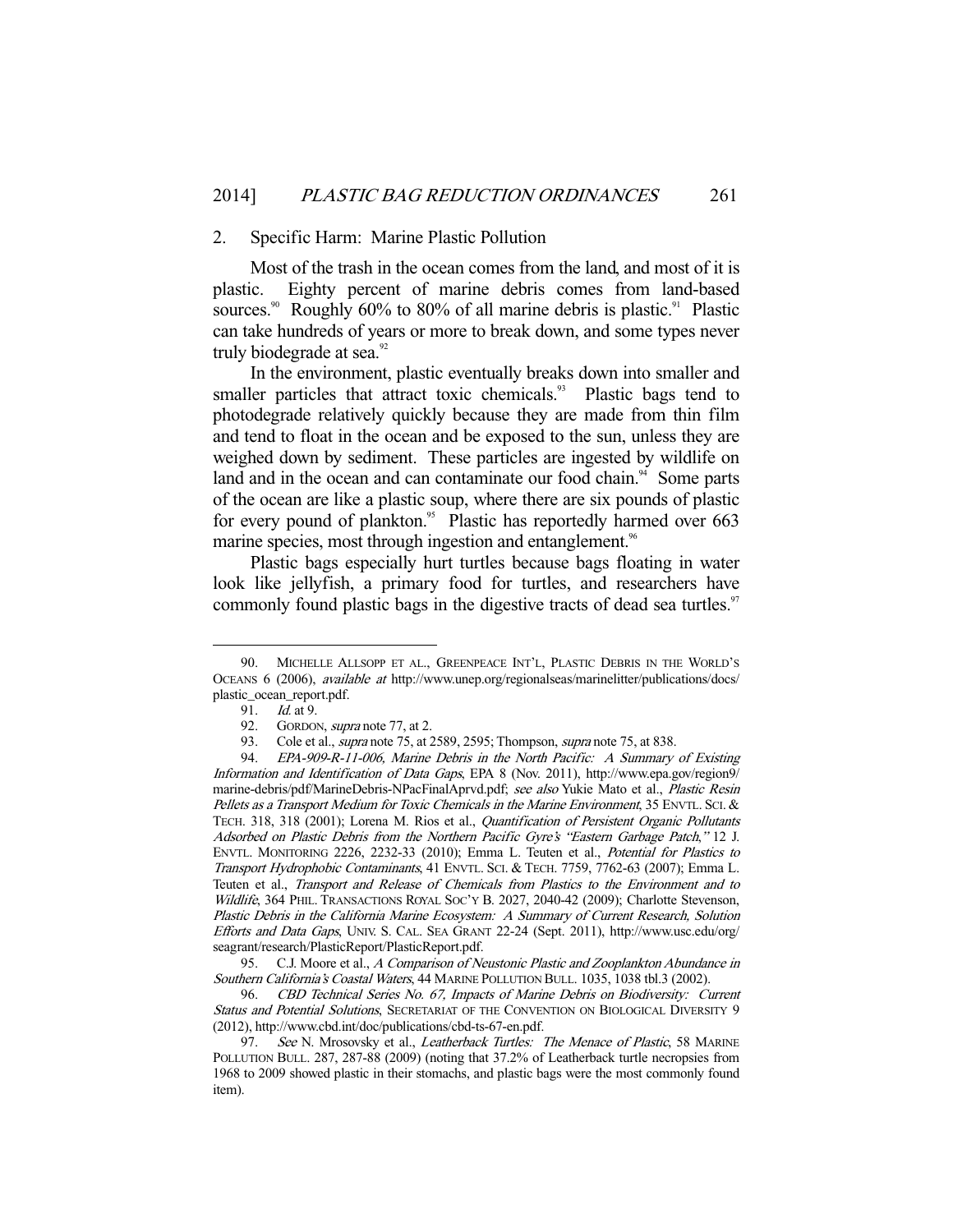According to the Ocean Conservancy's 2013 International Coastal Cleanup Day data, the fourth most numerous item found was plastic bags.<sup>98</sup> Reports from local beach and/or park cleanup groups should be surveyed about how many plastic bags are collected during cleanups and that information should be included in the administrative record for a proposed bill.

#### B. Show That Ordinances Have Been Effective Elsewhere

#### 1. Efficacy of Plastic Bag Ordinances

 As mentioned previously, Ireland imposed one of the first taxes on plastic bags, and it was incredibly effective. The levy there applies to every plastic bag provided at checkout.<sup>99</sup> Ireland has demonstrated a greater than 90% reduction in plastic bag consumption and considerable reduction in litter since the charge went into effect.<sup>100</sup> Moreover, Ireland generated an estimated  $E12$  million in revenue in the levy's first year.<sup>101</sup>

 Several plastic bag ordinances have been in effect for at least a couple of years, and reports showing significant decreases in plastic bag consumption as well as litter are now available. For example, the Washington, D.C., 2009 bag tax reduced usage by approximately 50% to 70%, and part of the revenue helps clean up the Anacostia River. $102$  Large stores covered by L.A. County's 2010 10-cent single-use bag charge reduced single-use bag usage by 95% and paper bag usage by 30%.<sup>103</sup> Generally, higher bag charge amounts lead to greater reductions in bag  $consumption.<sup>104</sup>$ 

 Since 2012, the city of San Jose has reduced plastic bag litter by 89% in the storm drain system, 60% in the creeks and rivers, and 59% in

 <sup>98.</sup> INT'L COASTAL CLEANUP, OCEAN CONSERVANCY, WORKING FOR CLEAN BEACHES AND CLEAN WATER: 2013 REPORT, at 14 (2013), available at http://www.oceanconservancy.org/ourwork/international-coastal-cleanup/2013-trash-free-seas-report.pdf; see also INT'L COASTAL CLEANUP, OCEAN CONSERVANCY, TRACKING TRASH 25 YEARS OF ACTION FOR THE OCEAN: 2011 REPORT, at 5 (2011), available at http://act.oceanconservancy.org/pdf/Marine\_Debris\_2011\_ Report\_OC.pdf (indicating that nearly eight million bags were collected during Coastal Cleanup Days from 1986 to 2011).<br>99. See Plastic B

See Plastic Bags, IR. DEP'T OF THE ENV'T, CMTY. & LOCAL GOV'T, http://www. environ.ie/en/Environment/Waste (last visited Mar. 20, 2014).

 <sup>100.</sup> Id.

<sup>101.</sup> Convery et al., *supra* note 9, at 6.

<sup>102.</sup> See Seltzer, supra note 38.

 <sup>103.</sup> About the Bag: Announcements, L.A. CNTY. DEP'T OF PUB. WORKS, http://dpw. lacounty.gov/epd/aboutthebag (last visited Jan. 14, 2014).

<sup>104.</sup> See Checkout Bag Charge: Economic Impact Report, S.F. CITY & CNTY. OFFICE OF THE CONTROLLER 6 (Nov. 30, 2011), http://www.sfcontroller.org/Modules/ShowDocument. aspx?documentid=2721 (comparing bag charge amounts and reduction percentages).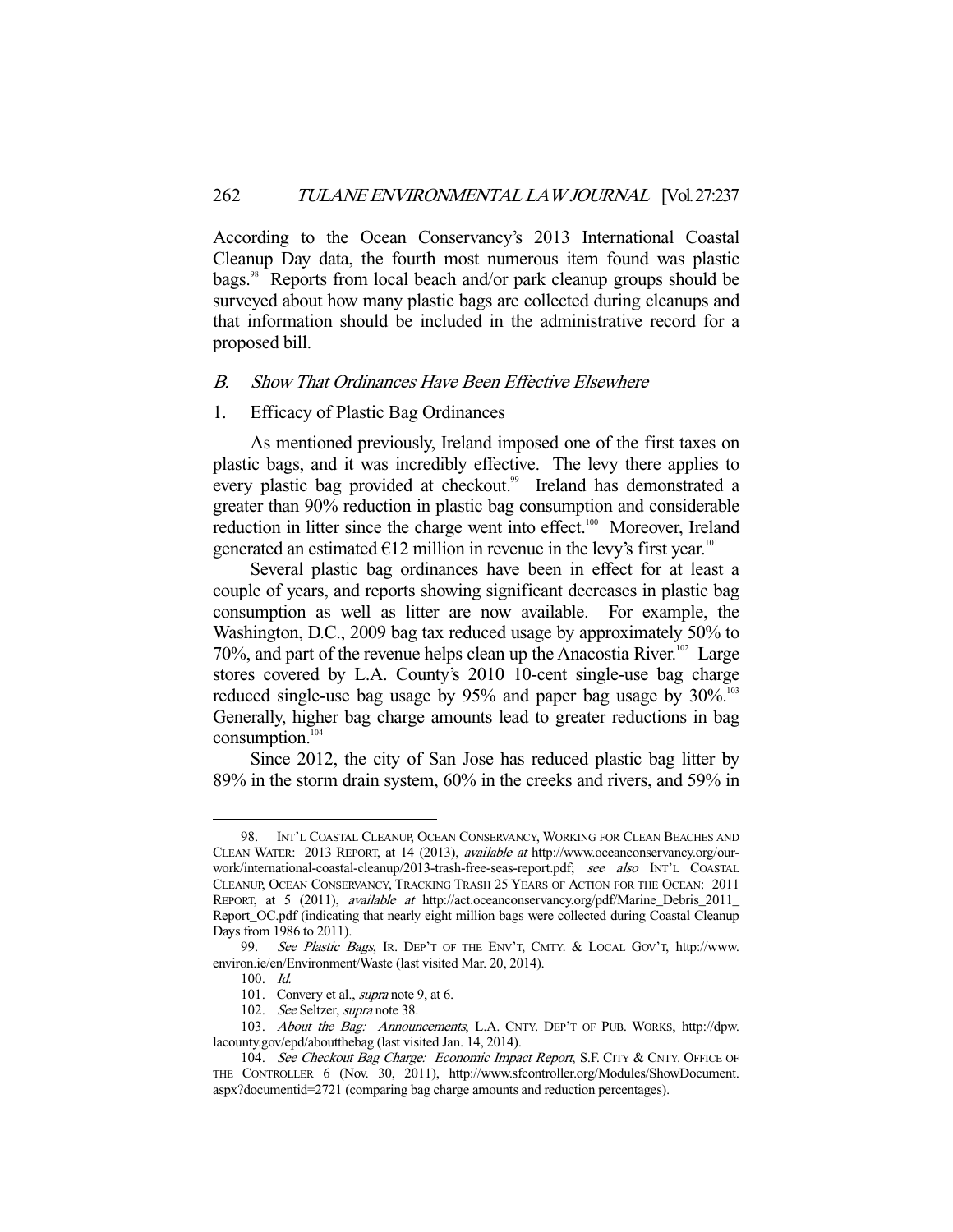city streets and neighborhoods with a 10-cent-per-bag charge (in addition, the average number of single-use bags used per customer decreased from 3 bags to  $0.3$  bags per visit).<sup>105</sup>

- 2. Show That Adopting a Plastic Bag Ordinance Is Part of a National Movement Towards Sustainability
	- a. U.S. Examples

 In California, plastic bag ordinances that cover ninety municipalities have been adopted at the local level.<sup>106</sup> Local sourcereduction laws like plastic bag bans have been highly successful because cities and citizens realize they are saving money and protecting the environment with bans on items that can easily be replaced with sustainable alternatives.

 Several cities outside of California have adopted ordinances as well, ranging across the United States from Homer, Alaska, to Boulder, Colorado, from Honolulu, Maui, Kauai, and Hawaii Counties to Santa Fe, New Mexico, from Austin, Texas, to Portland, Oregon, and from Seattle, Washington, to Montgomery County, Maryland.<sup>107</sup> NYC introduced an ordinance on August 22, 2013.<sup>108</sup>

 At the federal level, Representative Jim Moran (D-VA8) introduced the Trash Reduction Act of 2013, which would amend the Internal Revenue Code to require retailers to pay a 5-cent excise tax on each disposable carryout bag provided to a consumer.<sup>109</sup>

b. International Examples

-

 More than thirty-seven countries or cities outside the United States have enacted bag ban legislation, including China, Italy, Mexico City, and Delhi, as well as some of the world's least-developed nations like

 <sup>105.</sup> Memorandum from Kerrie Romanow, Dir. Envtl. Serv., City of San Jose, to the San Jose Transp. and Env't Comm. (Nov. 21, 2012), available at http://www.cawrecycles.org/files/ SanJose\_updatememo\_Nov2012.pdf.

 <sup>106.</sup> Plastic Bags: Local Ordinances, CALIFORNIANS AGAINST WASTE, http://www.caw recycles.org/issues/plastic\_campaign/plastic\_bags/local (last visited Mar. 20, 2014) (noting that sixty-nine ordinances cover ninety California cities and counties).

<sup>107.</sup> See National List of Local Bag Ban Ordinances, CALIFORNIANS AGAINST WASTE, http://www.cawrecycles.org/issues/plastic\_campaign/plastic\_bags/national (last visited Mar. 25, 2014).

 <sup>108.</sup> N.Y. City Council B. No. 1135 (N.Y.C. 2013).

 <sup>109.</sup> Trash Reduction Act of 2013, H.R. 1686, 113th Cong. (2013). The bill had seven cosponsors as of February 22, 2014. H.R. 1686: Trash Reduction Act of 2013, GOVTRACK.US, http://www.govtrack.us/congress/bills/173/hr1686 (last visited Feb. 22, 2014).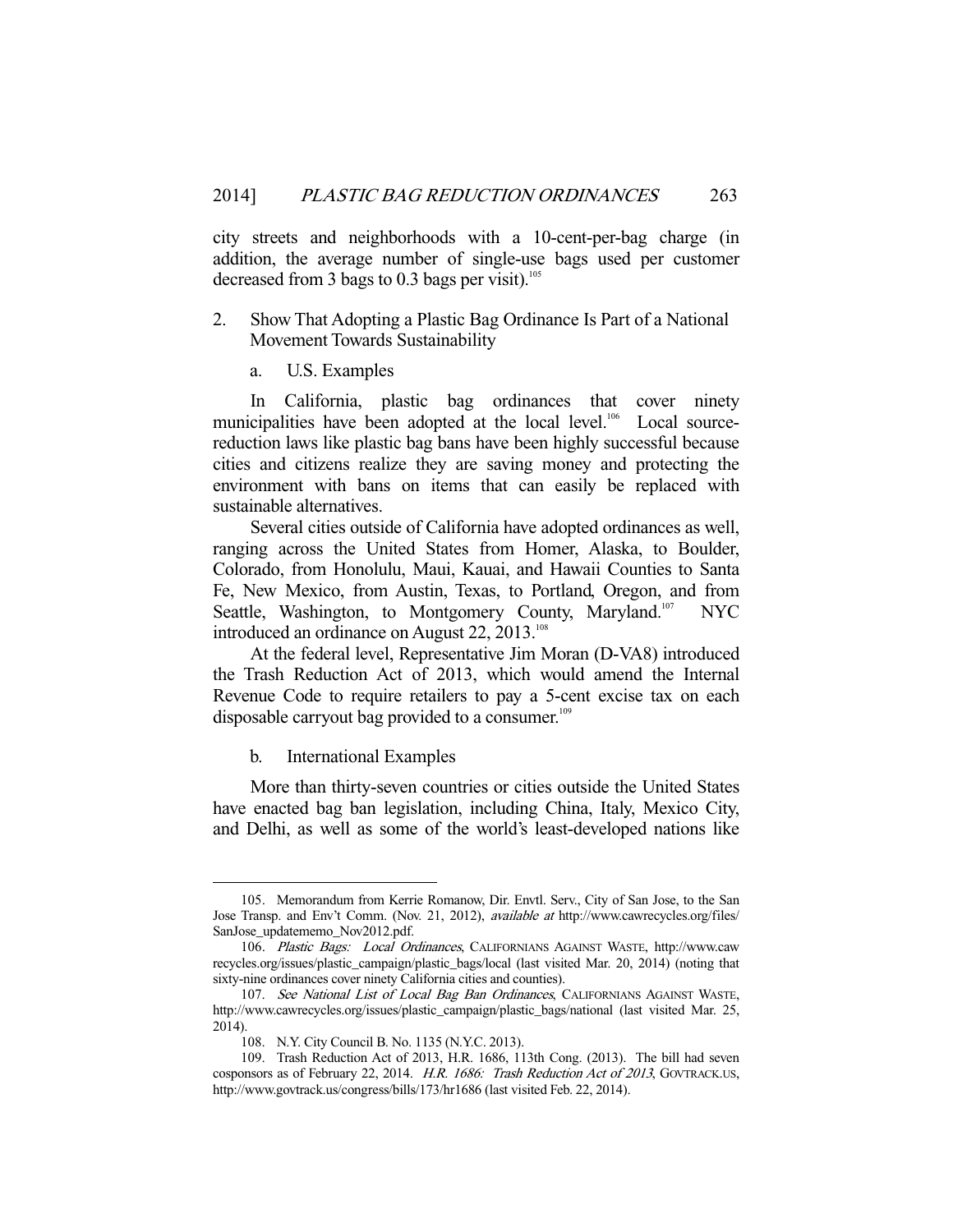Bangladesh and Ethiopia.<sup>110</sup> Commentators report that China's government estimates it has reduced overall plastic bag use by 66% (an estimated forty billion bags) in the first year of implementation alone.<sup>111</sup>

In November 2013,

. . . .

 [T]he European Commission adopted a proposal that requires Member States to reduce their use of lightweight plastic carrier bags. Member States can choose the measures they find most appropriate, including charges, national reduction targets or a ban under certain conditions.

 Technically, the proposal amends the Packaging and Packaging Waste Directive with two main elements. First, Member States are required to adopt measures to reduce the consumption of plastic carrier bags with a thickness below 50 microns . . . . Second, these measures may include the use of economic instruments, such as charges, national reduction targets, and marketing restrictions . . . .<sup>112</sup>

V. PLASTICS INDUSTRY STANDARD ARGUMENTS AND ATTEMPTS TO PREEMPT ORDINANCES

## A. Responses to Standard Arguments Used by Plastics Industry **Groups**

1. Plastic Bag Recycling

 The plastics industry's biggest argument to discourage banning or otherwise restricting plastic bags is that they can be recycled, either voluntarily or through a legislative mandate. The "reduce-reuse-recycle" mantra, however, makes it clear that recycling is not the best choice. Plastic bag recycling is used by the plastics industry as a distraction from other issues and as a method of forestalling plastic bag source reduction regulation. People typically see recycling as something positive and "green," but the truth is that plastic bag recycling rates are low (under or around 5%). The exact number is hard to determine because most plastic bag recycling statistics are commingled with the recycling rates for other types of plastic films, which are generally recycled at a much higher rate. Of the total plastic films collected for recycling in the United States in 2008, 57% were exported to unspecified nations other than Canada, 29% went to make composite lumber, and a measly 4% went on to make film

 <sup>110.</sup> See Retail Bags Report, FLA. DEP'T OF ENVTL. PROT. (Sept. 9, 2013), http://www.dep. state.fl.us/waste/retailbags/pages/mapsandlist.htm; Track the Movement, CHICOBAG, http://www. chicobag.com/track-movement (last visited on Mar. 25, 2014).

 <sup>111.</sup> Block, supra note 58.

 <sup>112.</sup> European Comm'n, supra note 59.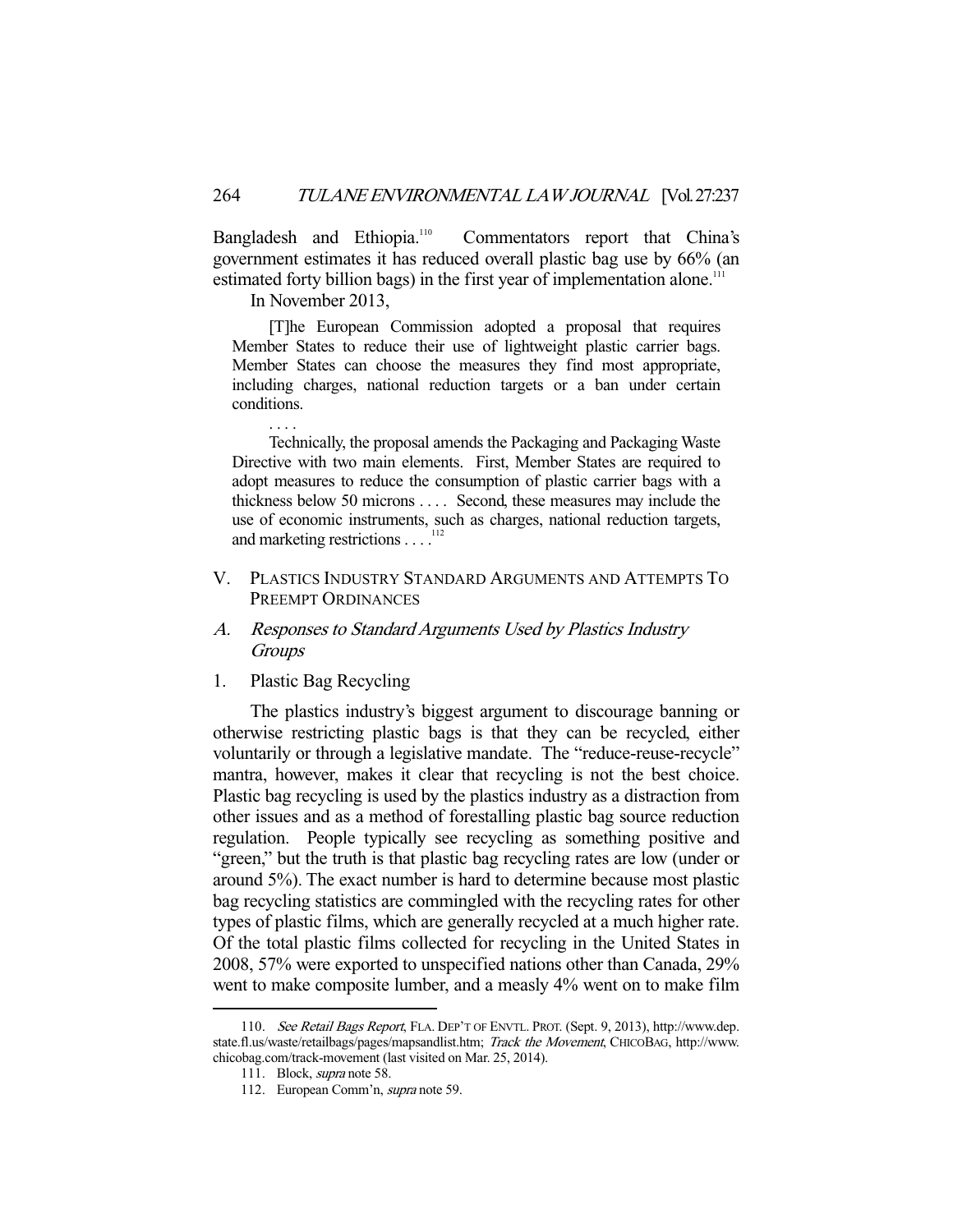and bags.<sup>113</sup> Also, plastic bag collection is difficult and not cost effective, and there is a limited market for plastic recycled bags, especially if they are contaminated with food or other substances.114 In comparison, paper bags are recycled at much higher rates (65%), are generally accepted in curbside municipal recycling programs, and can be recycled back into paper bags.<sup>115</sup>

 Consequently, plastic bag recycling programs have failed: for example, voluntary recycling by L.A. County, the city of San Francisco, and Santa Clara County all had lackluster results that took years, wasted municipal funds, and ultimately ended in bans.<sup>116</sup> Even AB 2449, California's attempt at mandating a voluntary recycling program, ended in failure, with the state being unable to say whether the law had even worked.<sup>117</sup> Consequently, industry attempts to substitute voluntary recycling programs or educational efforts should not deter cities from moving directly to source reduction ordinances.<sup>118</sup>

#### 2. Bacteria in Reusable Bags

 In 2011, the American Chemistry Council (ACC) funded a study authored in part by University of Arizona Professor Charles P. Gerba that looked at the dangers of bacteria in reusable bags. The study found that

<sup>113.</sup> MACBRIDE, *supra* note 87, at 200.

<sup>114.</sup> *Id.* at 179.

<sup>115.</sup> Increase Paper Recovery for Recycling, AM. FOREST & PAPER ASS'N, http://www. afandpa.org/sustainability/increase-paper-recovery (last visited Mar. 25, 2014) ("In 2012, 65.1 percent of all paper consumed in the U.S. was recovered for recycling, nearly doubling our rate of paper recovery since 1990.").

 <sup>116.</sup> In 2008, L.A. County launched its voluntary plastic bag recycling program, and in November 2010, the County Department of Public Works reported that the voluntary recycling program "was not successful in achieving its goals" because "[o]ver a two-year period and despite State law requirements under AB 2449 . . . not more than eight (8) stores at any given time had met the minimum participation levels." Letter from Gail Farber, Dir., L.A. Cnty. Dep't of Pub. Works, to the L.A. Cnty. Bd. of Supervisors, L.A. DEP'T OF PUB. WORKS (Nov. 16, 2010), http://ladpw.org/epd/aboutthebag/PDF/BoardLetters/BoardLetter\_nov2010.pdf. Similarly, San Francisco's voluntary program was declared a failure. See Romer, supra note 11, at 445-46. Santa Clara County scrapped its voluntary bag reduction program in favor of an ordinance after administrators saw only a 2% increase in reusable bag use. Memorandum from Kevin O'Day, Acting Dir., Dep't Agric. & Envtl. Mgmt., Cnty. of Santa Clara, to Bd. of Supervisors, Cnty. of Santa Clara (Apr. 13, 2010) (on file with author); SANTA CLARA, CAL., ORDINANCE CODE § B11- 508 (2011); see also CITY OF SAN JOSE, FILE NO. PP09-193, SINGLE-USE CARRYOUT BAG ORDINANCE: DRAFT ENVIRONMENTAL IMPACT REPORT 35 (2010), available at http://www. sanjoseca.gov/index.aspx?NID=2435 ("The City's experience with recycling plastic bags has been that processing costs greatly exceed their value.").

<sup>117.</sup> See The Failure of Plastic Bag Recycling, CALIFORNIANS AGAINST WASTE (Feb. 6, 2012, 2:24 PM), http://www.cawrecycles.org/node/5232.

 <sup>118.</sup> See id.; see also infra Part IV.A.1.b.i (discussing how plastic bags hinder the municipal recycling process).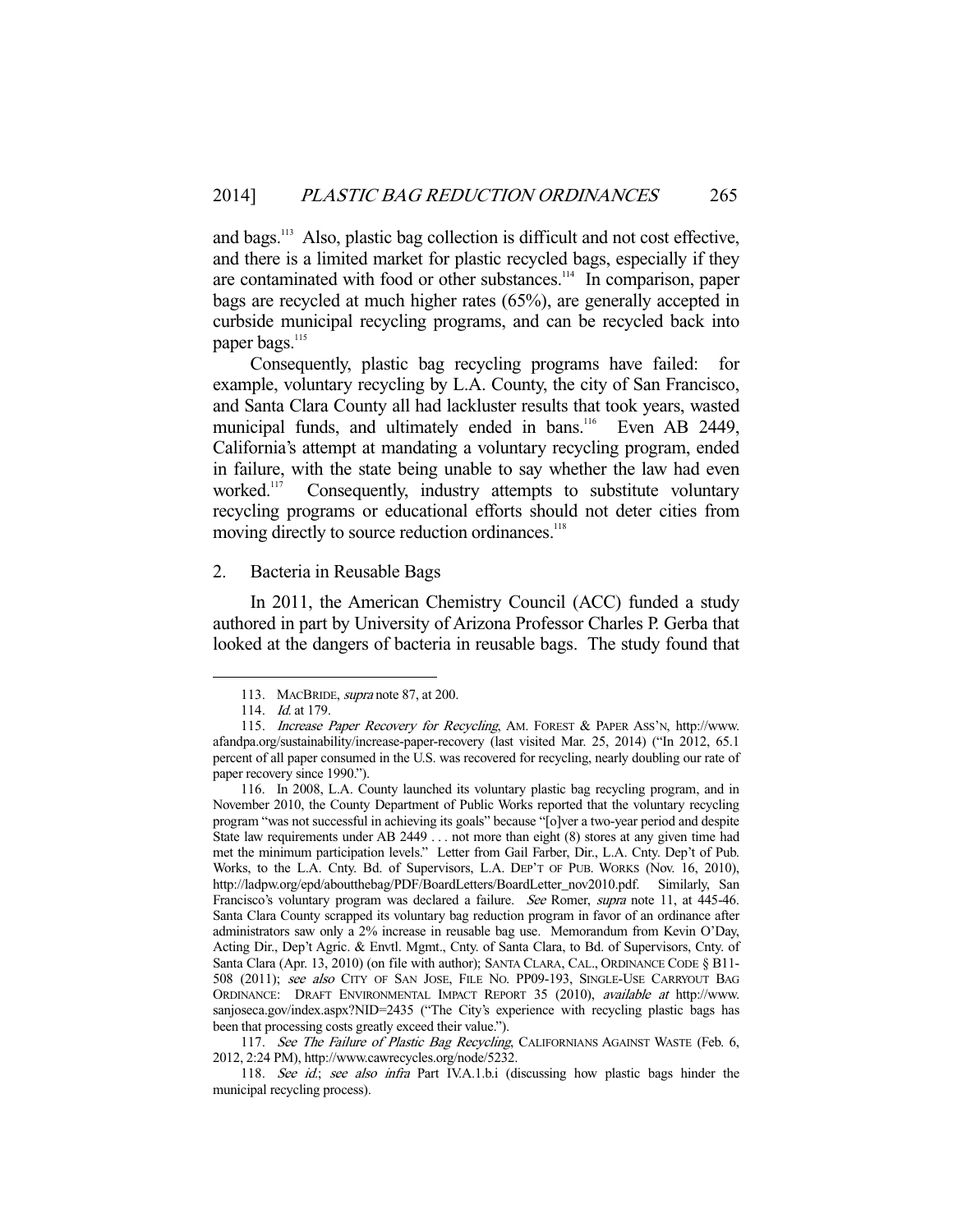consumers who were interviewed rarely washed their reusable bags and that some bags contained bacteria but that "[h]and or machine washing reduced the number of bacteria in reusable bags by  $> 99.9\%$ ."<sup>119</sup> Consumer Reports issued a rebuttal pointing out that the bacteria found was minimal and that the sample size of eighty-four bags was too small to be meaningful.<sup>120</sup> A scientist interviewed by *Consumer Reports* noted, "A person eating an average bag of salad greens gets more exposure to these bacteria than if they had licked the insides of the dirtiest bag from this study  $\dots$  ..."<sup>121</sup> Also, it should be noted that plastic bag ordinances apply only to carryout bags; bags used within stores (e.g., for meat, poultry, fish, etc.) would still be available. Studies such as Gerba's were simply attempts to distract public attention and delay the adoption of plastic bag legislation, and advocates were able to point out the flaws in the studies as well as the funding sources to quell the concerns of many cities.<sup>122</sup>

 In 2012, University of Pennsylvania Institute for Law and Economics issued a research paper that looked at hospital admissions in San Francisco after San Francisco's bag ban went into effect, concluding that an increase in emergency room visits meant that reusable bags were causing an increase in foodborne illness.<sup>123</sup> The study received a lot of media attention but was flawed because the study focused on a time period where there was no verified increase in reusable bag use in the San Francisco area and no gastrointestinal bacterial infections were linked to reusable bag users.<sup>124</sup> The San Francisco Department of Public Health issued a detailed official response pointing out several other flaws related to the types of bacteria observed.<sup>125</sup> The San Francisco Department of Public Health concluded:

 <sup>119.</sup> David L. Williams et al., Assessment of the Potential for Cross-Contamination of Food Products by Reusable Shopping Bags, 31 FOOD PROTECTION TRENDS 508, 513 (2011).

<sup>120.</sup> See Can Reusable Grocery Bags Make You Sick, or Is that Just Baloney?, CONSUMER REPORTS (July 22, 2010, 1:32 PM), http://www.consumerreports.org/cro/news/2010/07/canreusable-grocery-bags-make-you-sick-or-is-that-just-baloney/index.htm.

 <sup>121.</sup> Id.

<sup>122.</sup> See, e.g., Aaron Sankin, Plastic Bag Ban Responsible for Spike in E. Coli Infections, Study Says, HUFFINGTON POST (Feb. 7, 2013, 8:22 PM), http://www.huffingtonpost.com/ 2013/02/07/plastic-bag-ban\_n\_2641430.html.

<sup>123.</sup> See Jonathan Klick & Joshua D. Wright, Grocery Bag Bans and Foodborne Illness (Univ. of Pa. Inst. for Law & Econ., Research Paper No. 13-2, 2012), available at http://papers. ssrn.com/sol3/papers.cfm?abstract\_id=2196481.

 <sup>124.</sup> See Sankin, supra note 122.

 <sup>125.</sup> Letter from Thomás J. Aragón, Health Officer, Dep't of Pub. Health, City & Cnty. of S.F., to Eileen Shields, Pub. Health Info. Officer, Dep't of Pub. Health, City & Cnty. of S.F. (Feb. 10, 2013), available at http://blogs.berkeley.edu/wp-content/uploads/2013/02/SF-Health-Officer-MEMO-re-Reusable-Bag-Study\_V8-FIN1.pdf.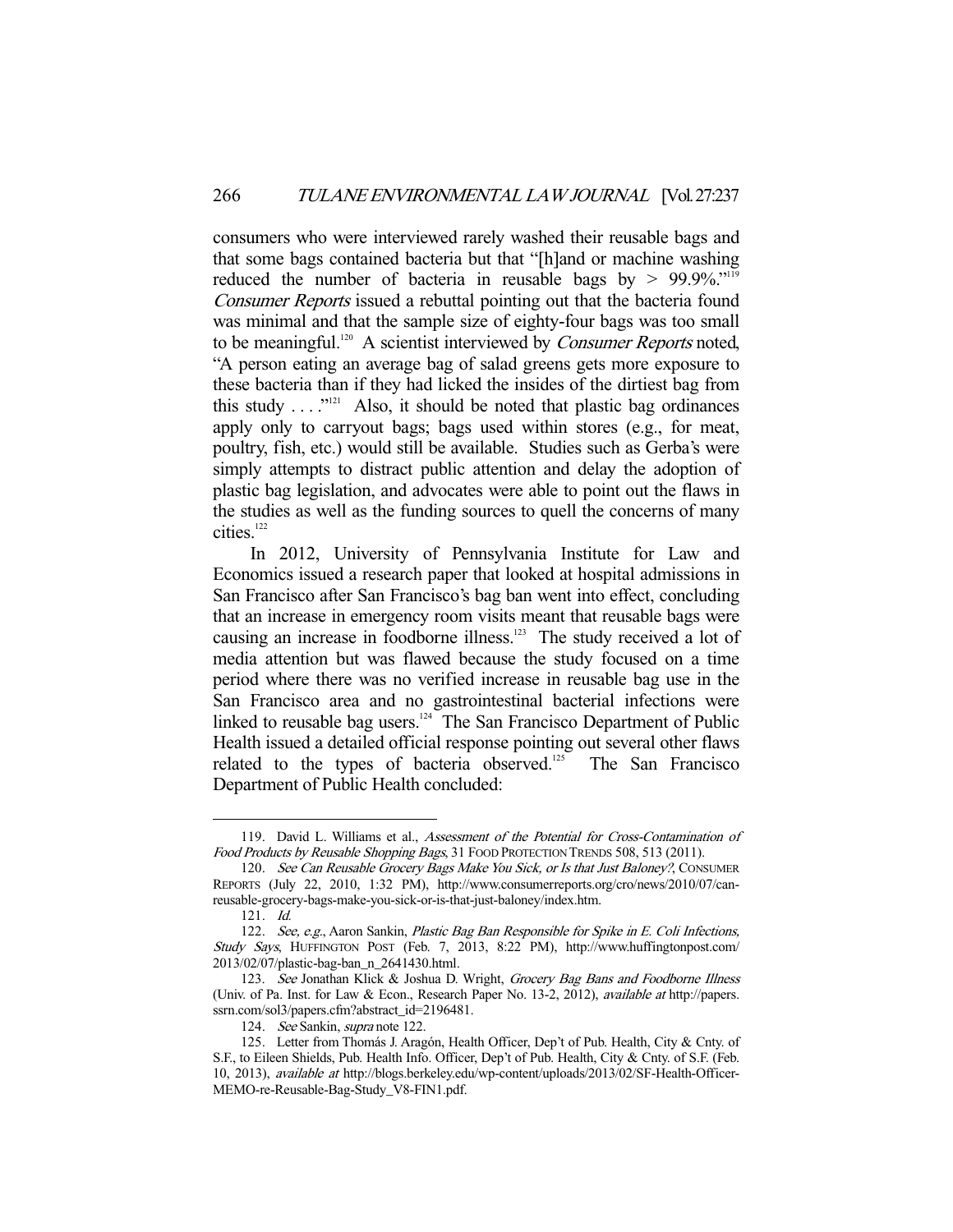[T]he hypothesis that there is a significant increase in gastrointestinal foodborne illnesses and deaths due to reusable bags has not been tested, much less demonstrated in this study. It would be a disservice to San Francisco residents and visitors to alarm them by claiming that it has been. It could be useful, however, to remind people to use safe food-handling practices, including maintaining the cleanliness of everything they use to transport, handle, and prepare food.<sup>126</sup>

3. Industry Argues That There Will Be a Disproportionate Impact on Low-Income Customers

 A favorite argument of the plastics industry is that a bag ban and any accompanying charge on paper bags, or a bag charge, is a regressive tax and will hurt low-income people more than others. Not only is this type of argument a form of prejudice (implying that people with less money are not concerned about the environment and cannot be environmentally protective due to their economic status), but actually, the reverse is true: poorer people get hit harder by both the cost of bags currently embedded in the price of food and by taxes in the form of costs to clean up litter. $127$ 

 Grocery stores currently embed 2 to 5 cents per plastic bag and 5 to 23 cents per paper bag into food prices.<sup>128</sup> Thus, by eliminating the cost to retailers of providing bags free of charge, L.A. County found its ordinance potentially saves approximately \$18 to \$30 per consumer per year.129 Against these clear savings to taxpayers, the county estimated that the combined costs of the ordinance to each unincorporated county resident is less than \$4 per year, including the cost of purchasing replacement plastic bags for trash liners and their associated taxes.<sup>130</sup> Even more importantly, bag ordinances focus on encouraging customers to bring their own bag, not purchase bags; reusable bag giveaway and educational programs that help to provide bags to low-income residents should thus be part of any successful ordinance.

 <sup>126.</sup> Id.

<sup>127.</sup> See, e.g., BenZolno, Latinos Ask You To Ban the Bag in California, YOUTUBE (Aug. 28, 2012), http://youtu.be/Hc9zLBl6ctk.

<sup>128.</sup> See L.A. CNTY. BD. OF SUPERVISORS, supra note 78, at 15-16 tbl.1.

<sup>129.</sup> See id. at 36 tbl.9 (noting that the annual cost of providing plastic bags and paper bags is \$18 and \$30 respectively per consumer, assuming such costs were passed along to consumers).

 <sup>130.</sup> Implementation of the County of Los Angeles Plastic and Paper Carryout Bag Ordinance, L.A. CNTY. DEP'T OF PUB. WORKS 1, http://ladpw.org/epd/aboutthebag/PDF/Bag% 20Ban%20Status%Status%20Nov%202012.pdf (last visited Feb. 22, 2014).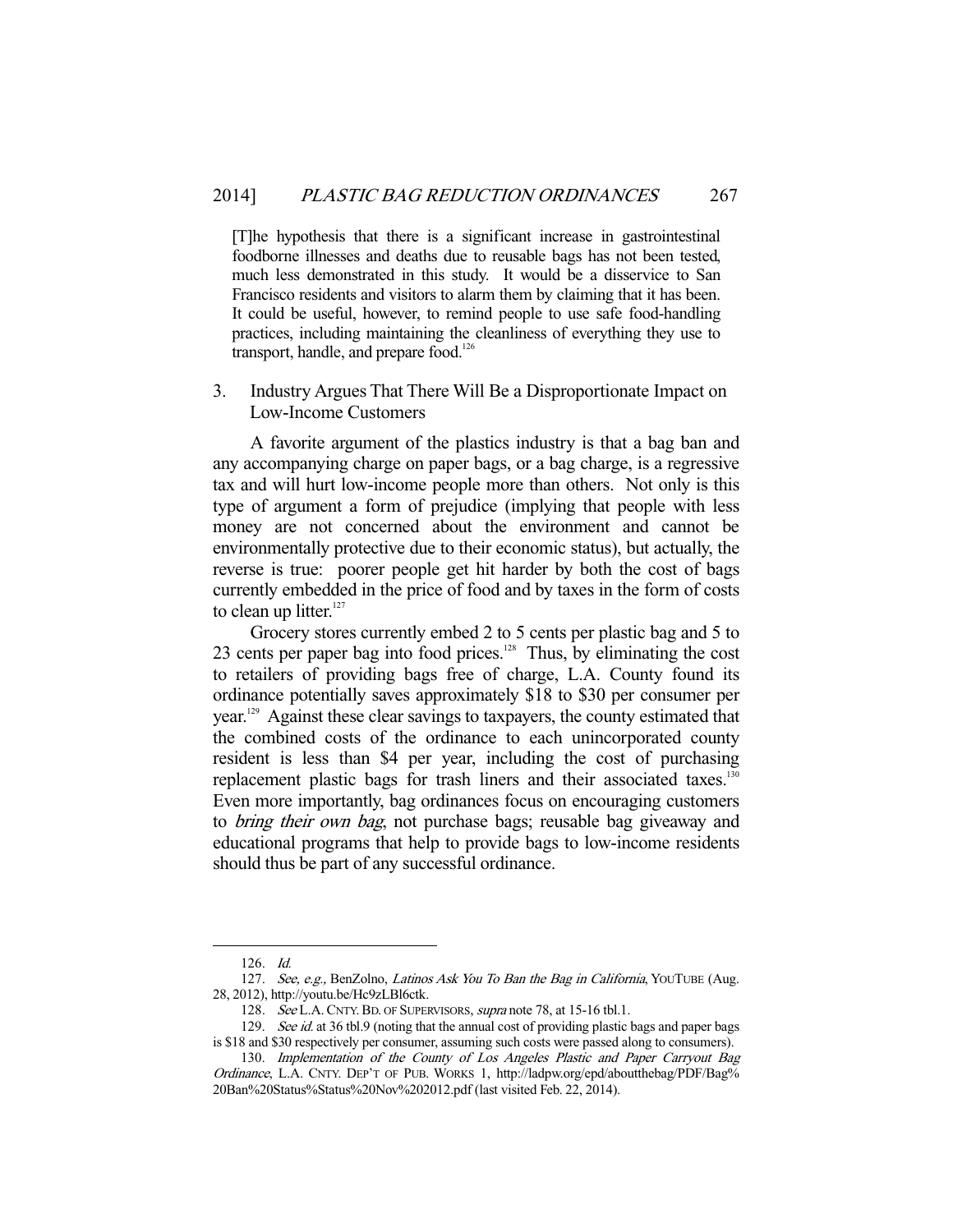#### 4. Job Loss Due to Loss of Manufacturing Jobs

 As political currency goes, "jobs" are sacred, thus it is imperative to understand plastic bag manufacturing in any specific district seeking to enact an ordinance. In L.A. City and County, claims of job loss were overcome by research into the variety of companies making and distributing plastic bags: it was found that only three companies actually manufactured bags in L.A. County, and none in the city proper. Also, most single-use bags were sold to markets outside of California, and all of these companies manufactured items other than plastic bags, including thicker, reusable plastic bags.<sup>131</sup> Consequently, despite its hyperbole, the industry failed to identify empirical and clear evidence that manufacturing jobs would be hurt by bans on single-use plastic bags.<sup>132</sup> Advocates were also assisted by information establishing that California (and L.A.) was home to many reusable bag companies (over twenty companies throughout the state).

### 5. Job Loss Due to Harm to Retail Businesses

-

In addition to their December 2013 report, $^{133}$  the NCPA also published an August 2012 report that attempted to portray bag reduction ordinances as bad for retail businesses.<sup>134</sup> The report essentially extrapolates conjecture rather than actually completing a comprehensive survey. The report was based on a survey conducted by NCPA in December 2011 that looked at large and small stores in the unincorporated areas of L.A. County covered by the county's ordinance versus nearby similar stores within city jurisdictions, which were not

 <sup>131.</sup> For example, Command Packaging is listed on L.A. County's "About The Bag" Web site as a reusable bag maker and extensively advertises its reusable bags. See True Reusable Bags Meet Bag Ban Ordinances, COMMAND PACKAGING, http://www.commandpackaging.com/true reusablebags.asp (last visited Mar. 25, 2014). The company is also listed as a certified purveyor of reusable bags for San Francisco. See Suppliers of Reusable Checkout Bags—Ordinance Effective October 1st 2012, S.F. DEP'T OF ENV'T (Aug. 1, 2013), http://www.sfenvironment. org/sites/default/files/fliers/files/sfe\_zw\_vendors\_reusableplastic.pdf.

 <sup>132.</sup> For example, the Board of Public Works Commission learned, based on October 12, 2011, testimony of Cathy Browne, Crown Poly General Manager, before the L.A. City Board of Public Works, that plastic bags were only 65% of Crown Poly's gross revenues; of that 65%, 90% of plastic bags were sold to entities outside of L.A. County, thus a ban would only impact jobs related to around 5% of Crown Poly's overall bag production. Recording of Bd. of Pub. Works Meeting, L.A. CNTY. BD. OF PUB. WORKS (Oct. 12, 2011), https://ia601006.us.archive.org/ 29/items/BPW2011/20111012.mp3. Accordingly, it was not clear that any of their workers were at risk of losing their jobs.

<sup>133.</sup> See infra Part IV.A.1.b.ii (questioning report's conclusion that plastic bag bans do not save cities money).

 <sup>134.</sup> PAMELA VILLARREAL & BARUCH FEIGENBAUM, NAT'L CTR. FOR POLICY ANALYSIS, A SURVEY ON THE ECONOMIC EFFECTS OF LOS ANGELES COUNTY'S PLASTIC BAG BAN (2012).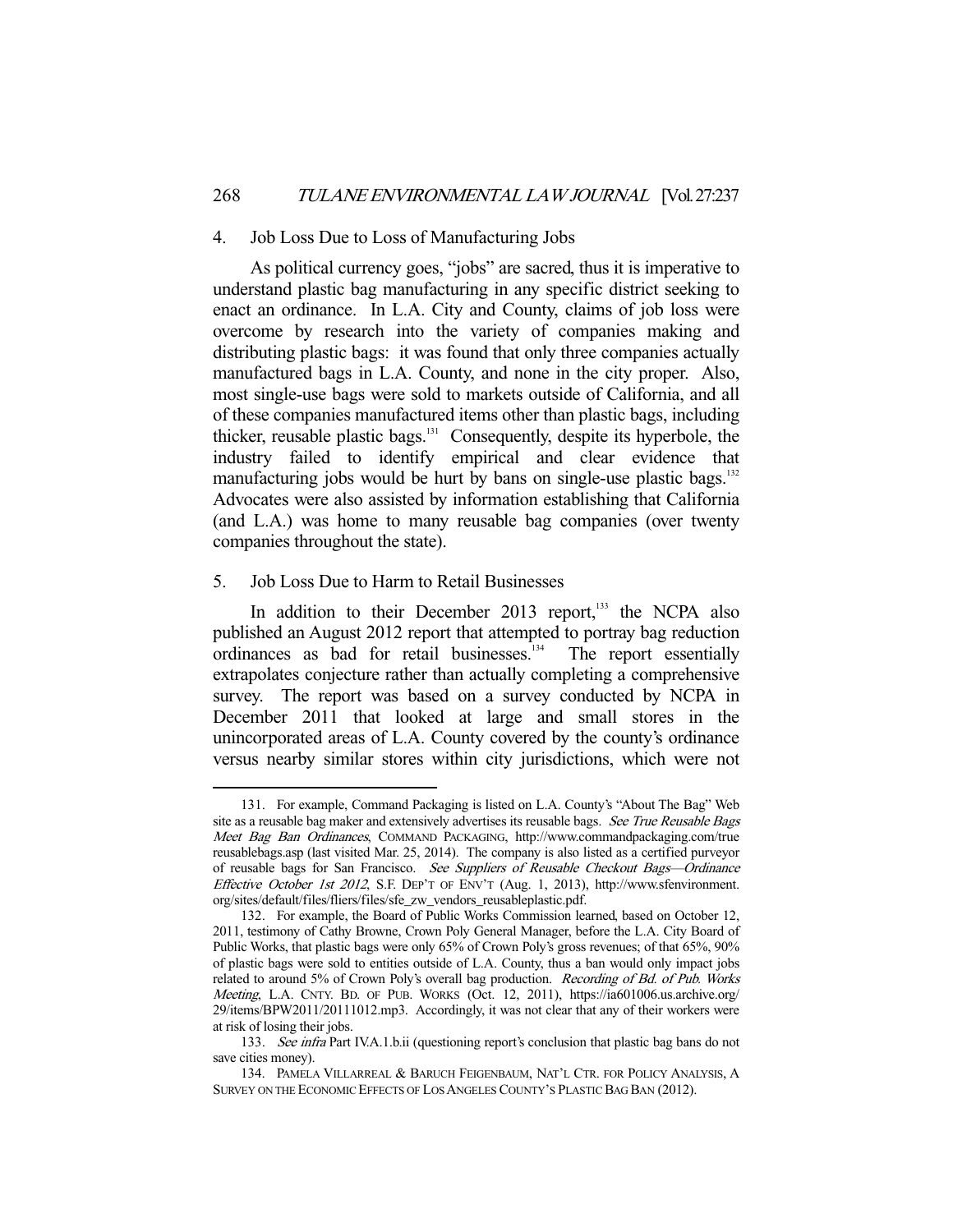covered by the ordinance.<sup>135</sup> The survey sought to determine the effects of the county ban, focusing on impacts to sales and employment at affected stores and shopping behaviors of customers. The study claimed to have identified a negative financial impact on stores in the unincorporated areas; however, the study's conclusions were based on survey responses from only 3% of stores. In contrast, an L.A. County staff report looked at the effect on local businesses and found that the ordinance "appears to have a minimal financial impact on local businesses."136

## B. Attempts by Plastic Industry Lobbyists To Preempt Local Ordinances at the State or National Level

 As discussed above, California's AB 2449 was a good example of state law preempting a certain type of plastic bag law.<sup>137</sup> AB 2449 specifically preempted fees on plastic bags, and plastics industry groups unsuccessfully argued that field preemption was implied.

1. Illinois

 Illinois SB 3442, a bill that masqueraded as an innocent recycling initiative but specifically preempted municipal bag bans, was successfully vetoed in 2012.<sup>138</sup> Even assuming SB 3442's recycling incentives were meritorious, SB 3442's targets were low and expanded the definition of plastic bag recycling to include film, which virtually guaranteed the bill would have little or no impact on pollution or consumer education and/or behavior, but would instead set a preemption precedent.<sup>139</sup>

#### 2. Florida

-

 Under Florida's Energy, Climate Change, and Economic Security Act of 2008, no local or state government may enact any regulation or tax on the use of such retail bags until the state legislature takes action on

 <sup>135.</sup> See id. at 3.

<sup>136.</sup> Implementation of the County of Los Angeles Plastic and Paper Carryout Bag Ordinance, supra note 130, at 2.

 <sup>137.</sup> See infra Part II.A.

 <sup>138.</sup> Plastic Bag and Film Recycling Act, S. 3442, 97th Gen. Assemb., Reg. Sess. (Ill. 2012); see Veto Message, Gov. Pat Quinn to the Honorable Members of the Illinois Senate (Aug. 26, 2012).

<sup>139.</sup> Bill Would Prohibit Local Bag Bans, CAMPAIGN FOR RECYCLING (May 2, 2012), http://www.campaignforrecycling.org/whats\_new/recycling\_news/may2\_sb3442.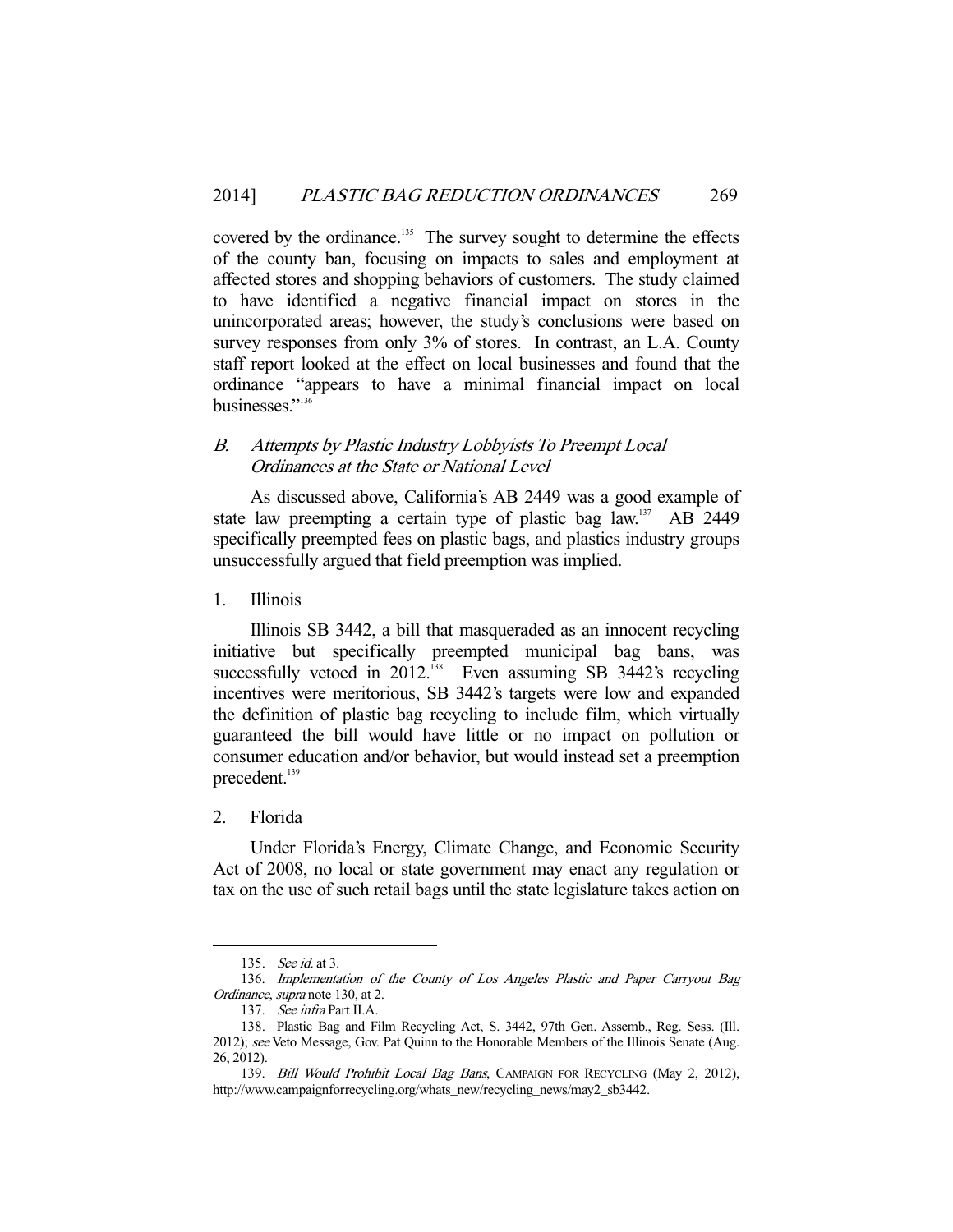the issue.140 The Act requires the Department of Environmental Protection to perform an analysis and submit a report to the legislature regarding the necessity and efficacy of both statewide and local regulation of bags used by consumers to carry products from retail establishments. $141$  As of December 2013, the legislature has not taken any action on the issue, so local ordinances may not be adopted.

#### VI. BUILDING A LOCAL GRASSROOTS CAMPAIGN

 Along with structuring an ordinance properly and getting the pertinent information on the public record, building a local grassroots campaign in support of the ordinance is often a very important part of getting a plastic bag ordinance adopted.

#### A. Building a Coalition

 Building a coordinated coalition of groups interested in supporting a plastic bag ordinance is a critical first step in the process. Advocates interested in starting a campaign should reach out to local environmental groups to see if there is already a campaign underway or if others are interested in starting a campaign. The environmental groups most interested in plastic bag reduction tend to be groups concerned specifically with waste reduction, water and ocean issues, and conservation. Once a coalition has begun to form, members should reach out to a variety of other groups to broaden the coalition, for example, neighborhood associations, business improvement districts, retail associations, political parties, recycling companies, social justice organizations, faith-based organizations, and local student groups. If no local groups are currently working on the issue, advocates should try to coordinate an event that brings together local groups for a film screening and/or panel discussion on the issue to see if groups would like to get involved. The film *Bag It* is often shown at such events, and a "tool kit" for activism is available on the film Web site. $142$  Other toolkits are also available on the Web sites of other advocates.<sup>143</sup>

 <sup>140.</sup> FLA. STAT.ANN. § 403.7033 (West 2014).

<sup>141.</sup> See id.; see also Retail Bags Report for the Legislature, FLA. DEP'T OF ENVTL. PROT. (Feb. 1, 2010), http://www.dep.state.fl.us/waste/quick\_topics/publications/shw/recycling/retail bags/Retail-Bag-Report\_01Feb10.pdf.

 <sup>142.</sup> Bag It Town Tool Kit, BAG IT, http://www.bagitmovie.com/downloads/bagittown\_ toolkit.pdf (last visited Feb. 22, 2014).

<sup>143.</sup> See, e.g., Bag Ban Tool Kit, CALIFORNIANS AGAINST WASTE, http://www.cawrecycles. org/issues/plasticbagcampaign/toolkit (last visited Mar. 25, 2014); Activist's Toolkit: Ban the Bag in Your City! Keep Plastic Out of the Pacific, ENV'T CAL., http://www.environmentcalifornia.org/ resources/cae/activists-toolkit-ban-bag-your-city (last visited Mar. 25, 2014).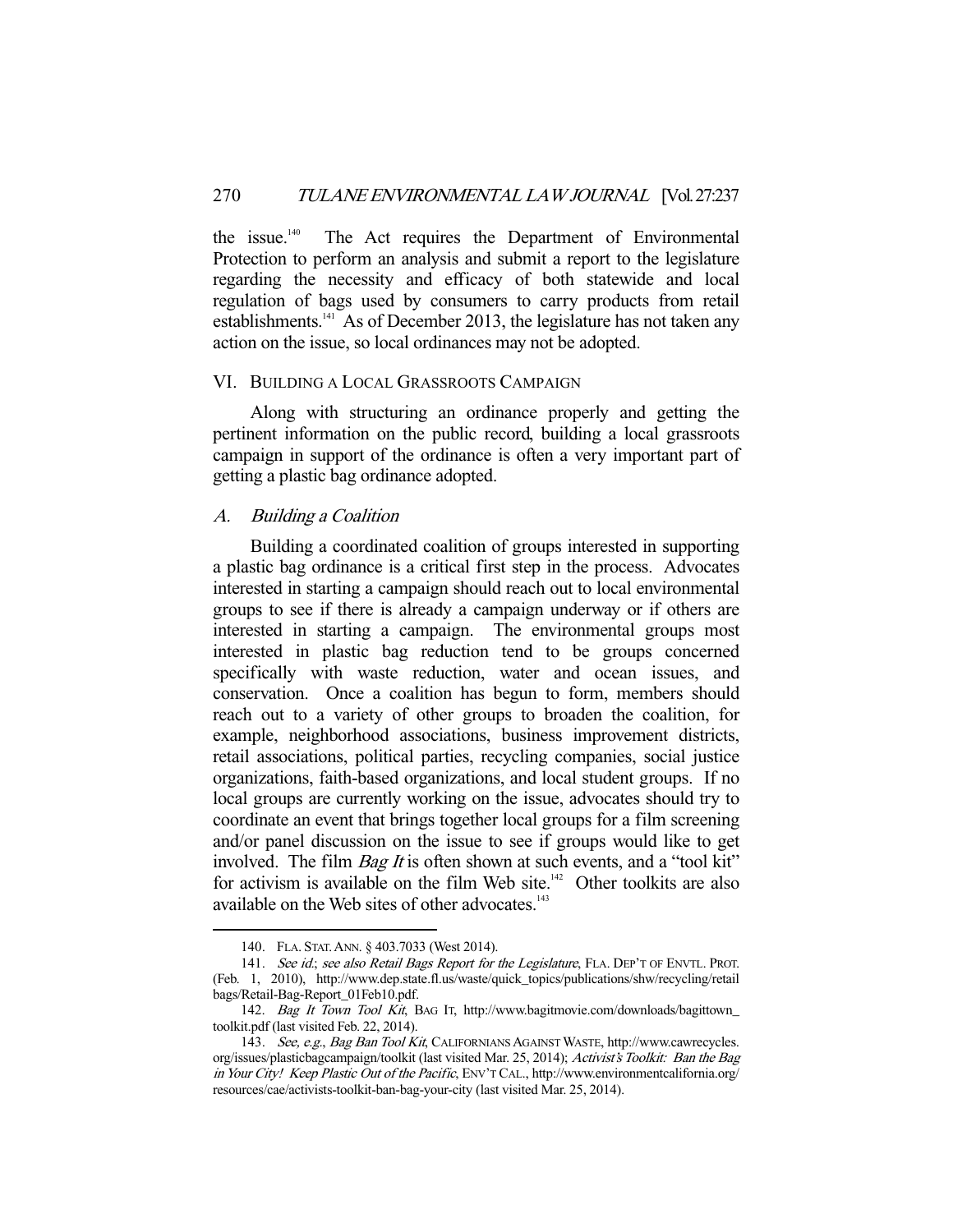When groups decide to work together to promote a plastic bag ordinance, they should meet periodically to discuss what types of policies they support and develop a mission statement in order to grow the coalition. For example, in NYC, the bag coalition is called the "Bag It NYC Coalition."<sup>144</sup> And in Chicago, the coalition is called "Bring Your Bag Chicago."<sup>145</sup>

#### B. Finding a "Champion" on the City Council

-

 After an initial coalition has been established, the coalition should meet with local council members to discuss their mission statement and to see if any council members have an interest in pursuing a plastic bag ordinance. If a council member is interested in pursuing an ordinance, the coalition should present the council member with information that the coalition has gathered on ordinance options (including this Article). The council member can then work with staff to develop the exact language of the ordinance, and the coalition members can work on further developing the coalition and encouraging other council members to sign on to the bill as cosponsors.

 Council members can also be helpful in identifying local government personnel that can assist with information about relevant local government costs for litter cleanup. It is extremely helpful to have as much information as you can about the quantity and composition of litter and the costs of litter in the specific area in which an ordinance is being considered. Often, this information is disclosed only after local government personnel are directed to begin working on an ordinance, but ideally, this type of information would be solicited early in the advocacy process.

<sup>144.</sup> The Bag It NYC Coalition's name was inspired by the film  $Bag \ It$ , but is only loosely affiliated with the film. As of January 3, 2014, coalition members included *Bag It* (the film), BK Greens, Brooklyn Food Coalition, Citizens Campaign for the Environment, Citizens Committee for New York City, Clean Seas Coalition, Einstein Environment Sustainability & Conservation Club at Albert Einstein College of Medicine, Environmental Committee of the Park Slope Food Coop, Green Schools Alliance, Human Impacts Institute, LES Ecology Center, National Resources Defense Council, No Impact Project, NY League of Conservation Voters, PlasticBagLaws.org, Sane Energy Project, Sims Municipal Recycling, Surfrider Foundation NYC, Sustainable Flatbush, The 5 Gyres Institute, The Hewitt School Earth Committee, and The Plastic Bag Mandala/What Moves You. See BAGITNYC, http://bagitnyc.org/ (last visited Mar. 25, 2014).

 <sup>145.</sup> Bring Your Own Bag Chicago, FACEBOOK, https://www.facebook.com/bringyourbag chicago (last visited Mar. 25, 2014).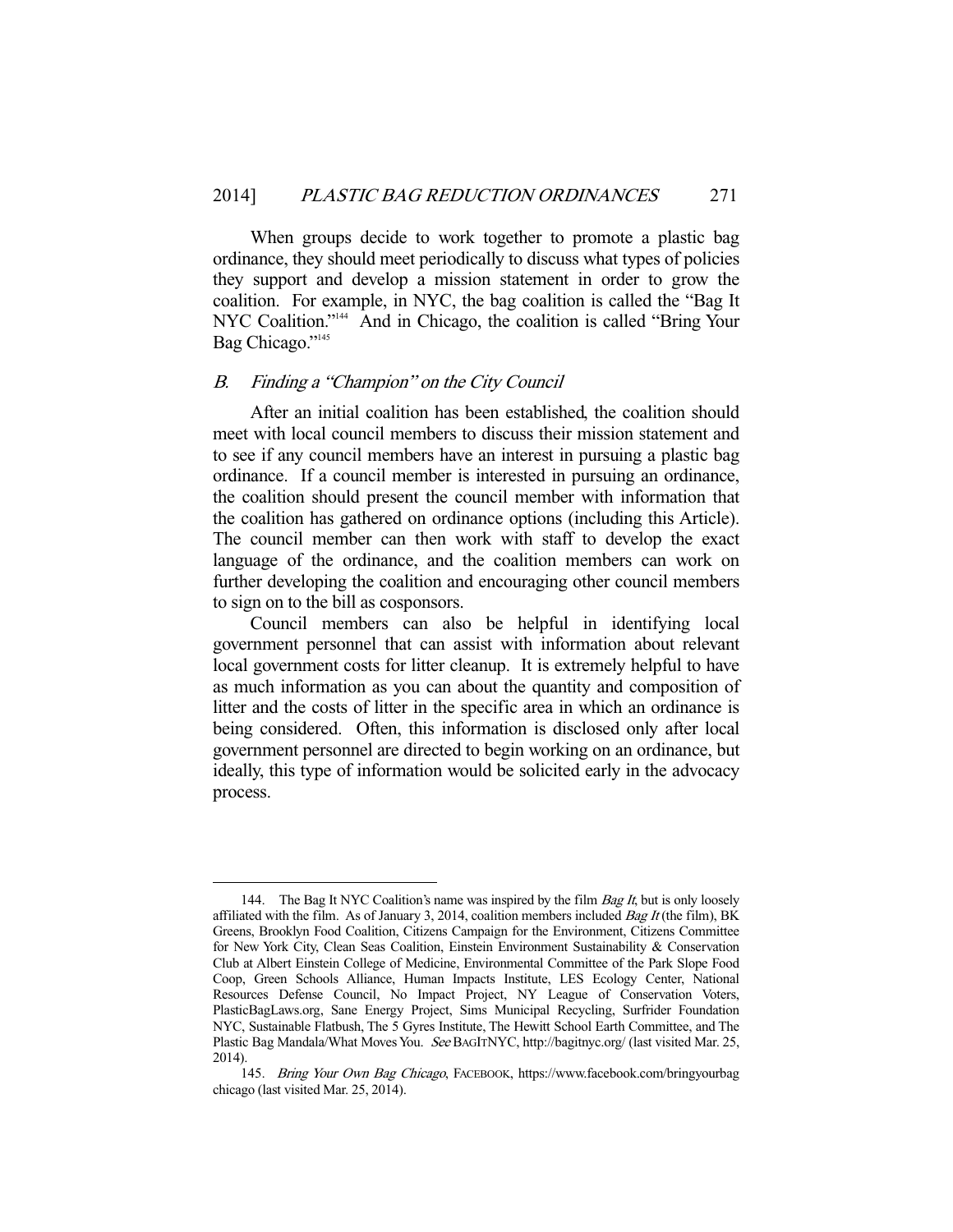#### C. Creating a FAQ and Support Letter and Other Advocacy Tools

 A key part to successful adoption of a plastic bag ordinance is coalition-building and preparation of materials before an ordinance is introduced. For example, in NYC, the bill's cosponsors collaborated with the Bag It NYC Coalition to compose a document that laid out the premise of the bill as well as answers to Frequently Asked Questions (FAQs), and the document was made available to other council members and journalists before the bill was introduced.<sup>146</sup> Also, Bag It NYC Coalition members drafted a sign-on letter expressing their support of the ordinance and invited other groups to sign on.<sup>147</sup>

 Sign-on letters in support of legislation generally work best when they are drafted and circulated approximately two weeks prior to a legislative event (the introduction of a bill or a committee or council vote), allowing one week for coalition members to review the letter and suggest edits. If coalition members want to sign on to the letter, they should be asked to send the name, title, logo, and e-signature of the authorizing person to the designated coalition member coordinating the letter. Some coalition members may choose to submit their own letters as well to address specific concerns, but a sign-on letter is an effective means of allowing groups to work together and show their collaboration while minimizing duplicative effort. Sign-on letters should be provided to journalists at the legislative event to underscore the bill's widespread grassroots community support.

 Generally, support (either in the form of sign-on letters or direct outreach to council members) should include businesses as well as individual advocates. Often, communities have businesses that already support a bag ban policy or are willing to participate in a pilot bag giveaway (for example, a "Day Without a Bag" educational day where a local market or store gives away some free reusable bags in conjunction with some press and educational material).<sup>148</sup> Events that bring businesses, local government, and the community together and start educating the public about reusable bags are helpful to building support and momentum for an ordinance.

<sup>146.</sup> See Why Reduce Plastic Bag Waste?, N.Y.C. COUNCIL MEMBER BRAD LANDER, http://bradlander.com/sites/default/files/images/Plastic%20%Bags%20bill%20outline.pdf (last visited Mar. 25, 2014).

 <sup>147.</sup> Letter from Eric Goldstein et al. to New York City Council Members (Aug. 19, 2013), available at http://plasticbaglaws.org/wordpress/wp-context/uploads/2011/09/ltr\_NYC\_Coalition-Bug-Bill-2013-08-19.pdf.

<sup>148.</sup> See, e.g., A Day with a Bag, HEAL THE BAY, http://www.healthebay.org/get-involved/ events/day-without-bag (last visited Mar. 25, 2014).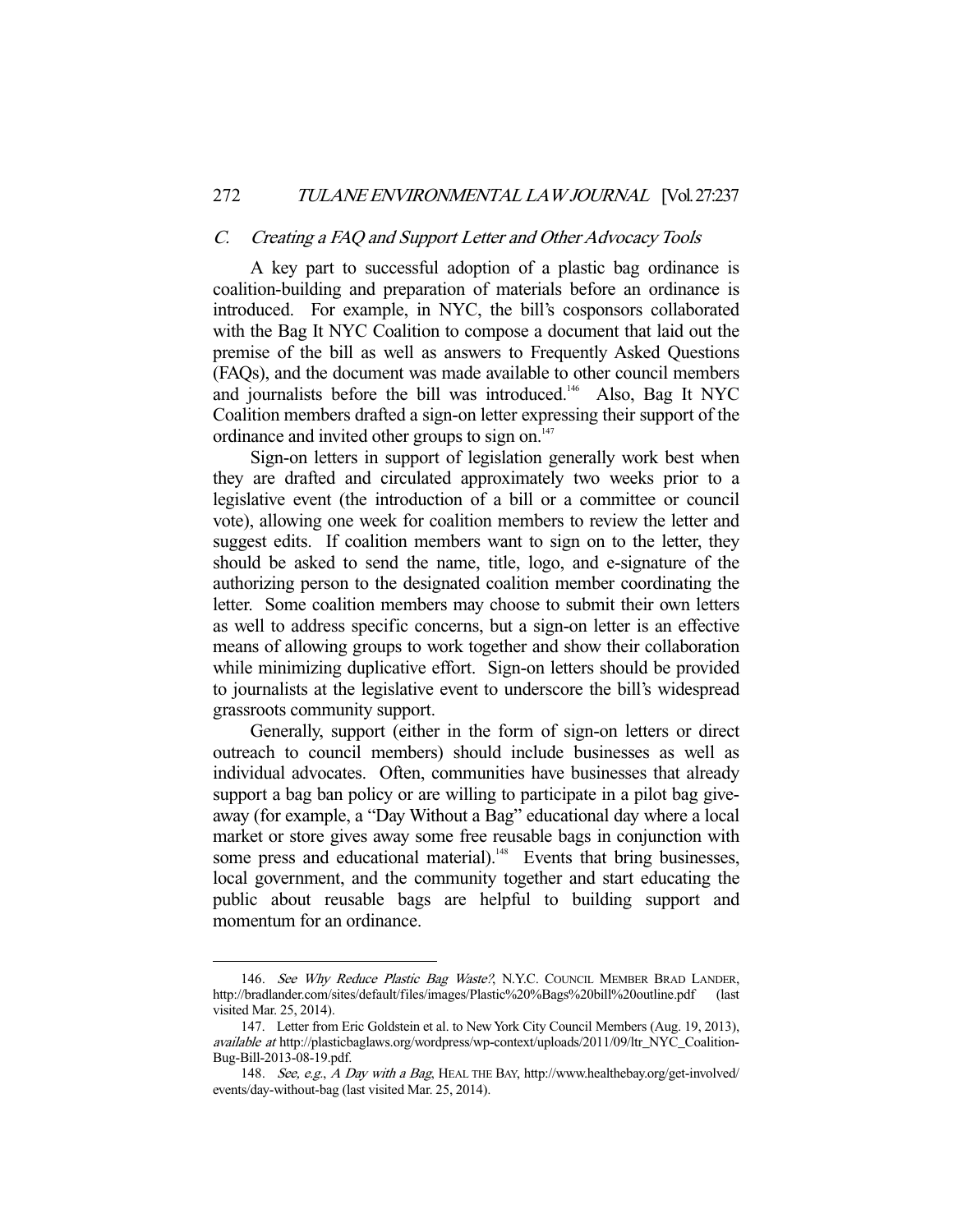With all of the specific types of advocacy tools mentioned above, it is critical to make sure these tools are prepared and disseminated timely, before any vote. Likewise, it is imperative to have educational events occur in advance of any legislative hearing or decision. Advocates should be encouraged to meet early with city council members and plan to invite members to events in their respective districts. When arguments and/or questions arise, advocates can then refine letters or FAQ materials to include any necessary rebuttals. Often, objections to an ordinance are untrue and without merit, but the success of the ordinance ultimately rests upon how well the advocates "put out the fire" with outreach, materials, and the other techniques and tools specified in this Article.

## D. (Social) Media

 Social media is important for any legislative campaign, but is especially effective because it can leverage grassroots involvement. Social media should involve a variety of things like a Facebook site, ideally a stand-alone Web site, an online petition, photo and video content, and press releases to help generate news stories and editorials. The coalition should have a media committee that coordinates media and messaging amongst the coalition. Ideally, one or more of the coalition member groups could host a Web site with up-to-date information on the legislation events and a petition or registration. One or two people should be designated the administrator of the Facebook page and/or Web site and be in charge of keeping the site up to date, which may include posting interesting articles relevant to plastic bags to maintain an online presence even when there is not a lot of movement with the legislation.

 Groups and individuals should use caution when creating online petitions about local bag campaigns. Online petitions work best when they are in support of specific legislation and are released jointly by coalition members at a time when something is happening with the legislation, like a committee vote. Groups and individuals can tend to jump the gun and create their own petitions without a pragmatic goal in mind, which can lead to "petition fatigue," where people sign one petition and are then less likely to sign another petition that is more focused on actual legislation. Another issue with online petitions is that petitions work best when they are signed by people that live in the legislative district where the legislation is pending. Council members care about what their own constituents think, and most online petitions do not allow for petition signers to be sorted by city council district. So, although general online petitions may seem effective at first glance, they are unlikely to sway council member votes effectively unless they are aimed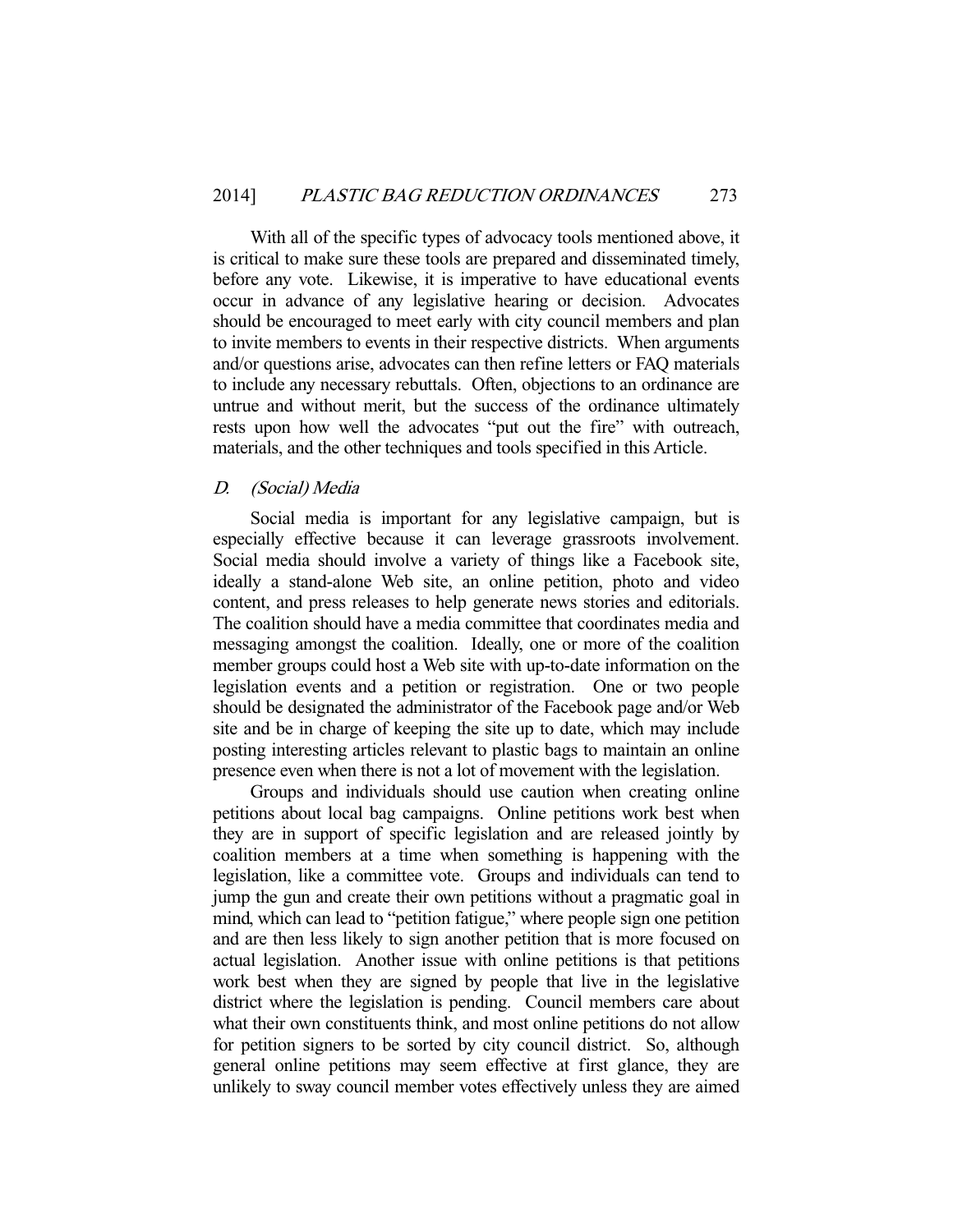at specific legislation and there is a mechanism to discern whether the signers are constituents.

 Engaging media professionals can help develop a larger following for the proposed legislation. Press releases should be prepared for significant events, ideally coordinated by one coalition group and incorporating quotes from several members of the coalition. Coalition members should also submit editorials to local newspapers and reach out to media contacts to help develop feature stories about the legislation. Web and film professionals should also be approached.<sup>149</sup> The best media strategy is to promote the bag campaign from various angles with a coordinated message amongst all of the grassroots advocates working on the campaign.

#### VII. CONCLUSION

 In the face of fierce opposition from the plastics industry and lawsuits, more and more cities are exploring plastic bag reduction ordinances, including NYC, the most populous city in the United States. To date, almost 140 local jurisdictions in the United States have adopted plastic bag ordinances.<sup>150</sup> Cities increasingly understand that where there are sustainable alternatives to a product that has the propensity to become litter, a bag ordinance—particularly a charge on all carryout bags or a ban on plastic and charge on all other carryout bags—is an effective policy approach. Advocates must learn from the lessons of other cities and move forward with plastic bag ordinances in a cohesive manner in order to win the fight against well-funded and sophisticated opponents.

 Single-use plastic carryout bags have emerged as an icon of waste, but plastic bag reduction laws can be equally iconic "gateway" sustainability bills that result in a burgeoning environmental awareness for consumers.151 Plastic bag reduction regulation can be the tipping point for a cultural shift towards more sustainable (and less "throwaway") behavior; once people start paying attention to convenience packaging like shopping bags, they often begin paying attention to other single-use items as well. Mandating charges on carryout bags has proven to be an incredibly effective mechanism to reduce single-use bag

<sup>149.</sup> For example, local filmmakers created The Immortal Plastic Bag, a short six-minute film about the New York City Council's proposed bill to charge for bags, with the help of various coalition members. Citizen, *supra* note 87. The film was released through blogs and through social media.

 <sup>150.</sup> See Plastic Bags: Local Ordinances, supra note 106; National List of Local Bag Ban Ordinances, supra note 107.

<sup>151.</sup> See Romer, supra note 3, at 343.